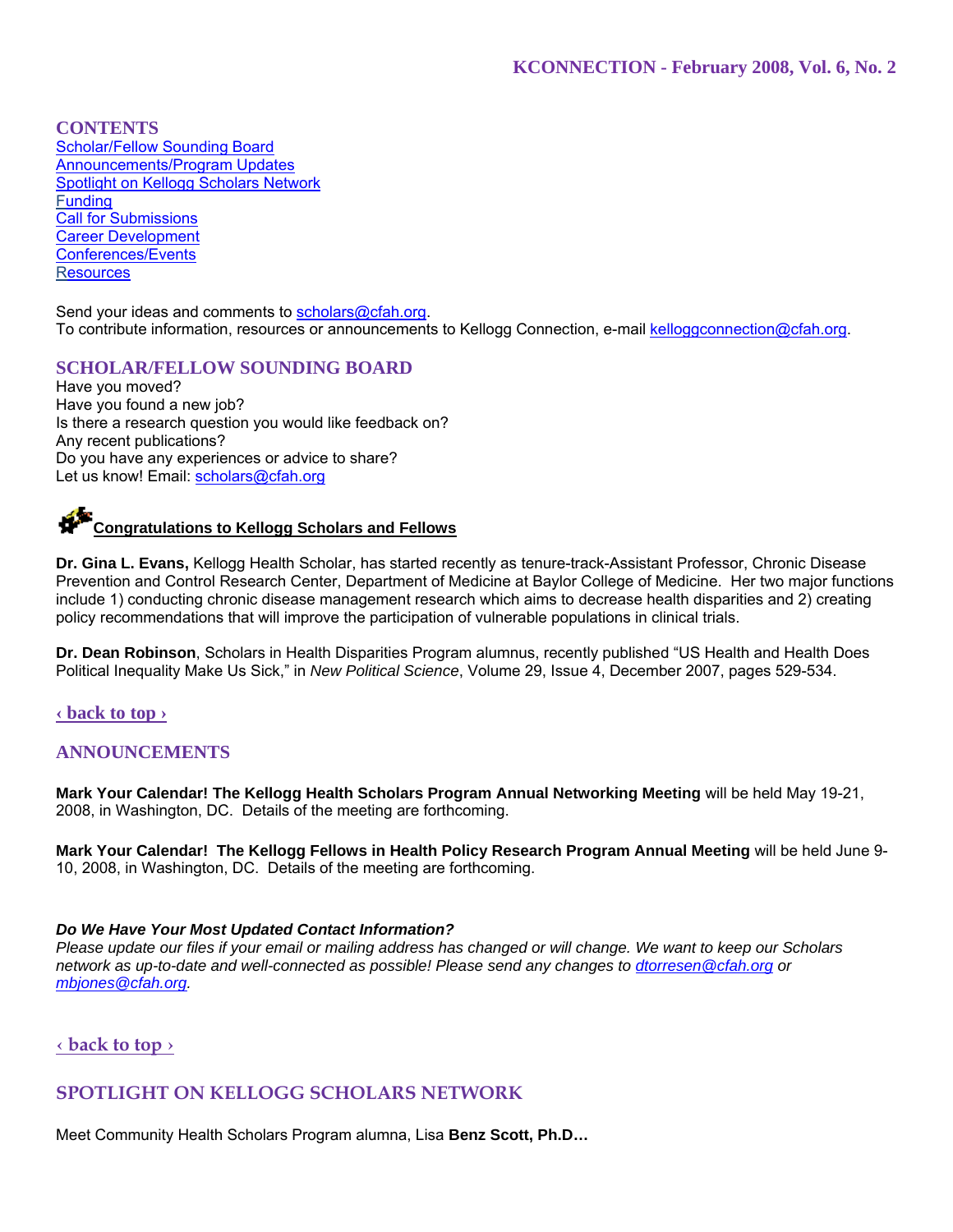Dr. Lisa Benz Scott is Associate Professor (tenured) in the Department of Health Care Policy and Management and Associate Dean for Research in the School of Health Technology and Management, at the Stony Brook University Health Sciences Center. In addition to her teaching responsibilities in research design and proposal writing for students enrolled in the Master of Science program in health care policy and management, Lisa works with junior faculty to support their professional development in the area of research and community-engaged scholarship. Her current research is dedicated to addressing leading public health priorities such as those related to gender and race/ethnic disparities in cardiac services, health promotion and wellness services for child survivors of cancer and their families, and participatory approaches to improve access to preventative health care services through e-health and human development initiatives. In 2006, she was awarded the American Academy of Health Behavior, Judy K. Black Early Career Health Behavior Research Award. In 2007, she received funding as Co-Principal Investigator for "An Evaluation of a Patient Navigator Approach to Improve Inpatient to Outpatient Cardiac Care Transitions Among African American Patients." from a competitive FUSION Award Targeted Research Opportunity of the Clinical and Translational Research Center at Stony Brook University.

Lisa earned a B.A. in Psychology from Stony Brook University, an M.S. in Health Promotion from Purdue University, and a Ph.D. from the Johns Hopkins University School of Hygiene and Public Health in the Department of Health Policy and Management. Dr. Benz Scott continued her studies at Johns Hopkins as a post-doctoral W.K. Kellogg Community Health Scholar to establish herself as expert in community-based participatory research principles and methods.

"The CHSP shaped my academic career like a potter molds a piece of clay. My skills, interests, and interactions with people engaged in community and academic life have been dramatically enhanced by the invaluable knowledge gained as a scholar and alumni of the program. It is because of this program that I am in a position to serve on peer-review panels for NIH and CDC that focus on community-based participatory research priorities and health disparities, mentor others to engage in participatory approaches, and respond to funding opportunities that support participatory research and community engaged scholarship. Most importantly, the relationships that have developed as a result of this program are life-long bonds. I love getting out of my office and connecting to the real world. This program has been a big motivator to say "yes" to community work and "no" to traditional projects that do not involve partnerships. CBPR is mostly exhilarating, inspiring, nervewracking, heart-warming, and enriching. It just keeps getting better with time as the interest and excitement for CBPR spreads and captures the attention of the next generation. I love it."

### **‹ back to top ›**

# **FUNDING**

**National Institutes of Health -- Request for Application Institutional Clinical and Translational Science Award (U54) (RFA-RM-08-002)** 

# **Letters of Intent Receipt Dates: May 17, 2008; September 21 2008**

## **Application Deadline Dates: June 17, 2008; October 21, 2008**

The National Institutes of Health has just announced a request for applications (RFA) for the Institutional Clinical and Translational Science Award (U54), RFA-RM-08-002. The Clinical and Translational Science Award (CTSA) initiative assists institutions to create an integrated academic home for Clinical and Translational Science that has the resources to train and advance multi- and inter-disciplinary investigators and research teams with access to innovative research tools and information technologies that apply new knowledge and techniques to patient care. CTSAs will attract basic, translational, and clinical investigators, community clinicians, clinical practices, networks, professional societies, and industry to develop new professional interactions, programs, and research projects. Through innovative advanced degree programs, CTSAs will foster a new discipline of Clinical and Translational Science that will be much broader and deeper than their separate components. "Community engagement and research" is listed among the potential key functions and components. Below are excerpts from the RFA that pertain to community engagement and research: The RFA reads "Community outreach could foster collaborative research partnerships and enhance public trust in clinical and translational research, enhancing the recruitment and retention of research participants that represent the rich diversity of the US population. Engagement of both the public and community providers, and establishing long-term relationships with community-based groups such as voluntary and professional organizations, schools, women's health groups, faith-based groups, and housing organizations, might be required. Resources that might be requested include community outreach and cultural sensitivity training for institutional clinical and translational researchers, community and provider education and outreach, development of software to facilitate the collaboration of community practitioners, and strategies that allow for two-way communication with, and participation by, diverse populations and community groups. Additional resources that expose scholars and researchers to population and community-based research methods as a supplement to ongoing research efforts in order to enhance applications of science to the general community may prove to be valuable." The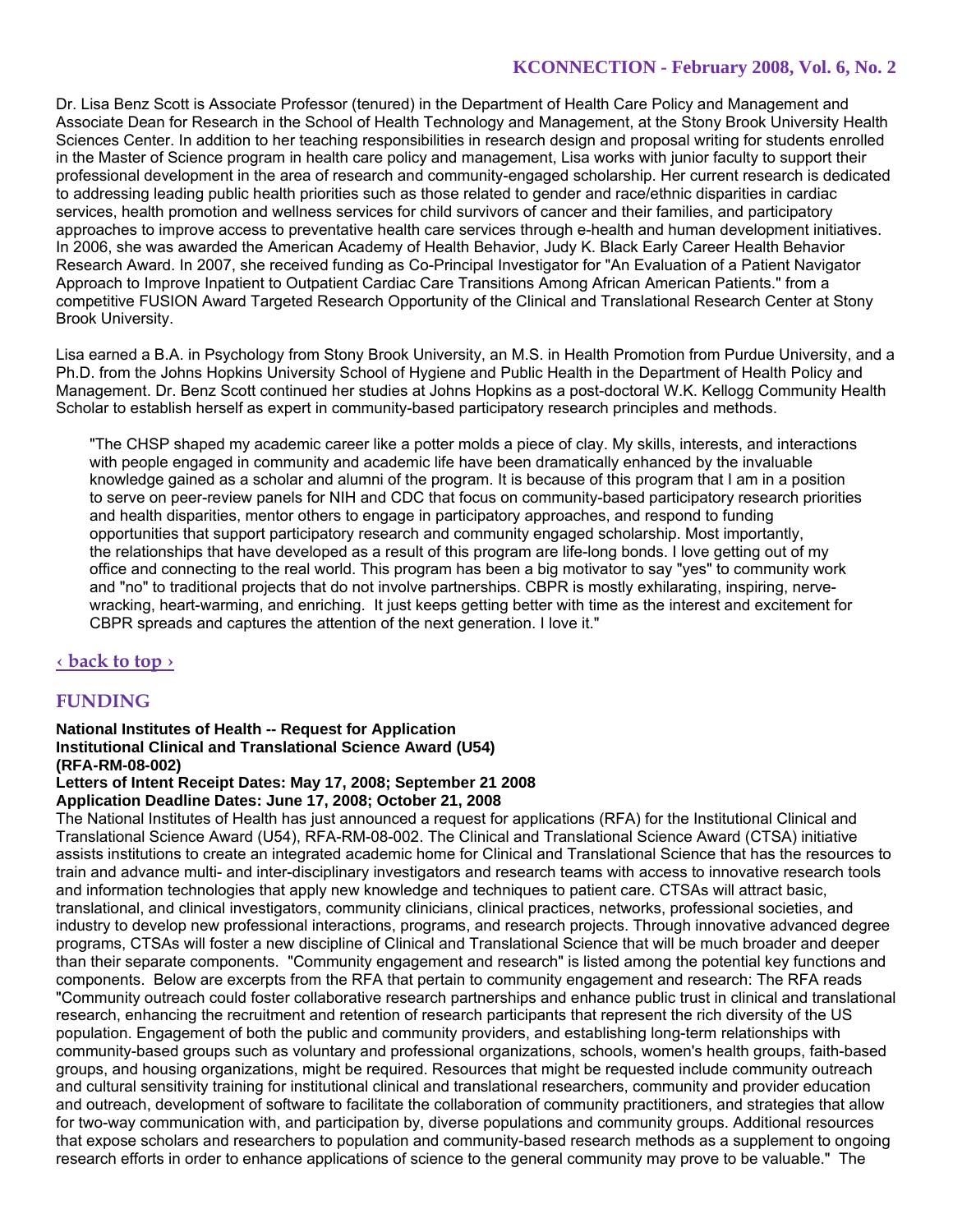Special Program Requirements read: "Descriptions of community engagement could include how the institution will involve the community in setting research priorities that directly affect patients, innovative ways to engage community members in mentoring processes, partnerships in clinical and translational research, and collaborations to enhance research perspectives (e.g., health disparity research), public trust, and recruitment for clinical and translational research. Additional topics could include plans for: two-way communication with relevant community groups; outreach through community practitioners, including means to secure their participation, and plans for training CTSA researchers, trainees and scholars in community outreach, cultural sensitivity, and population and community-based research methods." A presubmission videocast (webcast) will be conducted on March 7, 2008, between 2:00 and 4:00 pm ET at which NCRR and other NIH staff will explain the goals and objectives of the CTSA program and answer questions. All prospective applicants are invited to view the meeting. Additional information on the videocast will be available at (http://www.ncrr.nih.gov/clinicaldiscipline.asp) and the meeting videocast will be archived at videocast.nih.gov. A Frequently Asked Questions website is available (http://www.ncrr.nih.gov/clinicaldiscipline.asp). A listserv (CTSA-L; http://list.nih.gov/cgi-bin/show\_list\_archives) will be used to notify applicants of the webcast and any changes to the FAQ list. Funds Available: The total funds available for the new awards are approximately \$14 million. Up to 6 awards are anticipated from this solicitation. The NIH intends to issue solicitations for additional CTSAs in future years. Announcement details at

http://grants.nih.gov/grants/guide/rfa-files/RFA-RM-08-002.html.

### **National Institutes of Health**

**Reducing Mental Illness Stigma and Discrimination (Collaborative R01) (PAR-08-040)** 

**Opening Date: January 5, 2008 (Earliest date an application may be submitted to Grants.gov) Letters of Intent Receipt Date(s): Thirty (30) days before receipt date** 

**NOTE: On time submission requires that applications be successfully submitted to Grants.gov no later than 5:00 p.m. local time (of the applicant institution/organization)** 

**Application Submission/Receipt Date(s): Standard dates apply, please see** 

**http://grants1.nih.gov/grants/funding/submissionschedule.htm**

# **Expiration Date: January 8, 2011**

National Institute of Mental Health (NIMH) Grant Funds Available to Support Partnerships to Research Stigma Reduction Efforts. The program announcement, Reducing Mental Illness Stigma and Discrimination (Collaborative R01), was recently released by the NIMH. This Funding Opportunity Announcement (FOA), issued by the NIMH, and conceived in collaboration with the SAMHSAs Center for Mental Health Services (CMHS) will provide funding for partnerships to assess the effectiveness of existing stigma and discrimination reduction programs and approaches, including mediaoriented approaches such as public service announcements; develop innovative new programs and approaches; and examine the role of media in perpetuating and changing mental illness stigma and discrimination. These partnerships must include (1) consumer and/or advocate organizations, communities, or state and local agencies with hands-on expertise in developing and implementing stigma reduction programs and strategies, and (2) social, behavioral, and/or communication scientists with expertise in stigma research design and methodology. Partnerships to further information exchange with public stakeholders and organizations to improve the accuracy of public awareness about effective treatments for mental disorders; and to examine how service delivery organization and mental illness treatment financing (e.g., non-mental health parity, separate behavioral health insurers) impact mental illness stigma and discrimination are also appropriate. Announcement details at http://grants.nih.gov/grants/guide/pa-files/PAR-08-040.html.

### **National Institutes of Health – Three CBPR Announcements**

- 1. **Community Participation in Research (R01), (PA-08-074), announcement details at**  http://grants.nih.gov/grants/guide/pa-files/PA-08-074.html **Application Submission/Receipt Date(s): Standard dates apply, please see** http://grants1.nih.gov/grants/funding/submissionschedule.htm **Expiration Date: May 8, 2011**
- 2. **Community Participation Research Targeting the Medically Underserved (R01), (PAR-08- 075), announcement details at** http://grants.nih.gov/grants/guide/pa-files/PAR-08-075.html **Application Submission/Receipt Date(s): May 16, 2008, May 15, 2009, and May 14, 2010 Expiration Date: May 15, 2010**
- 3. **Community Participation Research Targeting the Medically Underserved (R21), (PAR-08- 076), announcement details at** http://grants.nih.gov/grants/guide/pa-files/PAR-08-076.html **Application Submission/Receipt Date(s): May 16, 2008, May 15, 2009, and May 14, 2010. Expiration Date: May 15, 2010**

On January 16, 2008, the NIH Office of Behavioral and Social Sciences Research (OBSSR) released three funding opportunity announcements on community-based participatory research (CBPR). The Program Announcement (PA) seeks R01 grant applications that propose intervention research on health promotion, disease prevention, and health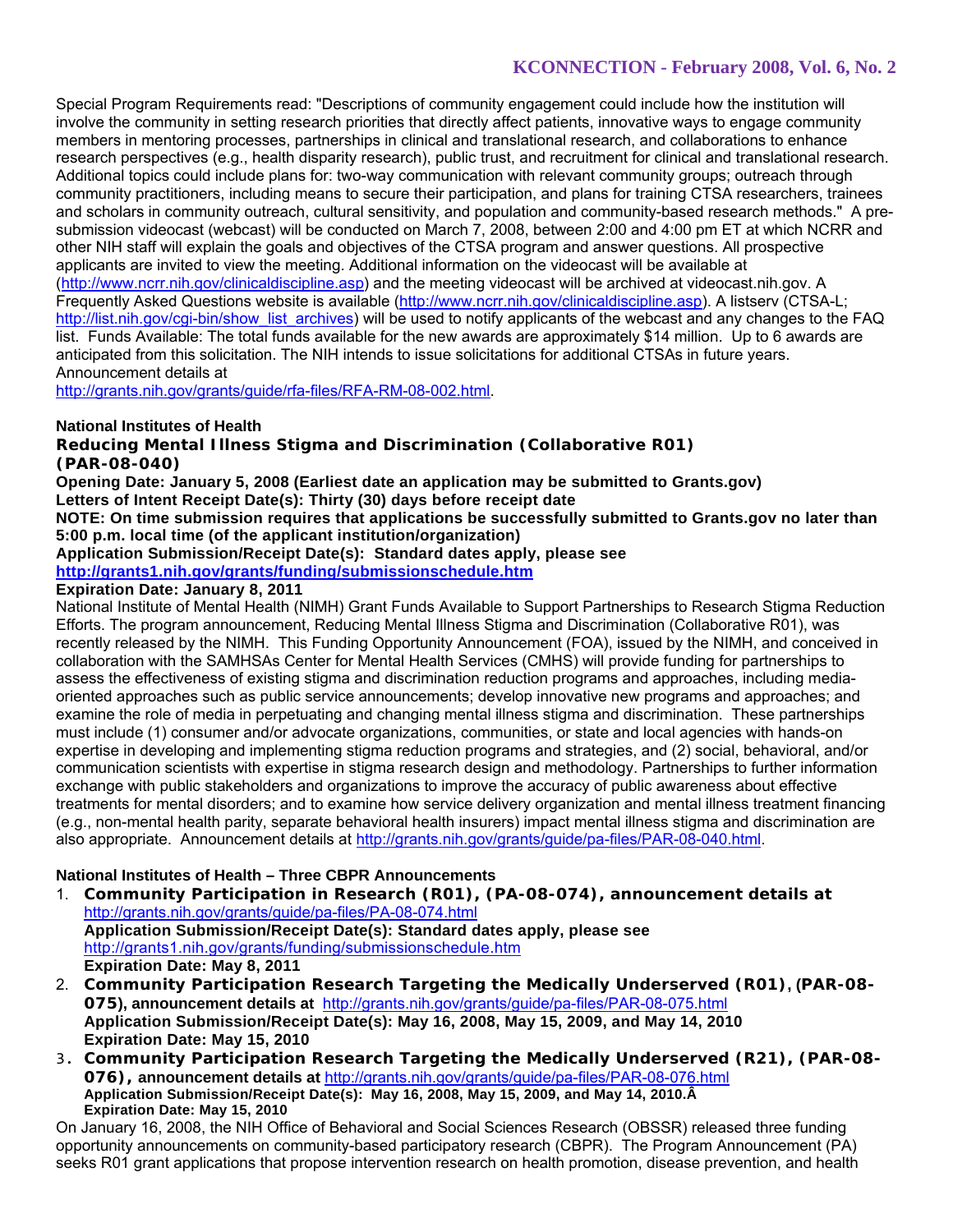disparities that communities and researchers jointly conduct. The Program Announcements with special review/receipt (PAR) seek both R01 and R21 applications that propose research on health promotion, disease prevention, and health disparities that is jointly conducted by communities and researchers and targets medically underserved areas (MUAs) and medically underserved populations (MUPs) as defined by the Department of Health and Human Services (DHHS) Health Resources and Services Administration (HRSA). Please reference the below announcements for complete details.

# **National Institutes of Health – Three Announcements**

- (1) **NIH Revision Awards for Studying Interactions Among Social, Behavioral, and Genetic Factors in Health (R01), (PAR-08-065), Announcement details at**  http://grants.nih.gov/grants/guide/pa-files/PAR-08-065.html
- **(2) NIH Revision Awards for Studying Interactions Among Social, Behavioral, and Genetic Factors in Health (R21), (PAR-08-066), Announcement details at**  http://grants.nih.gov/grants/guide/pa-files/PAR-08-066.html
- **(3) NIH Revision Awards for Studying Interactions Among Social, Behavioral, and Genetic Factors in Health (P01, P20, P50, P60, U01, U10, U54), PAR-08-067, Announcement details at** http://grants.nih.gov/grants/guide/pa-files/PAR-08-067.html

# **Letters of Intent Receipt Date(s): April 13, 2008**

### **Deadline: May 13, 2008**

The National Institutes of Health (NIH) issues this Funding Opportunity Announcement (FOA) to invite NIH-funded investigators to submit supplement applications to their currently funded research to study how interactions among genetic and behavioral/social factors influence health and disease. The knowledge gained by such research will improve our understanding of the determinants of disease as well as inform efforts to reduce health risks and provide treatment. This FOA solicits for human and non-human studies to advance our understanding of the interactions among genetic, social and behavioral factors that influence the processes affecting variability in disease and health progression and outcomes. This program is focused on questions concerning the effects of (1) the interaction of genetic and social or behavioral factors and (2) gene-environment-behavioral interactions; and to better understand how the interaction of behaviors and social environmental factors affect gene expression, disease and behavior phenotypes and health outcomes. Currently, powerful genetic methods are being used for identifying common genomic factors that influence health and disease-related phenotypes and outcomes. These studies are designed to identify relationships between genes with observable traits such as body weight or the presence or absence of a disease or condition. Within this context, the Institute of Medicine Report, *"Genes, Behavior and the Social Environment: Moving Beyond the Nature-Nurture Debate* suggests that examining the interactions among genetic, social environments, and behavioral factors could greatly enhance the understanding of health and illness. This report, which can be found at http://www.iom.edu/CMS/3740/24591/36574.aspx also recommends ways to foster transdisciplinary research teams necessary to more fully examine the questions raised by these research gaps. The NIH's Office of Behavioral and Social Sciences Research (OBSSR), located in the Office of the Director, and is leading the implementation of the recommendations produced by this report. How genetic, behavioral, and social factors interact in human physiological processes and differentially influence disease expression and health outcomes remains understudied. A number of research gaps have been identified including the following: (1) genetic studies that explore the relationship between genotypes and quantitative traits often do not include social and behavioral factors, and (2) social and behavioral research studies rarely include consideration of genetic factors and related mechanisms when studying social and/.or behavioral phenomena. To bridge these gaps, this announcement is intended to stimulate theoretically and methodologically rigorous research that integrates genetics, behavioral, and social sciences research efforts to specifically address questions of gene-environment-behavior interactions. This announcement provides the opportunity for current NIH-funded grantees whose research is either (1) social and/or behavioral science-oriented research to add a genetic/genomic component or (2) genetic-focused research to add social and behavioral factors into their research plan. In either case, the proposed research must be designed to elucidate how the interactions between genetic and social and/or behavioral factors contribute to health and disease. The proposed research can expand the scope of the original project and should be a logical extension of the goals and objectives of the parent grant. To be considered responsive to this announcement, (1) the proposed research must include unambiguous, interdisciplinary perspectives, (2) the hypothesis(es) of the relationship(s) between the genetics, behaviors, social environment, and/or social processes must be clearly stated, (3) hypothesis about the proposed study should investigate how the interactions (not associations) among these variables influence the outcomes under study, and (4) the proposed study should be embedded in a well articulated set of research questions or hypothesis generated from genetic, social and/or behavioral sciences research.

### **National Institutes of Health – Three Announcements**

**1. The Effect of Racial and Ethnic Discrimination/Bias on Health Care Delivery (R01), (PA-08-083), announcement details at** http://grants.nih.gov/grants/guide/pa-files/PA-08-083.html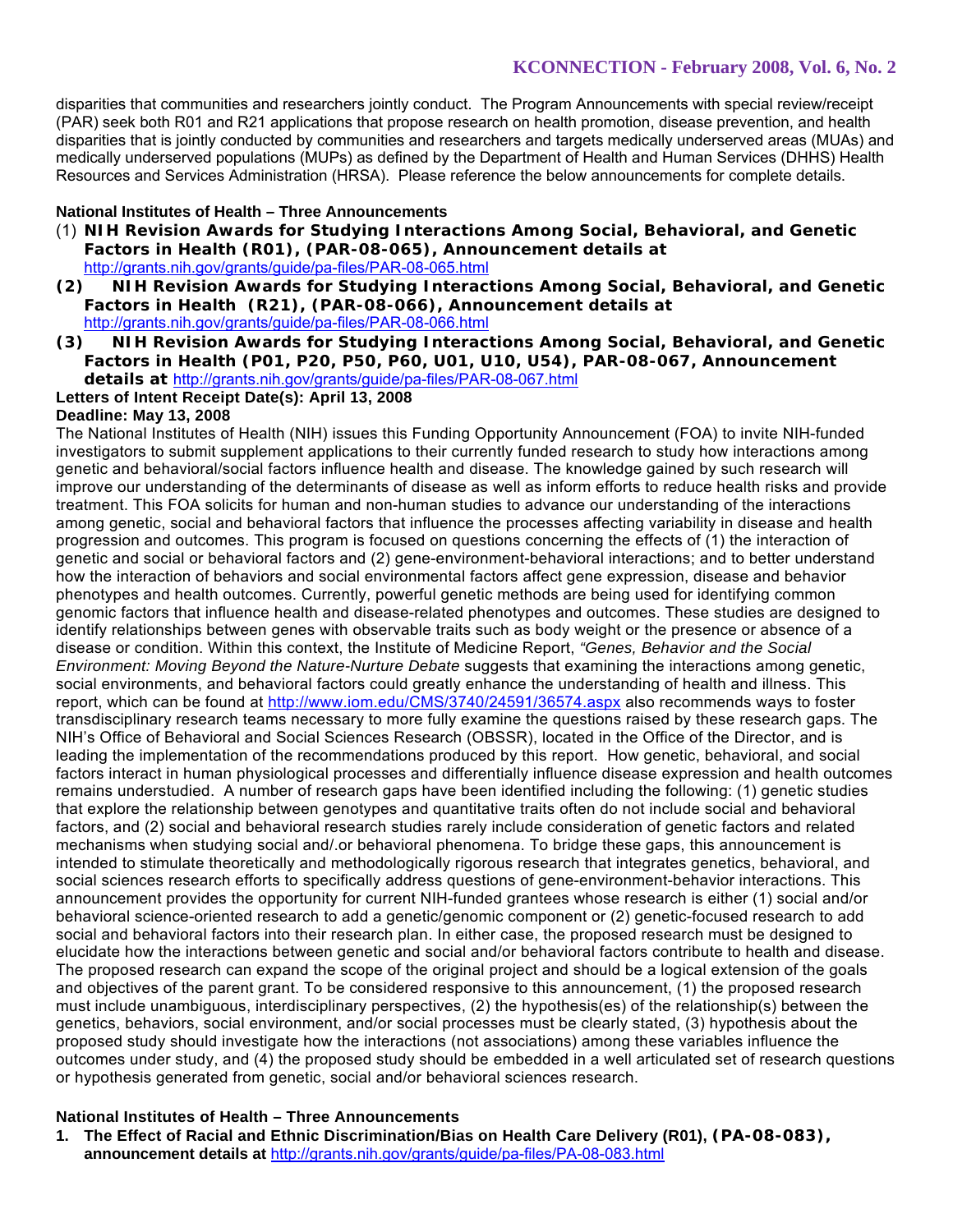**Application Submission/Receipt Date(s): Standard dates apply, please see**  http://grants1.nih.gov/grants/funding/submissionschedule.htm **Expiration Date: May 8, 2011** 

- **2. The Effect of Racial and Ethnic Discrimination/Bias on Health Care Delivery (R21), (PA-08-084), announcement details at** http://grants.nih.gov/grants/guide/pa-files/PA-08-084.html **Application Submission/Receipt Date(s): Standard dates apply, please see** http://grants1.nih.gov/grants/funding/submissionschedule.htm. **Expiration Date: May 8, 2011**
- **3.** The Effect of Racial and Ethnic Discrimination/Bias on Health Care Delivery (R03), PA-08-085, announcement details at **http://grants.nih.gov/grants/guide/pa-files/PA-08-085.html** Application Submission/Receipt Date(s): Standard dates apply, please see **http://grants1.nih.gov/grants/funding/submissionschedule.htm**  Expiration Date: May 8, 2011

Purpose. This Funding Opportunity Announcement (FOA) issued by National Cancer Institute, National Institutes of Health, encourages the submission of research project grant applications from institutions/ organizations that propose to: (1) improve the measurement of racial /ethnic discrimination in health care delivery systems through improved instrumentation, data collection, and statistical/analytical techniques; (2) to enhance understanding of the influence of racial/ethnic discrimination in health care delivery and its association with disparities in disease incidence, treatment, and outcomes among disadvantaged racial/ethnic minority groups; and (3) to reduce the prevalence of racial/ethnic health disparities through the development of interventions to reduce the influence of racial/ethnic discrimination on health care delivery systems in the United States (U.S.). -Mechanism of Support. This funding opportunity announcement (FOA) will utilize the NIH Research Project Grant (R01) award mechanism and runs in parallel with FOAs of identical scientific scope, PA-08-084 and PA-08-085, which encourage applications under the R21 and R03 mechanisms, respectively. - Funds Available and Anticipated Number of Awards. Awards issued under this FOA are contingent upon the availability of funds and the submission of a sufficient number of meritorious applications.

# **‹ back to top ›**

# **CALL FOR SUBMISSIONS**

### **Call for Nominations – Community-Campus Partnerships for Health (CCPH) Annual Award Deadline: February 16, 2008**

# http://depts.washington.edu/ccph/awards.html

The CCPH Award recognizes exemplary partnerships between communities and higher educational institutions that build on each other's strengths to improve higher education, civic engagement, and the overall health of communities. The intent of the CCPH Award is to highlight the power and potential of community-campus partnerships. As a strategy, these partnerships can contribute to achieving many significant outcomes, including but not limited

to: eliminating health disparities; producing community-responsive, culturally competent health professionals; increasing the diversity of the health workforce; expanding access to higher education, health care and technology; and advancing economic, social and environmental justice. The award recognizes work being done by community-campus partnerships to achieve CCPH strategic goals, including: \*Combining the knowledge and wisdom in communities and in academic institutions to solve major health, social and/or economic challenges. \*Building the capacity of communities and higher educational institutions to engage each other in authentic partnerships. \*Supporting communities in their work with academic partners. \*Recognizing and rewarding faculty for community engagement and community-engaged scholarship. \*Developing partnerships that balance power and share resources among partners. \*Ensuring that community-driven social change is central to service-learning and community-based participatory research. Through the CCPH Award we seek to recognize community-campus partnerships that: \*Others can aspire to. \*Embody the CCPH principles (see http://depts.washington.edu/ccph/principles.html#principles). \*Pursue multiple community-campus partnership strategies. \*Involve a full range of partners. \*Achieve significant outcomes that go beyond a process or a single event. The CCPH Award recipient will receive: 1. Public recognition of the partnership's achievements at an award presentation ceremony at the Community-Campus Partnerships for Health 10th anniversary conference, April 11-14, 2007 in Toronto, ON Canada (Two partnership representatives will accept the award on behalf of the partnership at CCPH's expense). For more information on the conference, visit www.ccph.info. 2. Two commemorative plaques. 3. A press release and newsletter articles announcing the award and describing the partnership. 4. A description of the partnership on the CCPH website, with links to the partnership's website. 5. An opportunity to publish an article about the partnership in one of the peerreviewed publications affiliated with the CCPH 10th anniversary conference (for list, see:

http://depts.washington.edu/ccph/conf-cfp.html#Publication). 6. Special opportunities to present at CCPH-sponsored forums that highlight promising practices. Any partnerships that are selected for an honorable mention will receive #3-#6 above. To be eligible, the applicant must be an established partnership involving one or more community partners and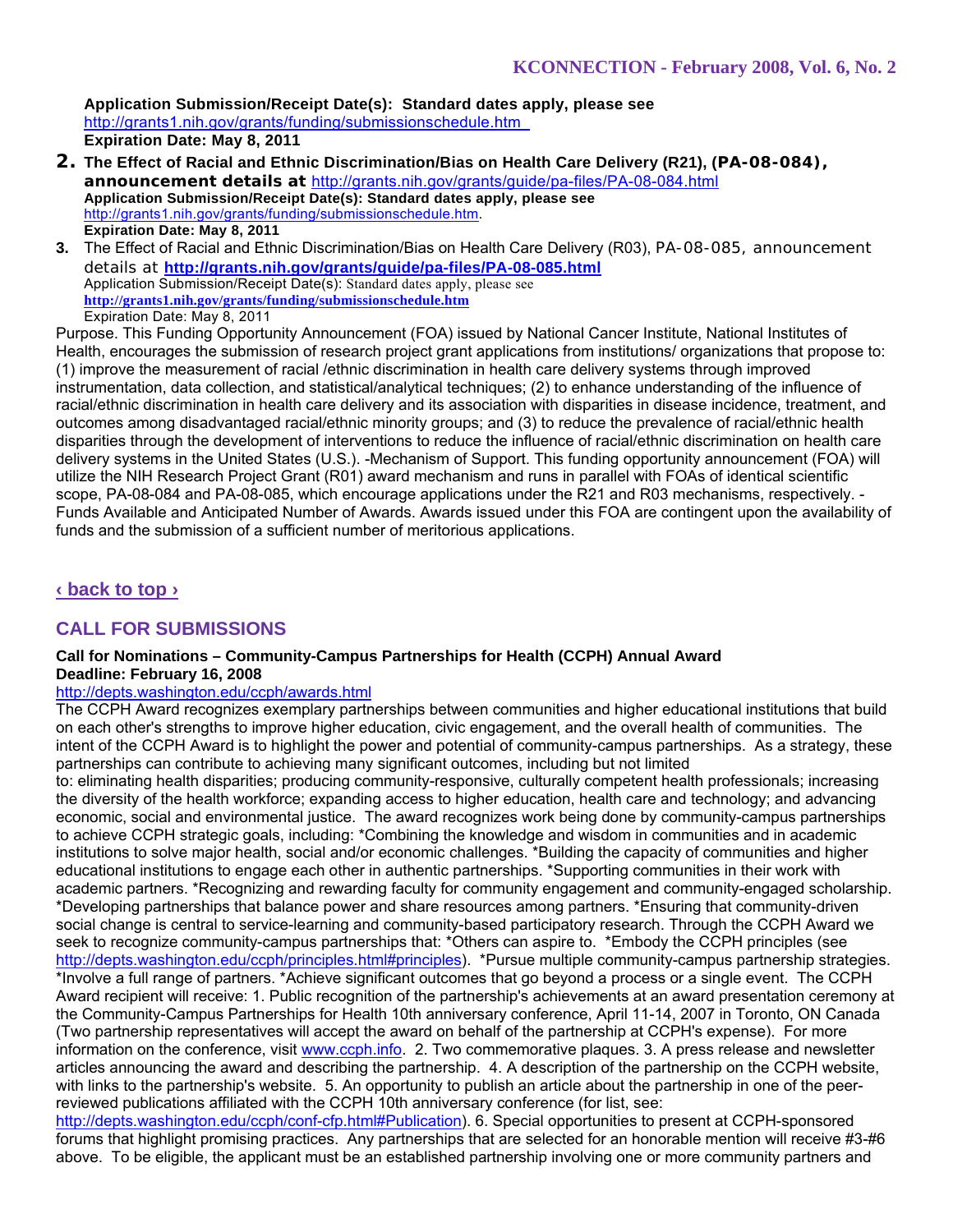one or more higher education partners. By "community partner" we mean an individual, organization or agency that contributes to the partnership and is not a higher education partner. By "higher education partner" we mean a community college, college, university or residency program (including affiliated administrators, faculty, staff and students) that contributes to the partnership. Partnerships must nominate themselves and need not be members of CCPH. Partnerships that have applied in the past but did not receive the award or honorable mentions may re-submit. We welcome nominations from any country or nation. CCPH can only accept nominations in English. For details, please visit http://depts.washington.edu/ccph/awards.html For information on past CCPH Award recipients and honorable mentions, please visit http://depts.washington.edu/ccph/awards.html. Questions about the CCPH Award, including requests for consultation by phone, should be sent to award06@u.washington.edu. To receive the monthly CCPH E-News (a monthly e-mail containing the latest news about CCPH), sign up at https://mailman1.u.washington.edu/mailman/listinfo/ccph\_news.

### **Call for Proposals – Douglas College**

**Conversations on Community Based Research: Engaging Communities with College Faculty and Students Douglas College** 

#### **May 8-9, 2008**

#### **Deadline: March 15, 2008**

The historically rich relationships between communities and colleges and institutes provide the context for mutually beneficial research through the practice of Community Based Research (CBR). Trends to engage faculty and students with the community through service learning and the desire for many community organizations to identify their own research needs and seek research partnerships with colleges converge to enrich this practice. With sponsorship from the Canadian Council of Learning through the Health and Learning Knowledge Centre, Douglas College will host a two-day symposium on college scholarship and community based research. CBR involves College and Institute partnerships with community groups for the purpose of research where there is shared responsibility for: \*identifying research problems, \*developing methods and applications, \*analyzing data and \*ownership of research products. Goals of the Symposium: \*Enrich participants understanding of Community Based Research \*Present exemplary work in CBR \*Provide networking opportunities for CBR practitioners \*Provide a forum to meet with agencies prepared to fund CBR. There will be four cross-cutting themes for the Symposium. Community Based Research related to: \*Health and Learning; \*Social Justice and Gender; \*CBR and service learning; \*Sustainability and environmental issues. Proposals outside these themes are also welcome. The symposium will be held in the new Health Sciences Building on the David Lam campus of Douglas College in Coquitlam BC. The event will be national in scope with presenters and participants from across Canada. It will serve as the context for the release of a recent national survey of CBR at Colleges and Institutes. The survey has been funded through the Health and Learning Knowledge Centre of the Canadian Council on Learning. The symposium will also serve as the official launch of the new Centre for Health and Community Partnerships on the David Lam campus. For details, visit:

http://www.douglascollege.ca/community/conversations-on-community-based-research.html.

### **Call for Applications – Community-Engaged Scholarship Faculty Development Charrette**

**The Rizzo Center University of North Carolina May 28-30, 2008 Deadline: March 17, 2008** 

Details at http://depts.washington.edu/ccph/pdf\_files/cfa-charrette.pdf

Faculty for the Engaged Campus is seeking teams from 20 diverse colleges and universities across the U.S. to participate in a charrette to facilitate development of innovative campus-wide mechanisms for preparing and supporting communityengaged faculty. If your institution is committed to furthering its investment in community-engaged scholarship through effective faculty development and would benefit from a focused, collaborative learning opportunity with a cadre of likeminded others, please consider sending a team to this action-oriented gathering. Your institution does not need to have a health professions education program or be a member of Community-Campus Partnerships for Health to apply. A charrette is an intensely focused multi-day session that uses a collaborative approach to create realistic and achievable designs. Charrettes have mainly been used in architecture, urban planning and community design projects. In our case, we will convene campus teams, project leadership and expert advisors to collaboratively design innovative models of CES faculty development. Teams must include a minimum of three and a maximum of four members, with at least one of those being a senior faculty member with a proven track record of CES. There is no registration fee for the charrette. The Rizzo Center is an all-inclusive facility (i.e., rates include all meals), and Faculty for the Engaged Campus is covering a significant portion of the costs for those attending. Following the charrette, participating institutions will be invited to submit proposals to support the implementation and evaluation of innovative CES faculty development models developed through their team's participation in the charrette. At least four institutions will receive up to \$15,000 over two years for this purpose (\$10,000 in the first year and \$5,000 in the second). Only institutions that send a team to the charrette are eligible to apply for these funds. Applications are due on March 17, 2008. The Call for Applications is available at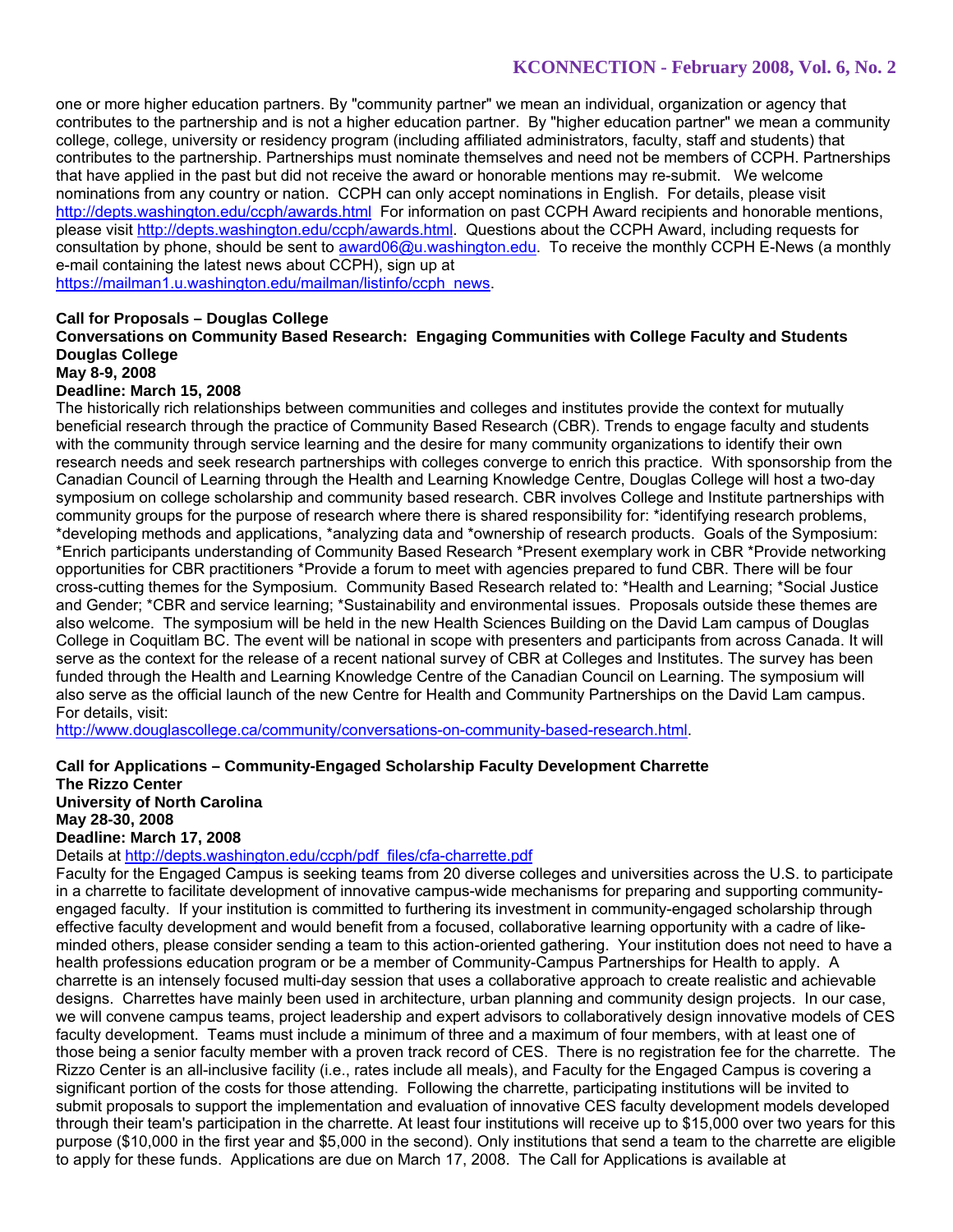http://depts.washington.edu/ccph/pdf\_files/cfa-charrette.pdf. For more information, visit the Faculty for the Engaged Campus website at http://depts.washington.edu/ccph/faculty-engaged.html or contact Deputy Director Piper McGinley at fipse2@u.washington.edu. Faculty for the Engaged Campus is a national initiative of Community-Campus Partnerships for Health in partnership with the University of Minnesota and the University of North Carolina at Chapel Hill that aims to strengthen community-engaged career paths in the academy by developing innovative competency-based models of faculty development, facilitating peer review and dissemination of products of community-engaged scholarship, and supporting community-engaged faculty through the promotion and tenure process. The initiative is supported by a grant from the Fund for the Improvement of Postsecondary Education in the U.S. Department of Education. Stay connected with the initiative and related work through the Community-Engaged Scholarship electronic discussion group at https://mailman1.u.washington.edu/mailman/listinfo/comm-engagedscholarship.

#### **Call for Submissions – KaiserEDU.org Second Annual Student Essay Contest Deadline: March 17, 2008, 5:00 p.m. EST**

KaiserEDU.org announces its Second Annual Student Essay Contest. Submit an original essay on the topic below for a chance to win \$1,000. http://www.kaiseredu.org/essay/essaycontest2008.asp

ESSAY TOPIC The date is November 24th, 2008. You have just started a job as an analyst working on the President elect's health care transition team. The director of the transition team has asked you to draft a memo to flesh out the health priorities for the new Administration on a major health policy issue. Select a candidate and an issue area (from the list below) and identify the major policies or strategies that the next Administration could develop to advance this issue. Make sure to include evidence and analysis to support your recommendations. Your priorities and strategies should be consistent with the proposals forwarded by the candidates in the campaign. You should also address the challenges in implementing your recommendations, such as budgetary and political considerations, delivery system issues, and how different stakeholders and constituencies would perceive the proposals. Presidential Candidates: (please refer to the contest website) Issue Areas: Controlling Health Care Costs; Eliminating Racial and Ethnic Health Disparities Expanding Health ; Promotion and Disease Prevention Efforts Improving Women's Health ; Improving the Quality of Health Care. CONTEST DETAILS -- PRIZES: First Place -- \$1,000; Second Place -- \$500 . Eligibility: Submissions will be accepted from undergraduate and graduate-level students enrolled in a degree-granting program at the time of submission. Essay length: Essays must not exceed 800 words in length and must be original work, prepared by one author only. Essay submission: Entries must be submitted online only. No emails will be accepted. Deadline: All essays must be submitted by March 17, 2008, 5p.m. EST. Judging: Entries will be judged by a panel of professionals with experience in health policy and politics from inside and outside the Kaiser Family Foundation. Winners will be notified by May 1, 2008. For more information about Rules and Requirements visit http://www.kaiseredu.org/essay/essaycontest2008.asp.

#### **Call for Nominations – Campus Compact Ehrlich Award**

### **Deadline: March 21, 2008 (5:00 p.m. EST)**

Each year Campus Compact honors a faculty member with the Ehrlich Award for exemplary leadership in advancing the civic learning of students, including public scholarship, building campus commitment to service-learning and civic engagement, and fostering reciprocal community partnerships. Five to ten finalists will also be selected and recognized. (One of the very first Ehrlich Award recipients was a founding member of Community-Campus Partnerships for Health - Nancy Nickman, a faculty member at the University of Utah College of Pharmacy - and a number of CCPH members have been recognized over the years). Online nominations for the 2008 Ehrlich Award can be submitted at www.compact.org/awards/ehrlich beginning Tuesday, January 22. Nominations must be submitted no later than 5:00 p.m. EST on March 21, 2008. Details are available online at http://www.compact.org/awards/ehrlich. If you have questions, please email awards2008@compact.org (and include "Ehrlich Award" in the subject line) or call 401-867-3950.

### **Call for Abstract and/or Poster Presentations National Latino Cancer Summit San Francisco, CA July 30-August 1, 2008 Deadline: April 4, 2008**

This unique National Latino Cancer Summit, convening July 2008 in San Francisco, brings together cancer researchers, clinicians, health care institutions, and the Latino community to talk about the latest science and services on cancer issues that impact Latinos. The purpose of the conference is "to initiate a dialogue between researchers and Latino communities broadly defined in mobilizing efforts to increase research participation, reduce disparities, and improve cancer care and quality of life for Latinos living with cancer and their families. Go to www.latinascontracancer.org, and click on the "Register Now" link or go directly to the conference website at

http://register03.exgenex.com/GcmMaintenance/LCC/Images/home.html.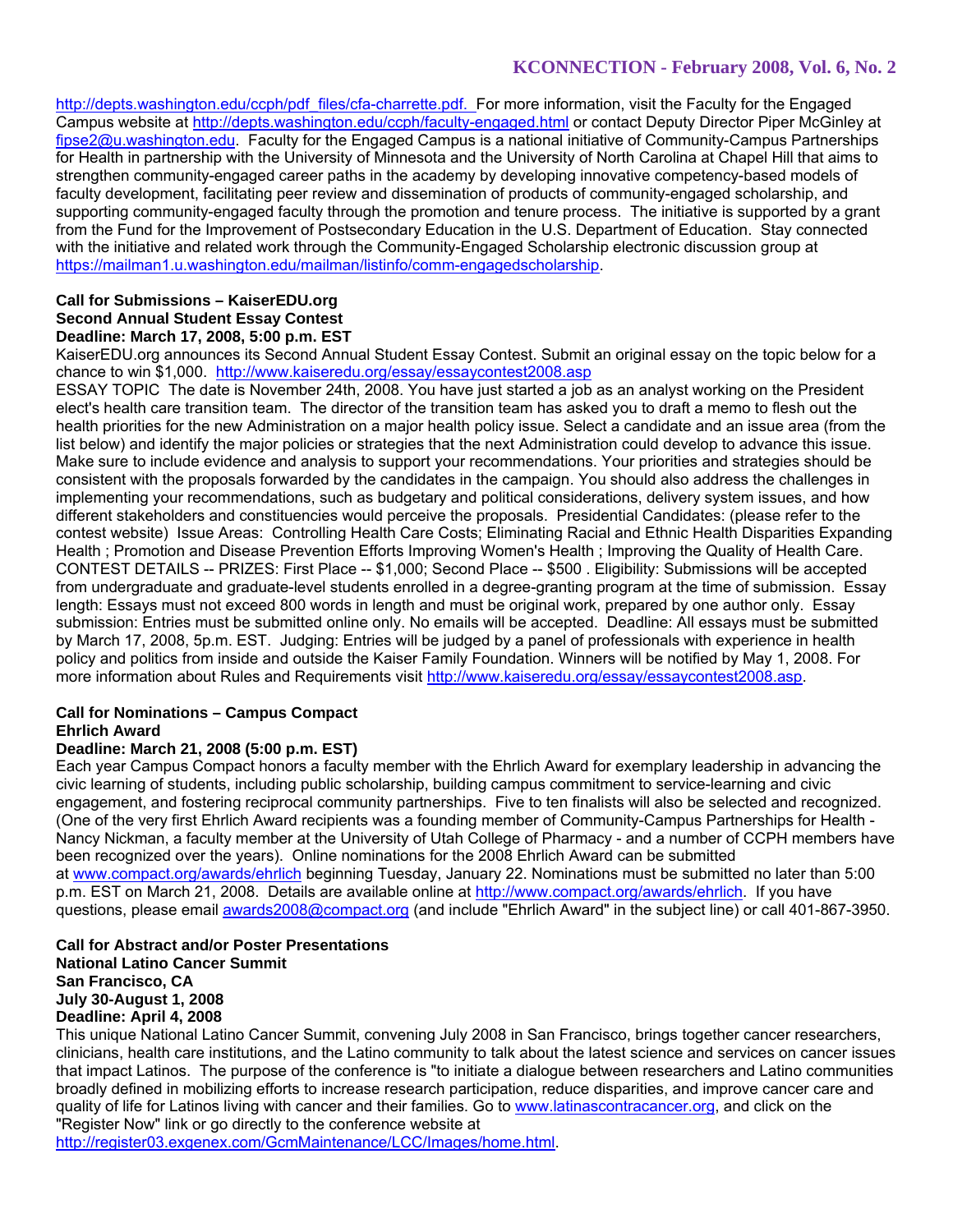### **Call for Presentations -- INVOLVE 6th National Conference Public involvement in research: getting it right and making a difference' November 11th and 12th 2008 East Midlands Conference Centre Nottingham, England Deadline: April 7, 2008**

INVOLVE's national conference is an event for everyone who is interested in supporting and promoting public involvement in National Health Service, public health and social care research. This includes members of the public, service users, researchers, research commissioners and representatives of voluntary sector organisations. Call for presentations -- This year's conference will focus on what is happening now, as well as looking to the future. They are inviting presentations from people who have knowledge and experience of public involvement in health and/or social care research. They also hope that many of you will want to respond to this CALL FOR PRESENTATIONS and apply to present at one of the sessions. The choice of presentations will be decided by members of the INVOLVE conference planning group. They are inviting five different types of presentations: POSTERS: Posters are an important part of the conference and will be on display throughout the conference. They can advise you on how to put together a poster if you havent done this before. POSTER TALKS: This is an opportunity to talk briefly about your poster as well as having it on display. You will have 5 minutes to talk about your poster and also time to answer any questions from the audience. PAPER: 25 minutes to talk about your work. This must include at least 10 minutes for discussion with the audience. WORKSHOP: A 90 minute training or discussion session on a specific topic relevant to public involvement for service users and/or researchers. These sessions must include substantial audience participation. Other approaches: As well as the more usual formats of a paper, poster or workshop they would welcome other approaches to presenting work on public involvement in research for example presenting a DVD or sound recording, putting on a short play, comedy or musical, or through poetry, drawing or other formats. If you are interested in applying to make a conference presentation you may find the following documents useful, available on the web at http://invo.org.uk/Conference2008.asp. Making a summary (abstract) accessible/making your presentation accessible Examples of summaries (abstracts) from the INVOLVE 2006 Conference The closing date for applying to do a presentation is Monday 7th April 2008. Details at http://invo.org.uk/Conference2008.asp. "INVOLVE was established to promote public involvement in research, in order to improve the way that research is prioritised, commissioned, undertaken, communicated and used. We believe that the active involvement of the public in the research process leads to research that is more relevant to people and is more likely to be used. Research which reflects the needs and views of the public is more likely to produce results that can be used to improve practice in health and social care."

### **Call for Papers – COMM.ORG**

COMM-ORG has issued its annual call for papers. Are you writing a paper on: \*community organizing? \* community development? \* community planning? \* community-based research? \* a related area? COMM-ORG is looking for papers to post on the COMM-ORG Papers page. All papers are posted on the COMM-ORG website and announced on its accompanying list-serve, which reaches over 1000 people across more than a dozen nations. They welcome discussion of all papers on the list-serve and encourage our members to also send comments directly to authors. To submit a paper contact the editor, Randy Stoecker, at randy@comm-org.wisc.edu. Authors retain complete control over their work, and COMM-ORG supports authors revising their papers for submission to journals, trade publications, or anywhere. Because COMM-ORG is an on-line "conference," papers presented on COMM-ORG are regularly published in journals and other publications. COMM-ORG welcomes papers from scholars, organizers, and scholar-organizers. They also welcome previously published hard-to-find writing. They are especially interested in papers on the following and other topics: \* What works and what doesn't in community organizing, planning, and development. \* Real-life stories of community organizing and/or development campaigns. \* The relationships between theories and practices in community organizing. \* The history of community organizing in a changing structural-historical context. \* Linkages between community organizing and community development. \*Linkages between community organizing and planning. \* The roles of religious institutions in community organizing. \* Linkages between community organizing and social movements. \* The roles of gender, race, identity, and ideology in community organizing. \*Activist-academic collaborations in community organizing. If you wish to submit a paper: \* The paper must be submitted electronically to randy@commorg.wisc.edu using a word processing or html format; absolutely no pdf files will be considered. \* Text must be in single column format. \* You agree that your paper will be formatted in html using the COMM-ORG style.

#### **Call for Academic and Community-Based Research & Other Publications – The Ethno-Racial People with Disabilities Coalition of Ontario (ERDCO) and Ontario Women's Health Network (OWHN) "We Are Visible"**

The Ethno-Racial People with Disabilities Coalition of Ontario (ERDCO) in partnership with the Ontario Women's Health Network (OWHN) are updating the ERDCO publication "We Are Visible,"(June 1996) which highlighted the experiences of ethno-racial women with disabilities access to health and healthcare. One important finding of the 1996 "We Are Visible"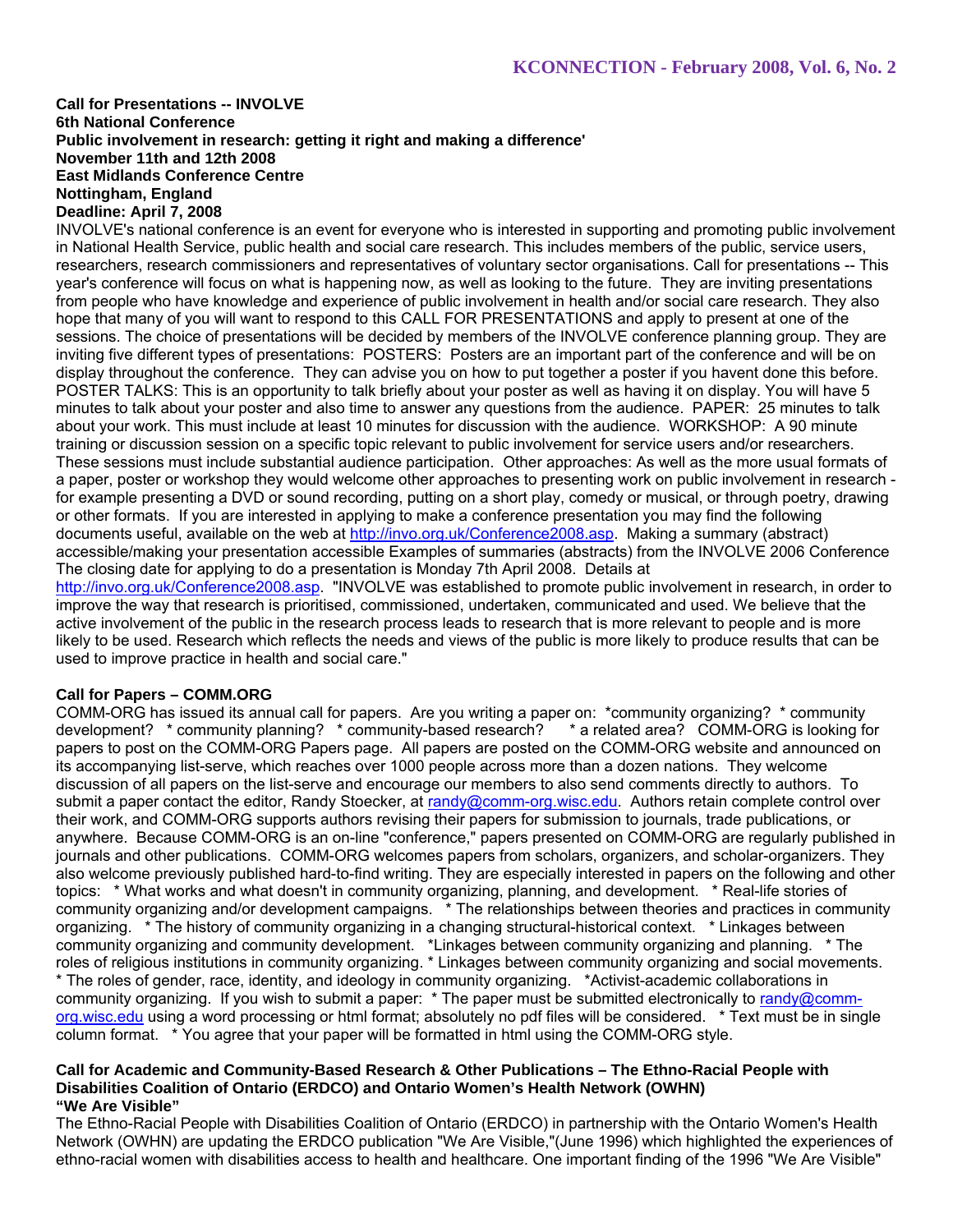project was the lack of academic and community-based research being conducted, or even attention being paid, to the experiences of women of colour/racialized populations with disabilities. We would like to address this lack in our update. As such we are looking for any community-based research, academic and other resources in order to ensure that this project is able to realize its goals. This is a benchmark report. We would like to chronicle research initiatives, program outcomes and findings over the last 10 years (1996-2007) that speak to some of these same issues, from a holistic and social determinants approach to the health of ethno-racial women with disabilities. If you or your agency/organization or university has conducted/participated in/has knowledge of/access to any research study that may add to this literature please email or forward the information to Ayshia Musleh at ayshia.musleh@sympatico.ca.

## **‹ back to top ›**

# **CAREER DEVELOPMENT**

### **Ball State University, Muncie, Indiana**

#### **Director/Distinguished Professor, Fisher Institute for Wellness and Gerontology**

Ball State University (Muncie, Indiana) seeks a creative and committed leader to provide direction and oversight to all programs and operations of the Institute. Some of these areas include: masters-level academic degrees, certificate programs, and minors in wellness management and applied gerontology; wellness and gerontology services to the university community and off-campus constituencies; external funding procurement related to wellness and gerontology; and Institute promotion through research, scholarly writing, presentations, and leadership in professional organizations. This position is a full-time administrative position available July 1, 2008. Students at this unique Institute are taught in an immersive learning environment; i.e., working and learning in community-based programs designed to provide wellnessenhancing services across the life span. Programs coordinated through the Institute and funded by community partners include the Community Center for Vital Aging, Working Well Resources (employee wellness), Learning Well Resources (school wellness), and wellness media and writing projects. MINIMUM QUALIFICATIONS:=ol. earned doctorate from an institution of higher education in a wellness and/or gerontology-related field; at least five years of successful university experience, including teaching, supervising, and administration or equivalent experience in a wellness and/or gerontological setting; record of success in external funding; extensive knowledge of the theory and practice of wellness and/or gerontology; demonstrated ability to lead, manage, and coordinate an interdisciplinary academic department; demonstrated scholarly activity in wellness and/or gerontology; effective verbal and written communication skills; record of activity and participation in professional organizations and programs related to wellness and/or gerontology at regional or national levels; firm commitment to academic excellence. PREFERRED QUALIFICATIONS: over five years of successful university experience, including teaching, supervising, administration, and partnership development or equivalent experience in a wellness and/or gerontological setting; experience with federal funding agencies; experience with immersion learning and interdisciplinary program development; knowledge of and scholarly activity in both wellness and gerontology practice. Send letter of application, vita, and four letters of recommendation to: Dr. David Haber, Chairperson, Search Committee, Fisher Institute for Wellness and Gerontology, Ball State University, Muncie, IN 47306 (Tel: 888- WELL-BSU; Email: drider@bsu.edu).

# **Clemson University, Clemson, SC**

### **Program Evaluator**

PROGRAM EVALUATOR to join research faculty (non-tenure-track) in a largely externally supported interdisciplinary institute focused on enhancement of social capital in settings and communities ranging from neighborhood to global. Rank open, depending on credentials. Applications from both junior and senior candidates are welcome. Review of expertise and accomplishments will take experience level into account. Responsible for collaboration and leadership in grant development, research design, data analysis, report preparation, and both classroom and tutorial instruction of doctoral students in International Family and Community Studies. Must be a strong methodologist, proficient in SPSS, and expert in community field research and/or policy impact analysis. Expertise in multivariate analysis required; experience with hierarchical modeling and/or time-series analysis desirable. Expertise in large-scale prevention programs, especially prevention of aggression (e.g., bullying; child abuse and neglect) and promotion of family well-being, desirable. Experience in grant development and in program and/or community development highly desirable. Doctorate in a relevant health or social science discipline required. Must be able to work with people of diverse backgrounds in an informal but intense work environment. Send letter of interest, résumé, reprints, and at least three letters of reference to: Research Faculty Search Committee, Institute on Family and Neighborhood Life, Clemson University, 158 Poole Agricultural Center, Clemson, SC 29634-0132. Review of applications will begin on March 1 and will continue until an acceptable candidate is found.

**Dana–Farber Cancer Institute, Boston, MA Director, Health Disparities Program**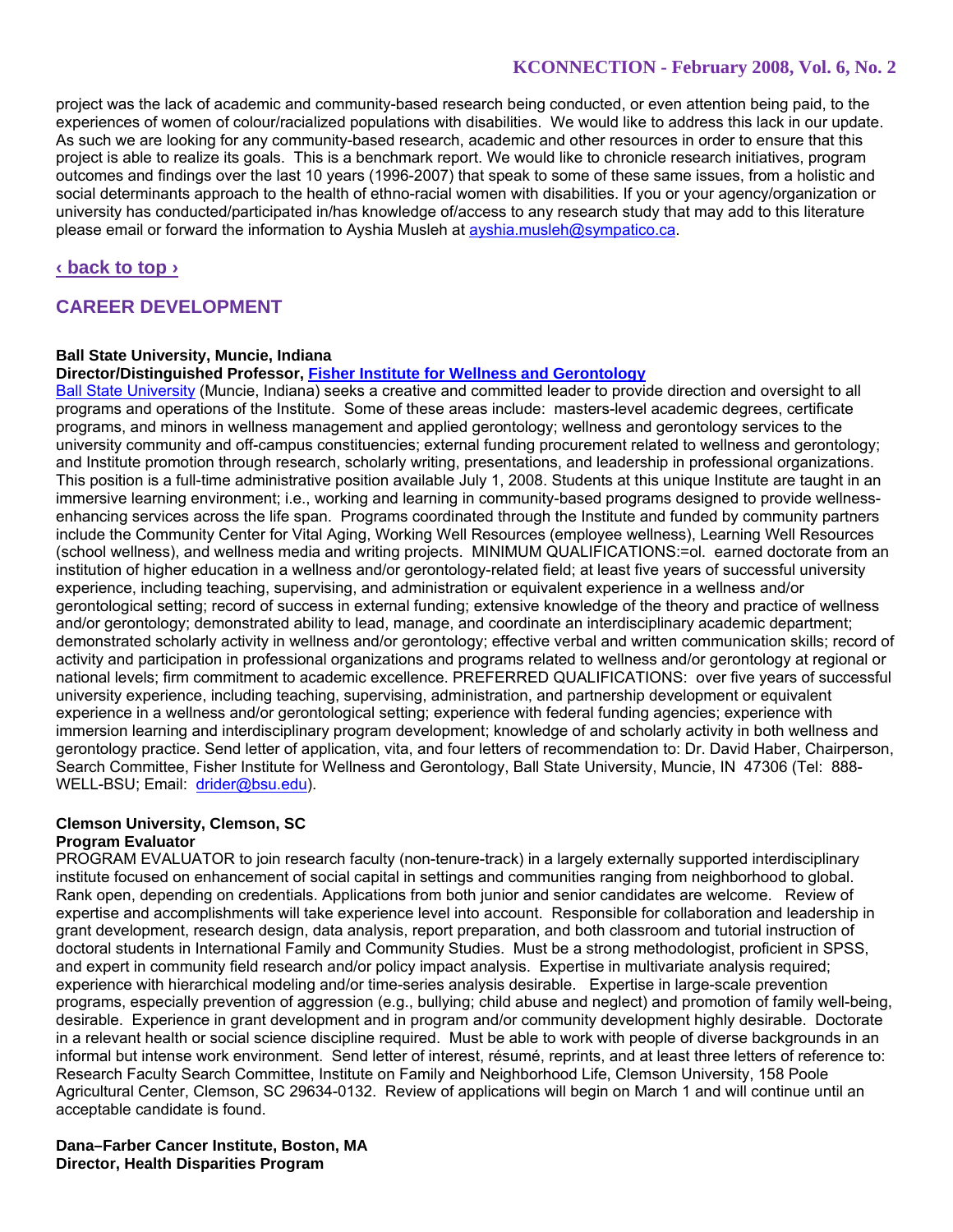The Dana Farber Cancer Institute (DFCI), a federally designated Comprehensive Cancer Center and a principal teaching affiliate of Harvard Medical School, seeks an exceptional public health researcher/academician and entrepreneurial leader to serve as Director of the Health Disparities Program. DFCI has been actively working to diversify its patient population by introducing programs into the organization's continuum of care that address disparities in information, access and understanding of cancer prevention, as well as treatment outcomes that are experienced by high-risk and underserved communities. The Institute is making strides to increase awareness and understanding of research and clinical trials that can lead to improvements in cancer care. The Director of the Health Disparities Program will report jointly to the Deputy Director of the Center for Community-Based Research (CCBR) and to the Vice President for External Affairs. The CCBR conducts research aimed at cancer prevention and control has a particular focus on the development and evaluation of effective interventions to modify behaviors, policies and practices that will reduce cancer risk and to provide increased access to and comprehension of cancer risk information. The Health Disparities Program will function as the key organizing unit that supports efforts at DFCI to decrease health disparities. The Director will lead the DFCI efforts to both amass and provide information needed to reduce health disparities in cancer, as well as to evaluate existing efforts at the Institute. S/he will also be responsible for developing a research program in collaboration with the CCBR and the disease programs. The Director will collaborate closely with his/her colleagues working on similar initiatives at the Dana Farber/Harvard Cancer Center (DFHCC). The DFHCC, the largest comprehensive cancer center in the world, is a consortium of seven Harvard affiliated medical centers. S/he will also be expected to work with individuals working on these issues at the city, state and federal level. A key role for this position will be to develop a plan for the sustainability of the Program. GOALS and OBJECTIVES for the DFCI HEALTH DISPARITIES PROGRAM -- Health disparities are found in all aspects of the cancer continuum (cancer prevention to palliative care) and are not simply an area of academic inquiry. On both a conceptual and practical level, the issue of health disparities cuts across many service areas within the DFCI and as such, health disparities are addressed in a variety of ways throughout the Institute. The Health Disparities Program will focus on identification and facilitation of activities throughout the Institute that may have an effect on disparities. The vision for DFCI's Health Disparities Program is to enhance and expand the DFCI's role as a national leader in the effort to eliminate cancer disparities. To achieve this, DFCI has as a goal to leverage the world-class research and patient care resources available throughout DFCI, its affiliates and collaborators, to help provide optimal care and state-of-the-art treatment for those facing disparities related to race/ethnicity or socioeconomic position. The DFCI Health Disparities Program will become an evaluation/research resource that will facilitate DFCI's effort to become a best-practice model for amassing the institutional commitment, knowledge and resources needed to eliminate racial/ethnic and socioeconomic disparities in cancer. To achieve the vision and goals outlined above, the Health Disparities Program will be developed as an in-depth resource center to support Institute-wide initiatives and research on racial and ethnic disparities and track progress on new evidence-based initiatives. The Health Disparities Program will be responsible for developing a customer-friendly health disparities research information resource center to facilitate researcher efforts to access national, state and local databases on racial and ethnic disparities in cancer. The program will also convene a DFCI working group to develop community and clinical indicators that can be used to monitor racial and ethnic disparities in cancer prevention, screening, occurrence and clinical care. A central contribution of the Program will be to develop a large and vibrant Community-Based Cancer Education Registry, that will provide continuity and continued affiliation with DFCI to the thousands of participants in our community-based research studies following study completion. It will also create a recruitment resource that other DFCI researchers can utilize to increase the diversity of their study populations and to answer questions related to cancer disparities. The Registry has great potential to add significant economy of scale for investigators who would like to add new components to their studies that will help to identify factors that impact on cancer prevention and screening behaviors. In addition, the Registry will be an educational resource for community members who are enrolled in DFCI studies. The Program will also be responsible for maintaining Institute-wide knowledge of disparities initiatives, tracking their progress, and reporting on them through periodic updates to the Executive Committee on Health Disparities and submission of an annual written report to the Trustees Community Program Committee. CHALLENGES FOR THE NEW DIRECTOR OF THE DFCI HEALTH DISPARITIES PROGRAM: ● Lead the Development of a Program which will Serve as an Information Resource -- Serve as a clearinghouse on initiatives, policies and programs to reduce racial and ethnic disparities in cancer, within DFCI and externally. Develop a culturally appropriate library/repository of information and/or website on cancer prevention, care, treatment options, alternative therapies, innovative treatments etc. that may be of particular interest to diverse populations. Assist DFCI researchers to design study protocols that foster participation by minority and lower income populations. Support DFCI researchers' access to diverse databases from within the Institute, and local, state and national sources on racial/ethnic and socioeconomic disparities in cancer research, treatment, and outcomes. Assist in DFCI-wide efforts to comply with the Boston Public Health Commission's regulations pertaining to data collection requirements, quality improvement efforts, and patient satisfaction, as requested by the Office of External Affairs. Develop and implement a coordinated, comprehensive and multi-faceted marketing and communications work plan that could include, but is not limited to speeches, presentations and media placement. ● Evaluate DFCI Programs that have been Developed to Address Disparities -- Develop indicators to measure community-level and clinical cancer disparities, and assess changes in these indicators over time. Tasks related to this goal include: Developing Institute-wide benchmarks on health disparities and track changes at DFCI. Tracking changes in breast, cervical and prostate cancer rates and other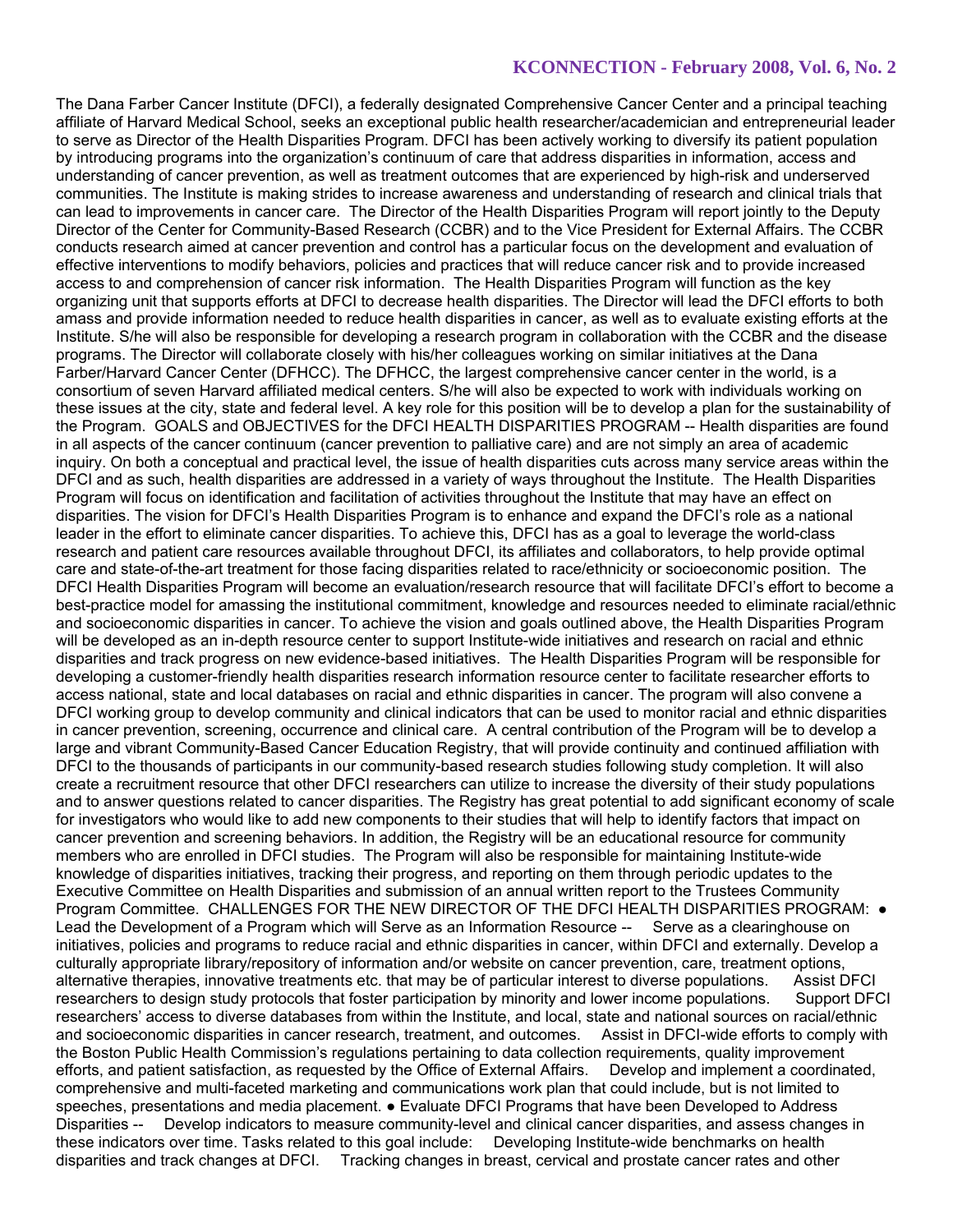disease areas that occur in Boston, and nationally, for racial and ethnic minority populations, and in relation to whites, and the population as a whole. Examining access to care, quality of care and continuity of care obtained by minority patients compared to others to determine whether or not differences exist and identify mechanisms for ameliorating these disparities. Evaluate DFCI initiatives that aim to eliminate disparities in cancer education, screening, diagnosis, quality of care, continuity of care and outcomes. Programs to be evaluated initially include, but are not limited to, the Patient Navigator Program and Prostate Cancer Screening Program. Provide an evaluation resource for any unit within DFCI (e.g. HR, Office of Diversity, Nursing and Patient Care Services) that has developed disparities-related programs. Determine best practices in health disparities evaluation research and design appropriate evaluation models for DFCI disparities program evaluation initiatives. Evaluate the extent to which DFCI patients from all racial an Evaluate the extent to which DFCI patients from all racial and ethnic backgrounds and socio-economic strata have access to information, education and support that allows them to make informed decisions about participation in clinical treatment trials. ● Develop a Comprehensive Data Repository and Research Agenda on Health Disparities -- Develop and maintain a Health Disparities Community-Based Cancer Education Registry, consisting of individuals who have participated in community-based research and are willing to be contacted for future studies. Members of the registry will provide consent to be invited to participate in other studies at DFCI, and will receive on-going educational mailings, resource materials, and invitations to community events sponsored by DFCI. The Registry can be accessed by DFCI researchers who are interested in studying issues related to disparities.

 Oversee the development of a database characterizing participants in the Community-Based Cancer Education Registry, so that investigators can: (1) identify and approach different population groups for relevant studies; (2) develop new, translational study ideas that may directly address health disparities; and (3) identify opportunities to collaborate with investigators on funded community-based studies to add new components that will help to identify factors that impact on cancer prevention and screening behaviors and provide opportunities for biomarker collection. PERFORMANCE MEASURES: In order to ensure that the Health Disparities Program will achieve its goals, the following indicators will be used to monitor performance: ● Establishment and utilization levels of Health Disparities Program Information Resource Center; ● Number of evaluations of DFCI disparities programs conducted; ● Number of collaborative studies formed with community-based investigators; • Number of research publications and grants resulting from use of the Registry; • Number of research publications and grants related to health disparities; ● Number of people enrolled in the Community Cancer Education Registry; ● Dollar amount (or % increase) of new sources of funding related to disparities secured from federal, corporate and/or foundation sources; ● Improved data collection allowing for better measurement and tracking of health disparities. QUALIFICATIONS: ● Strong academic credentials (Ph.D. required); ● Expertise in health disparities and/or health policy research; • Demonstrated leadership and management skills; • Strong facilitation, coalition-building and communication skills (oral, writing); • Experience in securing external research funding. TO APPLY: All inquiries, nominations, and applications should be directed in confidence to: Denise Gaffney, Vice President or Stephanie Fidel, Senior Associate, Isaacson, Miller, 334 Boylston Street, Suite 500, Boston, Massachusetts 02116, 617-262-6500. Please submit application materials to 3371@imsearch.com.

### **Generations Ahead (formerly the Gender and Justice Program of the Center for Genetics and Society), Oakland, CA**

### **Director on Disability Rights, Justice and Eugenics (half-time)**

Generations Ahead is a rapidly growing nonprofit organizing and advocacy organization working for reproductive and genetic justice. We work to insert a social justice advocacy voice in the public policy debates about the impact of human biotechnologies on human relationships and societal justice. With a growing network of social justice leaders and organizations, we are increasing cross-movement knowledge about these technologies, expanding organizational capacities to engage in advocacy and agendasetting, and building a shared social justice coalition and policy agenda. Generations Ahead grew out of a program at the Center for Genetics and Society in 2008. Eugenics is a key lens through which to understand the challenges posed by the new reproductive and genetic technologies. The primary goal of this project is to do outreach and education within the disability community, organize interested allies and leaders into a national network of concerned advocates, and deepen cross-movement alliances, collaborations and coalitions. The project director will present publicly on these issues; organize and inspire leaders and organizations to engage; and create opportunities for action and advocacy with other social justice constituencies. A minimum of three years organizing experience is required along with demonstrated success. Excellent writing and speaking skills, interpersonal skills, and project development experience are also important. Understanding of the social model of disability is highly recommended. Previous knowledge of genetics and reproductive technologies is desired, but not required. Specific Responsibilities: \* Direct, manage and expand a robust organizing and outreach program with disability rights and advocacy organizations and leaders. \* Speak publicly on the issues, brief organizations and develop public education materials. \* Articulate an analysis of disability, eugenics, and genetics at the intersection of major social justice concerns. \* Build relationships, alliances, knowledge, leadership and capacity to present a visible and effective voice for disability rights and advocacy on these issues. \* Define and disseminate, through writing and media work, a social justice analysis for understanding and governing reproductive and genetic technologies. \* Collaborate with organizational partners to organize and coordinate events, projects, and briefings. \* Work with other staff to organize and facilitate "cross-movement dialogues" on key tensions between social justice allies. Desired Qualities and Requirements: \* Three-five years of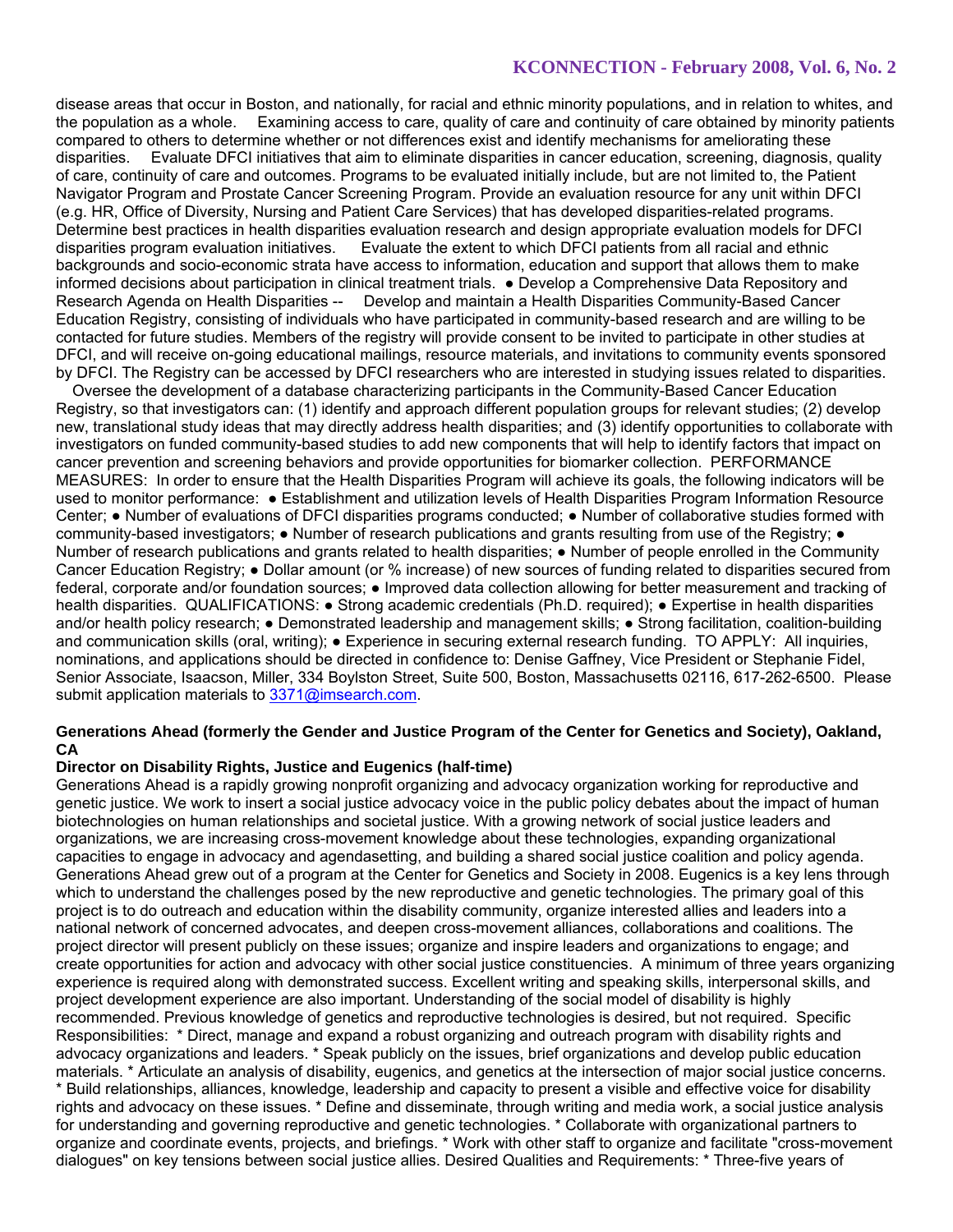organizing, advocacy and/or alliance-building experience required, with proven ability to meet ambitious goals; \*Ability to write and speak persuasively; excellent written and oral communication skills; \* Excellent organizational skills to work productively in a fast-paced, evaluation and goal-oriented organization; \*Strong skills in multi-tasking, project management and self-management. \*Proven ability to work well within a team and independently. \*Outstanding interpersonal skills and judgment along with the ability to represent the organization locally, nationally and internationally. \*Commitment to and confidence in working collaboratively and transparently-in teams and in building relationships across constituencies and at the intersection of issues; \*Relationships with key constituencies, leaders and organizations; \*Enjoyment of political and intellectual challenges combined with an aptitude and initiative to translate new political challenges into organizing activities, strategies and programs. \*Ability and experience working with diverse constituencies joyfully and creatively. Personal/Work Characteristics: \* You enjoy your work - You bring energy, enthusiasm, and joy with you to the office. \*Strong work ethic - You set high standards of excellence and persist until ambitious goals are achieved. You are resourceful and innovative at tackling complex challenges in a sustainable, pro-active fashion. \*Passionate commitment to learning and social justice - You are committed to social justice in all its complexity and utilize continuous learning, reflection and evaluation to improve all areas of work. \*Accountability - You are a results-oriented team player who leads by example, holds yourself accountable for performance and takes absolute ownership. \*Entrepreneurship - We are working on a cutting-edge issue utilizing an innovative movement building model. You enjoy thinking innovatively and developing pioneering work and programs. You're not afraid to ask questions and you proactively find answers to make decisions and be decisive. \*Flexibility and adaptability - You should be able to switch gears in various high stress situations and apply yourself to quickly understanding and integrating new challenges Physical Requirements: The employee works primarily in an office environment with extended periods of talking by phone and working at a computer. The position also requires local and national travel by airplane. Compensation includes generous benefits, is competitive and will depend on experience. To apply, send resume, writing sample and cover letter to Sujatha Jesudason, sjesudason@genetics-and-society.org, or fax to 510-625-0874.

#### **Georgia PIRG, Atlanta, GA Public Interest Advocate**

Georgia PIRG is looking for an Advocate to take on transit and tobacco

smoke. Both current campaigns are already well funded through a foundation

grant. BACKGROUND -- The Georgia Public Interest Research Group (Georgia PIRG) is a statewide, multi-issue public interest advocacy organization that works on behalf of Georgia's citizens to stand up to powerful interests and fight threats to public health, consumer well-being and our democratic government. We were founded in 1972 and have more than two thousand members. e employ investigative research, media attention, grassroots organizing, advocacy and litigation to deliver results on the state level. We are also part of the federation of state PIRGs, U.S. PIRG, which allows us to have a voice in Washington, D.C., coordinate on regional and national efforts, and share policy and strategy ideas from state to state. Georgia PIRG is seeking a Public Interest Advocate. The mission of our program is to stand up to powerful special interests on issues to protect public health, stop identity theft, expand public transportation options, fight political corruption, provide safe and affordable prescription drugs, and strengthen voting rights. Two current campaigns that the Advocate will jump right into are our work on transit and smoke-free workplaces. JOB DESCRIPTION -- Georgia PIRG's Public Interest Advocate will play the following roles: \* Political Strategist: Frame the various problems and identify public interest solutions. Develop the strategies and tactics needed to build political support for those solutions and turn practical ideas into the law of the land. \* Researcher: Investigate and write policy reports and studies documenting consumer problems and the benefits from implementing solutions to these problems. \* Legislative Drafter: Craft policy options that turn the solution into law. \* Advocate: Testify at legislative and administrative hearings and lobby members of the Legislature and the state Administration. \* Media Liaison: Organize media events, release reports and publicize problems. Write media releases, provide source material to reporters, meet with editorial boards and reporters. \* Political Organizer: Coordinate meetings and keep in touch with coalition partners, and work with field staff to generate grassroots support for our agenda. \* Fundraising: Solicit grants from private foundations and major gifts from supportive members to help build Georgia PIRG's consumer program. QUALIFICATIONS -- Candidates for this position should have three to eight years of relevant post-college professional experience that includes political work on public interest issues. Qualified applicants will have a strong commitment to public interest issues, excellent verbal, writing and analytical skills, the ability to debate and speak persuasively, and enthusiasm for the work. SALARY & BENEFITS Salary for this position is commensurate with the amount of relevant professional experience that a candidate has. Relevant experience includes (but is not limited to) working in political, policy, legal, journalistic, or government settings. Advanced degrees, including a JD or masters in related fields, may count toward a candidate's professional experience. A competitive benefits package includes health care coverage, educational loan assistance, a 401k retirement plan, paid vacation and sick days, parental leave. Opportunities for advancement, travel, and additional training are available. Location(s): Atlanta, GA. Application: To apply, please e-mail your resume and cover letter to careers@pirg.org. Please make sure to note where you saw the job advertised.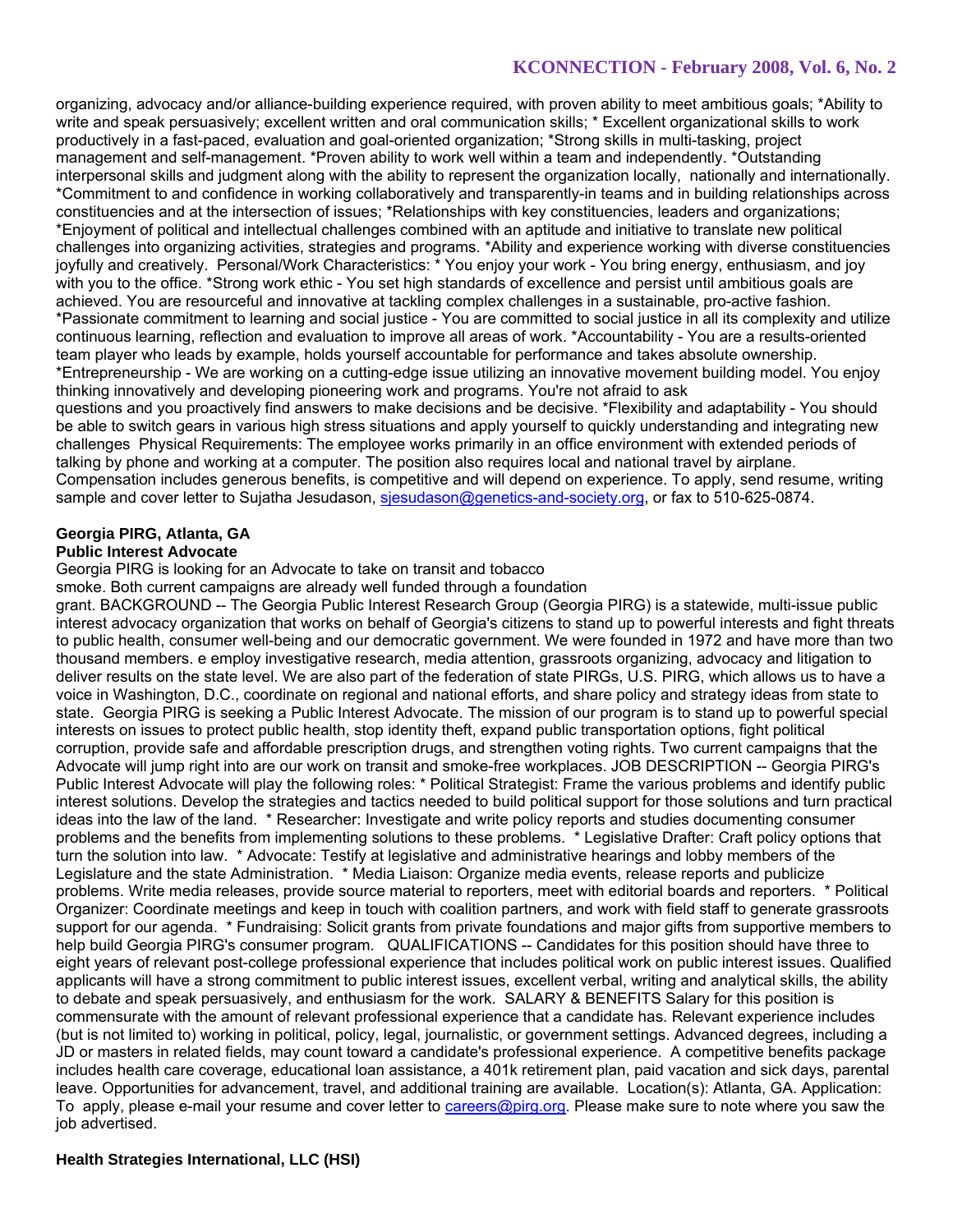### **Consultants in Global Health**

Health Strategies International, LLC (HSI) is a global health consulting firm based in North Carolina. We are currently seeking consultants who are qualified in and committed to the field of global health. Although opportunities are available for a wide range of skill sets and global regions, immediate priority will be given to consultants who have working experience in Africa and/or South and West Asia, with the Global Fund or who have worked in disease-specific programs such as malaria, TB or HIV/AIDS. If you wish to be considered for consulting opportunities or employment with HSI, please email a current resume to Amanda Stemke at astemke@hsinternational.org. For further information regarding HSI, please visit our website at www.hsinternational.org.

#### **Hunter College, City University of New York, New York, NY Asstistant/Associate/Full Professor (tenure track)**

### **Health Policy and Management**

Help develop new MPH and DPH programs in Public Health Policy and Management, with focus on urban settings; teach and develop new courses in health policy and management; lead interdisciplinary research teams that will conduct health services, health policy and related studies in urban settings The PHPM track will focus on public health policy and prepare public health managers, policy analysts and policy advocates to work in urban settings and lead and analyze intersectoral approaches to improving health of urban populations. For more information:

http://hr.hunter.cuny.edu/jobs/facultyjobs.html#FY14285. Requirements: Doctorate in public health, public policy, management, health services administration or related field; graduate teaching and advising experience; and record of grants and publications on urban health care

systems, health impact assessment, urban public health policy, or intersectoral approaches to municipal services. At least five years professional experience in public health management or policy analysis highly desirable. Especially interested in candidates with mix of academic and professional experience in management of urban public health programs. Candidates should submit – in electronic form -- a CV, cover letter, three recent articles or manuscripts, and the names and contact information of three references via e-mail to: Nicholas Freudenberg, DrPH, HPM Search Committee Chair, Urban Public Health Program, Hunter College, CUNY, nfreuden@hunter.cuny.edu.

### **Institute on Urban Health Research, Northeastern University, Boston, MA – Two openings Statistician**

### **Project Coordinator**

Below are two job openings at the Institute on Urban Health Research at Northeastern University.

1. STATISTICIAN -- Responsibilities : Statistician will develop analysis plans jointly with a senior statistician and/or principal investigator, and conduct statistical analyses based on general outline, with periodic supervision; review statistical literature to determine appropriate analytic methods; provide statistical programming for quality control during the data collection phase of a study; write summaries of analysis and results; participate in the writing of manuscripts, especially statistical methods and results sections; coordinate teams assembled to accomplish specific data related tasks; present statistical seminars to colleagues; provide training and advice with regard to statistical software; communicate directly with outside investigators via memos, telephone and presentations to project committees. Other non-essential duties may be assigned. Main responsibilities of the Statistician will include: Providing statistical analysis specific to his/her projects, independently or in-tandem with other paper writing workgroup members, and will assist in manuscriptwriting, including examining data for potential research questions and manuscript topics, as well as writing the text itself. Providing supervision to project staff and students assisting in data analyses. Supervision will focus on data management, data quality, data analyses, and writing of methods and findings. S/he will also provide input in staff and student evaluations regarding data related activities of staff supervised two times a year and make recommendations to the PI. Assisting with the writing of reports for the funding agency, presentations and papers to be submitted for publication. S/he will also assist with the writing of grants and as needed. S/he will assist with preparation of data analyses and report of findings for continuing reports activities. Qualifications : Master's degree in Statistics or Biostatistics with relevant post-Masters experience in data analysis in public health or the social sciences; or demonstrated expertise in data analysis, statistical consulting/collaboration and technical writing. Knowledge of statistical methodology and analysis. Good oral and written communication skills are critical for this position. Proficiency in SPSS and/or SAS is also required. Ability to act independently. How To Apply : Please submit resumes to Mara Weibley by e-mail, m.weibley@neu.edu, or mail to Northeastern University, 503 Stearns, 360 Huntington Avenue, Boston, MA 02115.

2. PROJECT COORDINATOR – Responsibilities: Project Coordinator, as a member of a research team at the Institute on Urban Health Research (IUHR), will provide research, administrative and logistical support to the IUHR director by participating in research activities such as editing completed survey instruments, cleaning and entering data, conducting basic data analyses, conducting literature searches, preparing correspondence and assisting in writing project reports/manuscripts as assigned. This person is also responsible for administrative tasks such as all levels of purchasing for the office, supporting grant application processes, assisting IUHR Director with symposia, schedules, travel arrangements and special projects while ensuring smooth running of the overall office and assisting IUHR Administrative Manager with payroll, fellow program administration, events and other duties as assigned. Qualifications : Minimum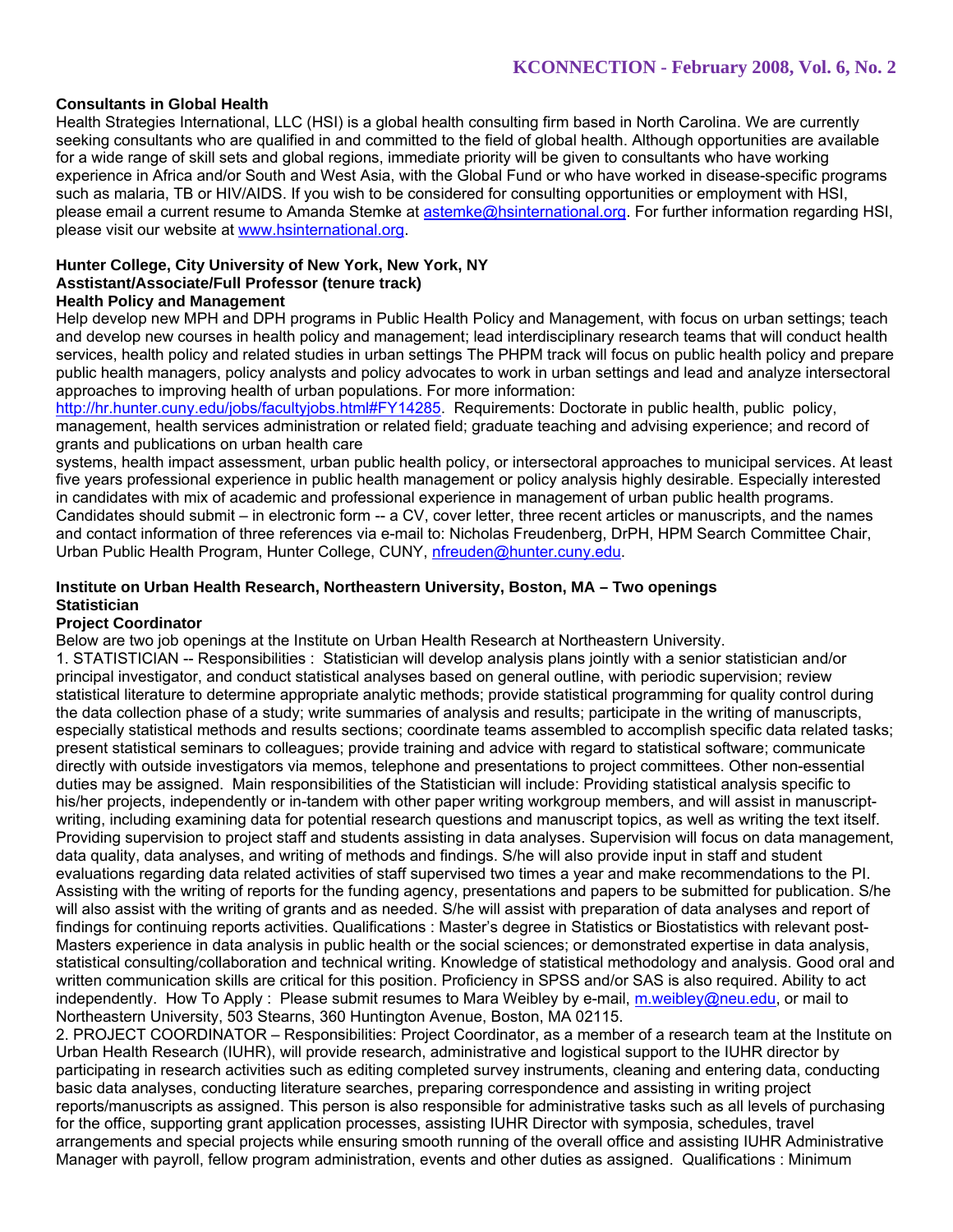requirements include: BA in social or health sciences and 1-3 years experience in research environment and/or office management and administration. Knowledge about public health is a plus. Excellent skills in Microsoft Office (Word, Access, Excel, PowerPoint), ability to conduct library/literature searches and good writing/communication skills are required. Must be a detail-oriented individual with strong organizational/multitasking skills, able to work with diverse populations, and be able to perform well in a demanding research environment. Having some experience in data analysis is a plus. HOW TO APPLY: Please submit resumes to Mara Weibley by e-mail, m.weibley@neu.edu, or mail to Northeastern University, 503 Stearns, 360 Huntington Avenue, Boston, MA 02115.

# **Ithaca College**

### **Assistant/Associate Professor Health Education/Promotion**

The Department of Health Promotion and Physical Education at Ithaca College invites applications for a full-time, tenureeligible Assistant/Associate Professor position to begin August 16, 2008, to teach undergraduate and graduate courses in health education and health promotion. Course content areas include, but are not limited to, at least 3 of the following: human sexuality, drug and alcohol use and policy, personal health, social determinants of health and disease, health disparities, minority health, international health, teaching methods in health education, and student teaching supervision/coordination. Other duties include student advising and service on department, school, and college committees. Qualifications: Doctoral degree in health education, public health, or closely related field; ABD will be considered if the candidate is

close to completion. College teaching experience and CHES certification preferred. Demonstrated scholarship through publications, presentations, and participation at professional meetings strongly desired. Flexibility and experience in multidisciplinary and interdisciplinary programs, and experience with diverse populations highly valued. Interested individuals should apply online at www.icjobs.org, and attach a letter of application and vita. Questions about the online application should be directed to the Office of Human Resources at (607) 274 1207. Additional inquiries may be made by contacting Stewart Auyash at (607) 274-1312 or auyash@ithaca.edu. Screening of applicants will begin immediately and will continue until the

position is filled.

### **Jackson State University, Jackson, Mississippi**

### **Chairperson, Department of Behavioral and Environmental Health**

The Department of Behavioral and Environmental Health invites nominations and applications from talented and dynamic national leaders who will cultivate excellence in research, teaching, and service and a strong department advocate. A background in behavioral/social science/environmental/public health or a related area is required. Applicants should have a Ph.D. or equivalent terminal degree and qualify as a tenured associate/full professor. RESPONSIBILITIES: The Chair will be expected to contribute to excellence in the department by furthering its missions of teaching, research, and service. The successful candidate will have leadership experience and will be expected to advocate research programs with ultimate goal of eliminating health disparities with a particular focus on minority and underserved populations. Dissertation supervision, grantsmanship, current publication in referred journals and active professional membership in disciplinerelated organizations are expected. We desire a candidate who takes a collegial approach to academic leadership. Beginning of employment: 2008-2009 academic year. APPLICATION: Opening is available immediately and will remain open until filled. Applications should include a letter of interest, current vitae, and the names, addresses, e-mail addresses, and telephone numbers of 4 references. All applications should be submitted electronically to Dr. Arthur at: chris.a.arthur@jsums.edu

#### **National Cancer Institute and the Office of Behavioral and Social Sciences Research 4th Advanced Training Institute on Health Behavior Theory Fluno Executive Conference Center Madision, WI**

**July 6-13, 2008** 

# **Deadline: February 22, 2008**

The National Cancer Institute and the Office of Behavioral and Social Sciences Research will sponsor an intensive, 7-day workshop for early career investigators July 6-13, 2008 at the Fluno Executive Conference Center in Madison, Wisconsin. The objectives of the institute are to allow 25 attendees to extend their understanding of the assumptions underlying major types of health behavior theories, to explore how theories are tested and improved, and to examine how to use theories appropriately in designing interventions for behavioral risk factor modification. Lead instructors include researchers Neil Weinstein, University of Arizona, Alex Rothman, University of Minnesota, Susan Curry, University of Illinois at Chicago, and Barbara Curbow, University of Florida. Applicants from all disciplines are welcome to apply. Multiple disciplines have been represented at each of the previous workshops. An interest in cancer-related behaviors is desired, but not required. You must have received a doctoral degree by the beginning of the course and have completed at least one graduate level course in the behavioral sciences and one graduate level course in statistics. Participants must be U.S. citizens. There will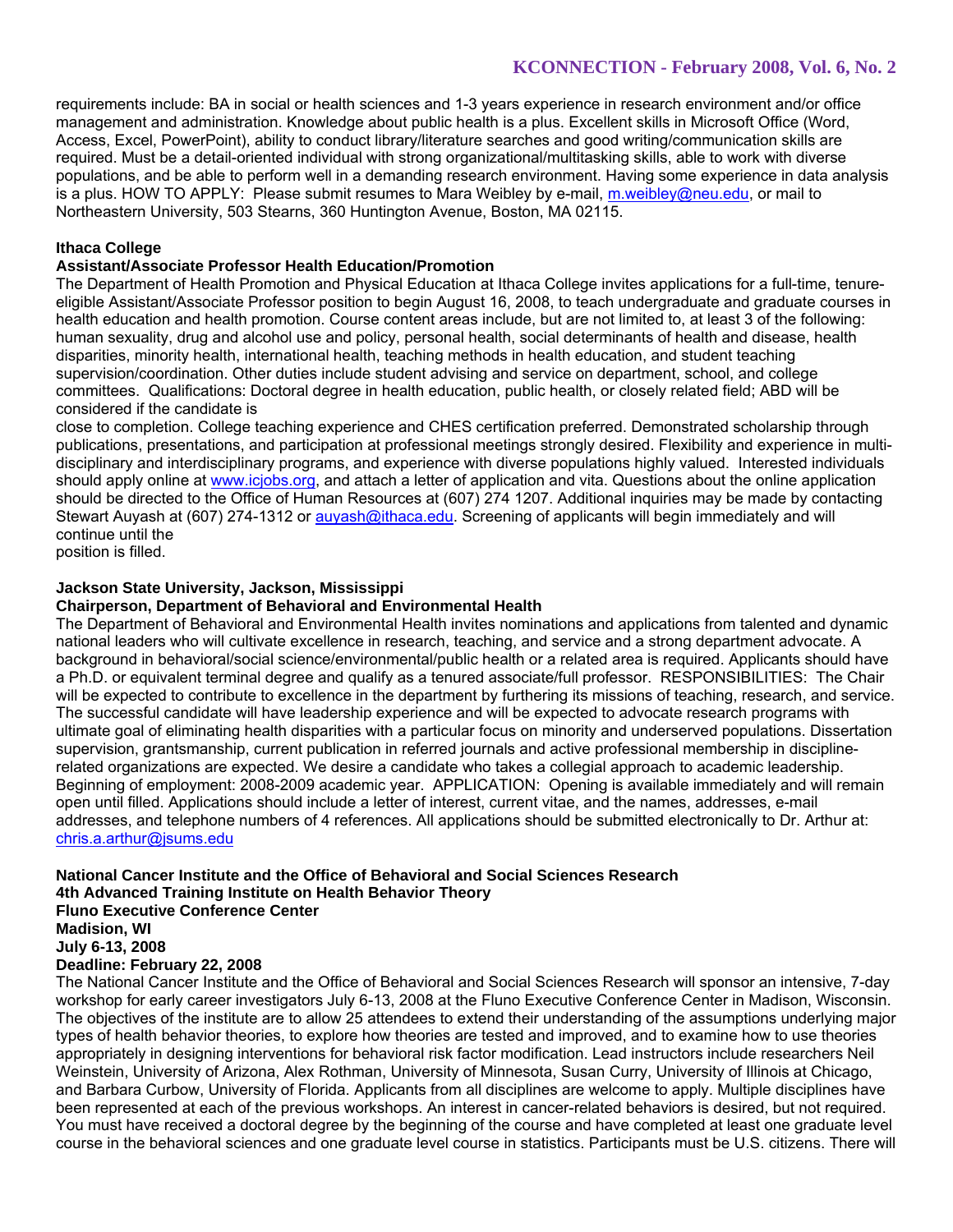be a \$500 meeting cost to participate in the institute. Travel, meals, and lodging will be provided. More information, an application, and comments from previous participants are available at http://cancercontrol.cancer.gov/workshop/.

#### **National Cancer Institute, National Institutes of Health, Department of Health and Human Services, Bethesda, MA Cancer Research Training Award (CRTA), Health Services and Economics Branch Deadline: Position open until filled.**

The National Cancer Institute, a major research component of the National Institutes of Health and the Department of Health and Human Services, is pleased to request applications from qualified candidates for a Cancer Research Training Award (CRTA).

The Cancer Research Training Award provides an outstanding opportunity for an individual with a strong interest in understanding how cancer care (screening, diagnosis, treatment, and monitoring) is delivered and has an impact on populations. The person will gain experience and understanding of how to analyze and evaluate relevant data on processes of care, economic impacts, intermediate, and long-term outcomes in populations while he/she works as an extramural scientist at the National Cancer Institute. The CRTA appointment is a one- or two-year position with the Applied Research Program, Division of Cancer Control and Population Sciences of the National Cancer Institute (http://appliedresearch.cancer.gov/). This position provides an exciting and unique opportunity to work with leaders in the field of population monitoring and assessment of health services research related to cancer. The trainee will work at the National Cancer Institute, the largest of the Institutes of the National Institutes of Health, and the leader in providing research direction and funding for cancer research nationwide. The position will allow contact with a large number of scientists representing disciplines of health services research, economics, epidemiology, including experts in cancer screening, quality of care assessment, and other cross-cutting arenas of application. POSITION DESCRIPTION: The trainee will function as a member of the Applied Research Program and work with scientists on projects related to the Health Services and Economics Branch mission. The trainee will work collaboratively in a support role with scientific staff at the National Cancer Institute in the design, development and analysis of research projects and grant-related activities. Day-to-day activities might include study management and coordination, managing the creation of journal supplements in a specific scientific area, assisting with the development of program announcements, coordinating the development of research resources for external researchers such as the SMART tool, facilitation the updating of ARP research resource websites for external researchers such as the SEER-Medicare website, conducting literature searches; portfolio analyses; gathering and summarizing background information about scientific findings and health policy; participating in Branch meetings; and attending lectures and meetings sponsored by the National Institutes of Health or other agencies. The trainee will be supervised by the Branch Chief or by appropriate staff designated by the Branch Chief. QUALIFICATIONS: • Minimum of a master's degree in public health (MPH or MSPH), or 2 years research-related working experience in the public health field; • A strong interest in public health, population-based research and cancer control; • Experience conducting research or serving as a research assistant on a scientific project; • Excellent organizational, planning, writing, and project management skills; • Excellent interpersonal skills; • The ability to work independently and on research teams; • Data management skills and/or experience with spreadsheets. APPLICATION REQUIREMENTS: • A one-page letter explaining your interest in public health, health services research and cancer control, as well as how you see this position furthering your career goals (include your earliest start date). SALARY/BENEFITS: Salary is commensurate with experience and education. The salary range for a trainee with a bachelor's degree is \$24,800 to \$35,300, and the salary range for a trainee with a master's degree is \$29,600 to \$35,700. Health benefits are provided. START DATE: The CRTA start date is negotiable. INQUIRIES: For further information about the position or application process, contact Emily Dowling (dowlinge@mail.nih.gov, 301-594-6654). MAILING ADDRESS: Send applications to: Ms. Emily Dowling, ARP/DCCPS , National Cancer Institute, 6130 Executive Blvd., EPN, Room 4005 - MSC 7344 , Bethesda, MD 20892- 7344 , dowlinge@mail.nih.gov.

#### **National Center for Institutional Diversity (NCID), University of Michigan Postdoctoral Fellowship Program 2008-2009 Deadline: March 1, 2008**

The National Center for Institutional Diversity (NCID) at the University of Michigan is pleased to announce a new Institutional Diversity Postdoctoral Fellowship Program. This university-wide, interdisciplinary initiative seeks to advance the Center's national commitment to institutional diversity as well as its strategic agenda to bridge exemplary scholarship with multilevel engagement and innovation. This fellowship program is also designed to help recruit outstanding faculty with strong commitments to diversity within a range of U-M academic units. A successful candidate will be attractive as both an NCID fellow and a tenure-track or research faculty member. We anticipate awarding one fellowship as soon as possible and additional awards during 2008-2009 for a minimum duration of one year. Awards may be renewable for a second year based on progress. Applications are especially welcome from scholars with interests that reflect the NCID strategic agenda, including: (a) innovative scholarship, research, or creative work on some aspect of diversity in the broadest sense; (b) bridging interdisciplinary scholarship with innovation to address challenges and opportunities of diversity; and (c) building partnerships among scholars and policy-relevant leaders engaged in social change activities at campus/institutional, local/state, or national/global levels. We especially invite applications from outstanding candidates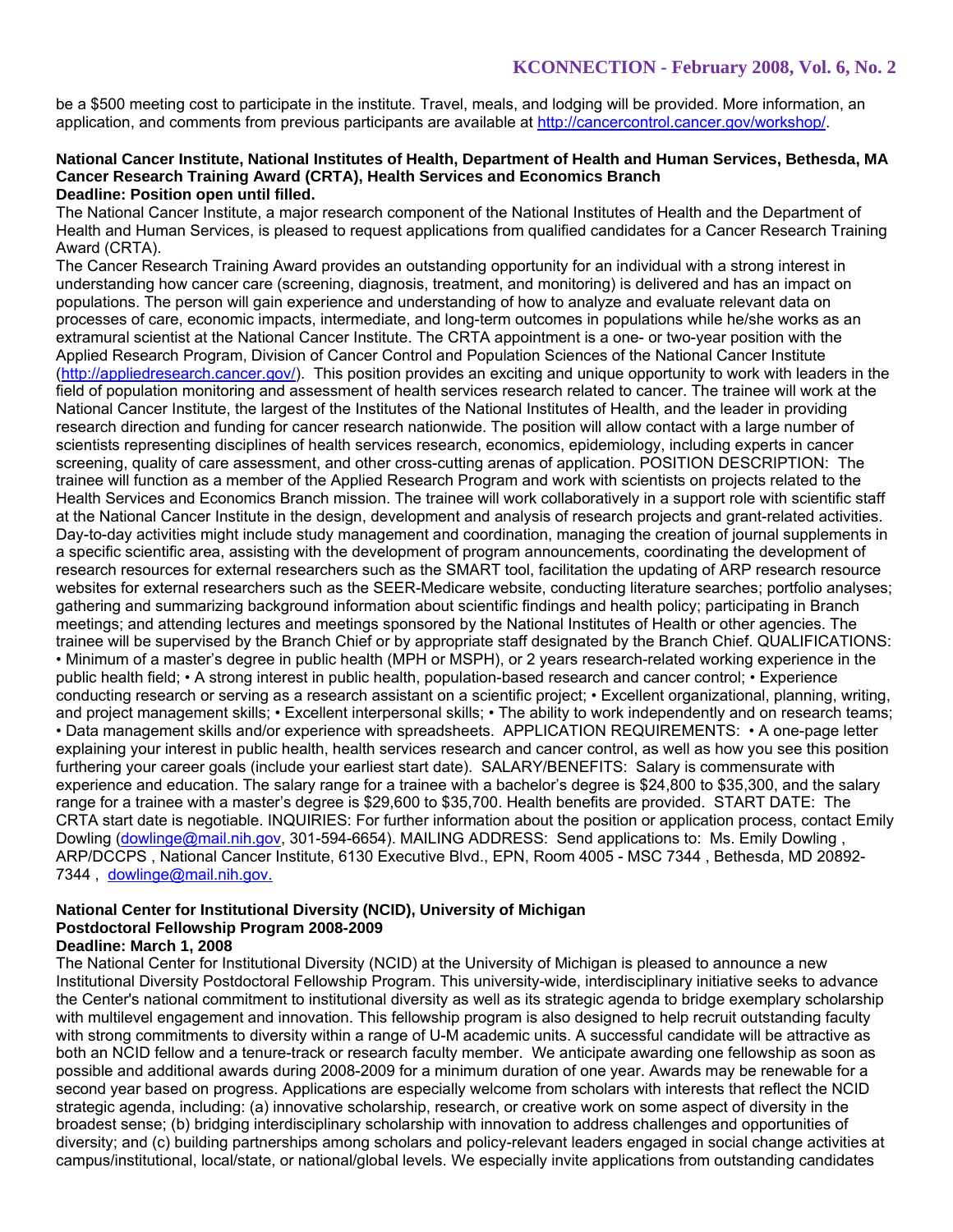whose interests in diversity issues cross interdisciplinary boundaries in NCID's priority areas: Basic Scholarship & Multilevel Engagement; Education & Institutional Transformation; Expressive Culture, the Arts & Media Health; Disparities & Human Development;

Science, Technology, Engineering & Mathematics; Organizations & Sustainable Development; Urban Revitalization & Community Development; Politics, Public Policy & Social Justice. In support of a broader university-wide interdisciplinary initiative, there is also a particular interest in candidates who can help develop greater campus capacity for national prominence in the critical area of Diversity Issues in Urban Revitalization and Sustainable Development. Direct applications or nominations for the program are accepted. Related information on NCID, the application process, and the fellowship may be obtained at www.ncid.umich.edu. Candidates can also be nominated by faculty members who have close knowledge of promising young scholars. Nomination letters should include the candidate's curriculum vitae with contact information. Please send all inquiries via email only to NCIDpostdoc@umich.edu. Related information on NCID, the application process, and the fellowship may be obtained at www.ncid.umich.edu. The fellowship recruitment process will begin immediately with an application deadline of March 1, 2008, for a possible Fall 2008 start date.

#### **New York City Department of Health and Mental Hygiene Deputy Director for Programs, Nurse-Family Partnership**

The Deputy Director for Programs is responsible for programmatic oversight and management of all Nurse-Family Partnership implementing sites, currently including nine sites of nurses throughout New York City. Work within the local communities in partnership with NFP sites, and within agency structure to assure that NFP is receiving referrals of firsttime, low-income mothers and that the NFP program is being implemented by the sites in accordance with established NFP guidelines and DOHMH requirements. 1. Oversee, Collaborate and Partner with all NYC Implementing Sites to develop and supervise the implementation of the Nurse-Family Partnership

guidelines and objectives with fidelity to the model. - Review citywide data to ensure the NFP activities are consistent with DOHMH and national NFP expectations. - Maintain ongoing communication with the National Service Office,Public/Private Ventures, and other NFP programs throughout the nation to keep informed of recent thinking in ongoing implementation. - Develop client referral and retention systems, program policies and procedures, data management protocols and assure NYC-Nurse-Family Partnership processes for Continuous Quality Improvement activities. - Assure appropriate Nurse-Family Partnership staff training and development. - Promote collaboration with other DOHMH programs, academic institutions and other providers of maternal, infant and reproductive health services to improve the health of pregnant women and infants. - Develop/strengthen linkages with maternal, infant and reproductive health programs citywide to help coordinate services in service of NFP program. - Assist in budget development, oversee expenditures, and collaborate with the Fund for the Public Health of New York to assure privately funded program enhancements and projects take place within appropriate timeframe and budget. - Keep informed on scientific developments that concern reproductive, maternal and infant health. - Assist with Nurse-Family Partnership Marketing and Advisory Board Development in planning and implementing strategies to replicate NFP citywide. 2. Provide Direct Supervision and Guidance to the NFP Nurse Coordinator, Consultant Social Worker and Psychiatric Clinical Nurse Specialist who provide guidance, training, technical assistance, and support to NYC-Nurse-Family Partnership Implementing Sites. 3. Oversee Nurse Recruitment and Retention planning to assure a cadre of Nurse-Family Partnership nurse home visitor specialists. Guide the work of nurse recruiter in collaboration with DOHMH Human Resources to develop and implement a rigorous recruitment plan, identify and develop an ongoing pool of potential nurses for NFP, and identify nurses for interviews in support to NYC Implementing Agencies in attaining full staff capacity. PREFERRED SKILLS -- Experience in the following: Provision of maternal/child health services, particularly in a community setting. Program management /oversight of significantly sized program. Public/ community health including home visiting. Experience in Nurse-Family Partnership program

preferred. Experience Required: QUALIFICATION REQUIREMENTS: 1. A valid New York state license as a Registered Nurse, a Baccalaureate degree in Nursing from an accredited college and a Master's degree in Nursing, Public Health or a related field, plus four years of recent experience in public health or hospital nursing or a related field; at least 18 months of which must have been in an administrative, managerial, executive, consultative or educational capacity, or in supervision of professional public health nursing personnel working in any of the above mentioned areas; or 2. Education and/or experience equivalent to (1) above. However, all candidates must possess a valid New York State license as a Registered Nurse, and a Baccalaureate degree in Nursing from an accredited college; and must possess the 18 months of specialized experience as described in (1) above. This license must be maintained for the duration of employment. To apply, go to http://sh.webhire.com/servlet/av/jd?ai=741&ji=2162823&sn=I.

#### **Public Health-Seattle & King County – Two Positions Available Assistant Chief, Assessment, Policy Development & Evaluation (APDE) Epidemiologist II, APDE**

Assessment, Policy Development and Evaluation, Public Health-Seattle & King County, is a nationally recognized leader in community health assessment. In partnership with community organizations and agency staff, we use and develop state-of-the-art techniques for the collection and analysis of data and the development and assessment of effective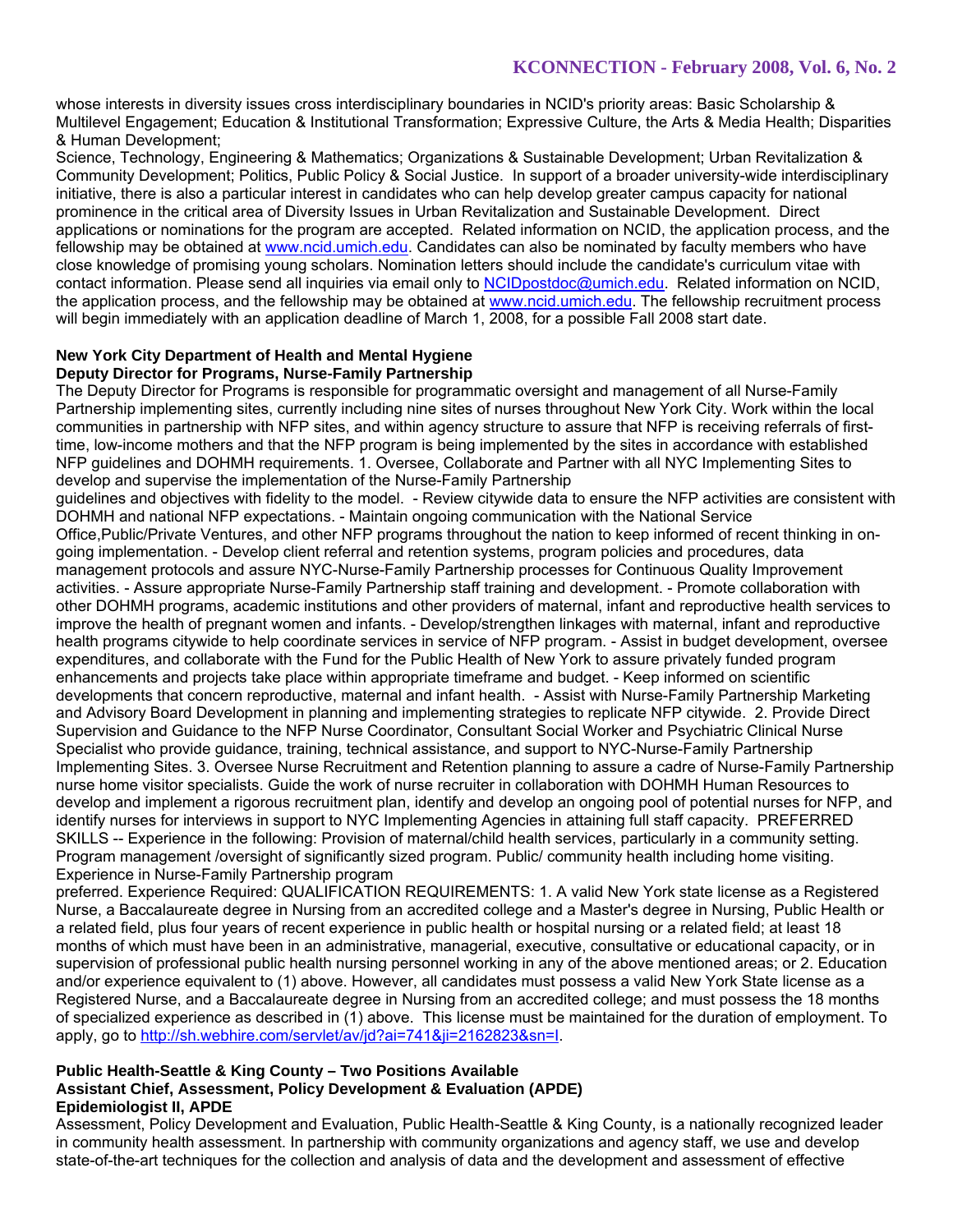population-based interventions. Analysis and elimination of health disparities is central to our work. Please see the more detailed job description below for further information.

1) Assistant Chief of Assessment, Policy Development & Evaluation Unit (Epidemiologist III) --

THE POSITION: Assistant Chief of Assessment, Policy Development and Evaluation for Public Health – Seattle & King County (PHSKC). The Assessment, Policy Development and Evaluation (APDE) unit is a nationally recognized leader in community health assessment. APDE'S primary role is to provide health assessment data and analysis to inform planning, policies, and actions, and develop innovative interventions that improve the health of King County residents. Analysis and elimination of health disparities is central to our work. In partnership with community organizations and agency staff, we use and develop state-of-the-art techniques for the collection and analysis of data, and the development and assessment of effective population-based interventions.

2) Epidemiologist II (969 - APDE) -- THE POSITION: The Assessment, Policy Development, and Evaluation (APDE) unit is a nationally recognized leader in community health assessment. APDE's primary role is to provide health assessment data and evaluation to inform planning, policy development, and action to improve the health of King County residents. The epidemiologist will perform professional, independent, highly skilled data analysis work by collecting, analyzing, interpreting and presenting quantitative health data, and planning, conducting, and evaluating programs, major research or data analysis projects. For more information, please contact Gloria Albetta at gloria.albetta@kingcounty.gov. The job applications can be found at: http://agency.governmentjobs.com/kinghealth/default.cfm. Samples of APDE reports can be found at: http://www.metrokc.gov/health/reports

### **The Center for Community Change 2008 Generation Change Fellowship Deadline: March 15, 2008**

The Center for Community Change is excited to announce that the 2008 Generation Change application period is now open! See our website, http://action.communitychange.org/site/R?i=LhuX5Uc8UHZKKI0G-Ho0Lw.. or www.genchange.org/, to learn more. A key pillar of the Center's mission is to build the social movements of tomorrow. Generation Change is our innovative project to recruit, train, and support the next generation of progressive leaders. We place promising interns and fellows in leading community groups across the country providing valuable skills for individuals and strengthening the power of the grassroots groups in which they work.

# **The Robert Wood Johnson Foundation**

### **Program Associate (Quality/Equality), Program Groups**

The program associate is a professional staff member who will support the work of the program team by: conducting project and related research; working with key experts, grantees and applicants to develop strategies and action plans to fulfill the team's objective; and assisting in designing and implementing new initiatives, evaluating proposals, and monitoring programs and grants. As with staff at all levels of the Robert Wood Johnson Foundation, program associates are expected to demonstrate a passionate commitment to the Foundation's mission of improving health and health care for all Americans and to the guiding principles and promise that undergird that mission. Essential Duties: Program Development and Monitoring: \*Gather, synthesize and analyze background information relevant to team strategy and the development of individual programs. \*Work with Research and Evaluation officers to monitor indicators and data sources for tracking team progress. \*Participate in site visits and review proposals. \*Assist in coordinating external reviews for proposals and concept papers. \*Assist team members in program and project development and monitoring, as assigned by the program team leader. Learning and Dissemination: \*Work with staff and consultants to assess, evaluate and disseminate results of programs and projects, and develop measures of impact for major programs and activities. \*Monitor, track and report on team initiatives and programs. Work with staff and consultants to harvest "learnings" from previous and current grantmaking, and to disseminate results and "learnings" to other staff, grantees and the field. \*Assist team members and other staff with development of Web content as needed. Team Functioning: \*Assist in overall team coordination and activities. \*Assist team members with related activities, as assigned by the program team leader. \*Prepare various types of presentations. \*Assist program team leader with administrative and facilitation tasks, as needed. \*Responsible for actively participating in team activities and improving team functioning, including compliance with team norms and providing support and back-up for team members. Grantmaking Processes: \*Responsible for understanding, implementing and following the grantmaking processes and policies of RWJF. \*Represent the Foundation publicly regarding program and team direction, program funding and grantmaking results. Responds to public inquiries about the team and the application process. Foundation and Field Contributions: \*Develop general background information for team on major literature, field direction and stakeholders. \*Attend outside meetings and conferences for the team, at the discretion of the program team leader. Experience and Qualifications: \*Education and experience in a related field equivalent to a Master's degree; or Bachelor's degree plus two (2) years related professional experience and/or training. \*Two (2) years of related work experience in health or health care related field, preferably in the non-profit or government sector; experience with or knowledge of philanthropy desirable. \*Should have experience in or knowledge of the U.S. health care system, with an understanding of issues related to quality and disparities in health care. Strong project and people management skills, including demonstrated ability to think independently, to juggle multiple priorities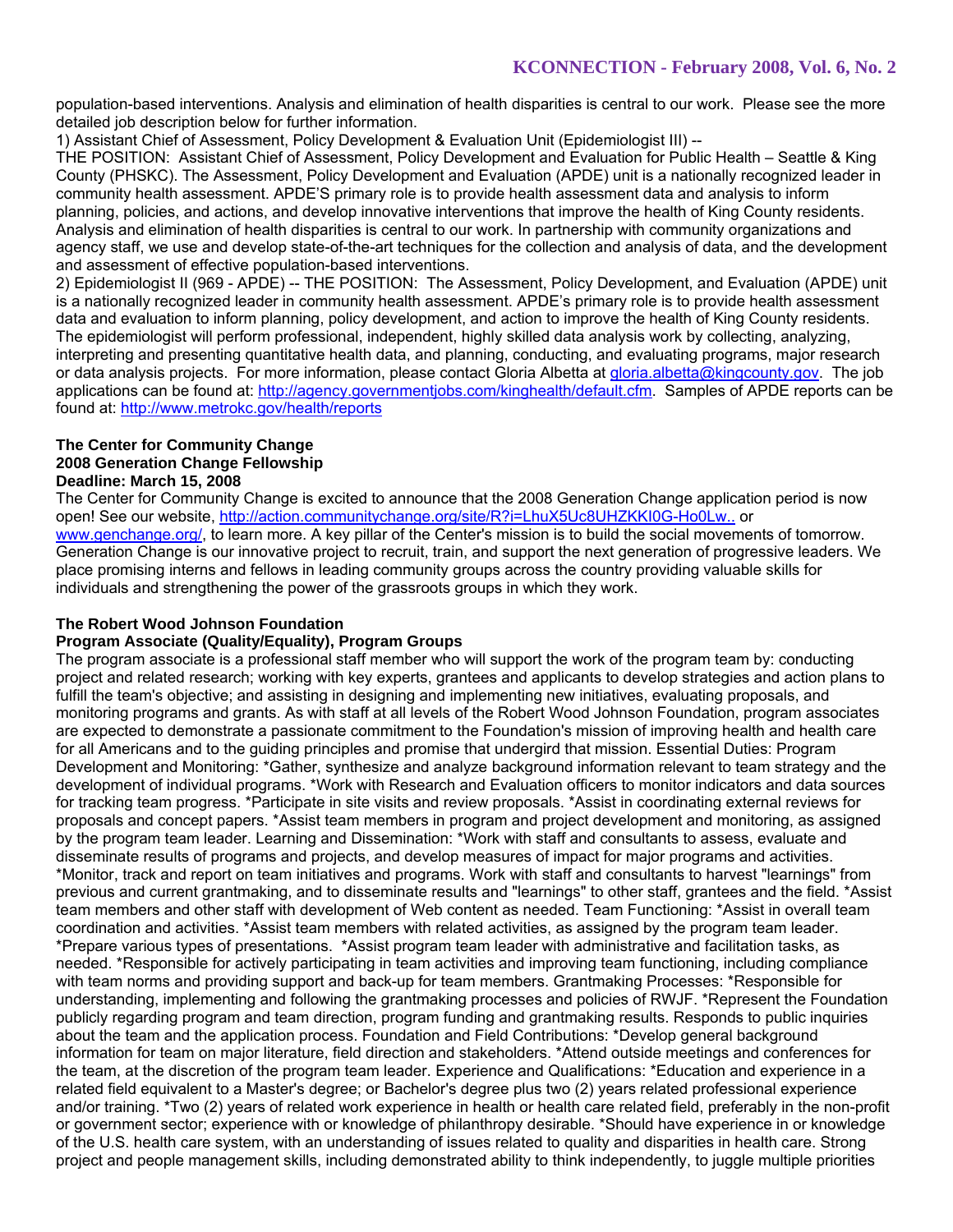for multiple managers, and to be tolerant of ambiguity and differences in grantmaking approaches. \*Strong written communication skills; ability to synthesize and translate complicated material into clear and simple language. Ability to analyze and interpret professional journals and periodicals, technical procedures, or governmental regulations. \*Excellent oral presentation skills. \*Personally motivated to support the Foundation's mission and goals; creative, flexible; able to work independently and in teams to think imaginatively about opportunities; to create and respond to novel and innovative approaches to addressing an issue; to inspire others to work toward achieving team goals. \*Strong interpersonal skills; collegial, energetic; able to develop productive relationships with colleagues, grantees, consultants, external funders and others who contribute to program development and management. \*Demonstrated maturity and sound judgment. Ability to make decisions, justifies recommendations, and is responsive and clear with proposal applicants. \*Strong research and electronic communications skills, including use of Internet. \*Ability to work in a highly collaborative and team environment. \*Ability to travel as required. Contact: Please e-mail your resume, including salary history/expectations, and interest letter to our Human Resources Center at ResumeHCG@rwjf.org. Upon receipt of your materials, you will receive a confirmation e-mail from RWJF.

#### **The Robert Wood Johnson Foundation Investigator Awards in Health Policy Research Program Deadline: March 26, 2008 (4-page letter of intent)**

The Investigator Awards in Health Policy Research program of the Robert Wood Johnson Foundation (RWJF) funds highly qualified individuals to undertake broad studies of the most challenging policy issues in health and health care facing America. Grants of up to \$335,000 are awarded to investigators from a variety of disciplines. Successful proposals combine creative and conceptual thinking with innovative approaches to critical health problems and policy issues. Applications are welcomed from investigators in fields such as anthropology, business, demography, economics, engineering, ethics, genetics, health and social policy, history, journalism, law, medicine, nursing, political science, public health, psychology, science policy, social work, and sociology. We seek a diverse group of applicants including minorities and individuals in non-academic settings. If you have a project idea that holds promise for enhancing our understanding of significant health-related problems and informing the development of sound health policies, we encourage you to consider applying. Deadline for 4-page Letter of Intent Applications: March 26, 2008. The complete Call for Applications is available at www.investigatorawards.org or by calling (732) 932-3817. Please visit our website for more information about the program and its awardees.

### **Tufts University**

# **Full-Time Lecturer in U.S. Health Policy**

### **Deadline: March 1, 2008**

The Community Health Program invites applications for a full-time lecturer position with a focus on health policy, beginning in September, 2008. Candidates must demonstrate a strong interest in undergraduate advising and education, preferably supported by undergraduate teaching experience. Ph.D. or equivalent degree (MD, JD, DPH, etc.) required at time of appointment. Founded in 1975, the Community Health Program is committed to helping students understand health issues from multiple perspectives. Thus, we are open to applications from candidates with a wide variety of interests. We seek candidates interested in interdisciplinary research and the integration of theory, research and practice. Direct experience with community-based organizations or agencies is highly desirable, as is experience in communitybased research. See http://ase.tufts.edu/commhealth/ for more details about the Program. The successful candidate is expected to teach an introductory lecture course, "Health Care in America: Policy and Politics" and four other courses, including a seminar that supports students completing their internships, and will also assist with Program administration. One of these courses may include leading a student-research team in a group research project. Although research is not required in this position, we are committed to helping the successful candidate establish a research career. Review of applications is ongoing and continues until the position is filled. For full consideration, complete applications should be received by March 1, 2008. Send application letter, CV, teaching evaluations, and names and contact information for three references by e-mail to Edith D. Balbach, Director of the Community Health Program (edith.balbach@tufts.edu).

### **University of Massachusetts, Amherst**

### **Two Faculty Positions, Department of Psychology**

The \*Department of Psychology\* at the \*University of Massachusetts Amherst\* is inviting applications for two faculty positions in the area of race, stress resilience, coping, and physical and mental health, starting in Fall 2008. Appointments will be made at the Assistant Professor level. Candidates must have a Ph.D. in psychology or related discipline, an excellent record of empirical research and academic scholarship, and the potential to attract extramural funding. \*Position 1\*. Candidates for the first position should have research interests and experience focusing on \*race and/or ethnicity in relation to adoption\*. Among the relevant topics would be racial differences in family constellation and their consequences for adopted children and adolescents; differential risk factors for, and consequences of, adoptionrelated stress, including effects on physical and mental health; developmental outcomes of early maltreatment in children adopted from foster care and the public child welfare system; processes of racial socialization in families of children of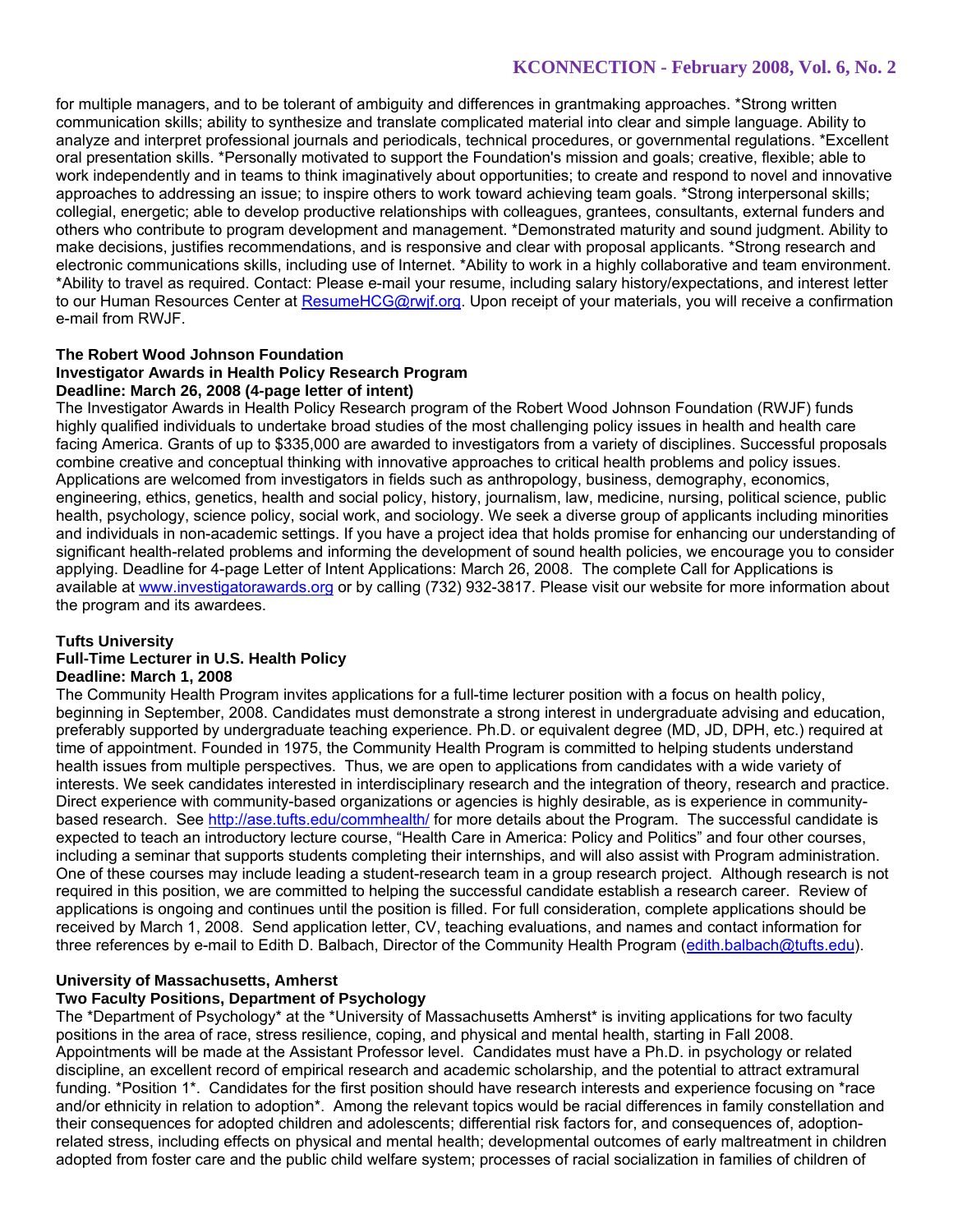color whose parents are from a different racial group; and racial or ethnic disparities in response to the circumstances of adoption.

\*Position 2\*. The second position is devoted to \*racial and ethnic disparities in physical and mental health\*, including effects on physiology. The ideal candidate will conduct research on such issues as psychological and physical health consequences of stress related to racial or ethnic disparities; perceived discrimination, stress, and coping; race-based rejection sensitivity and its impact on health; the influence of racial identity on health and/or psychopathology; diversity in the community or the workplace and its impact on minority coping, health, and well-being; racial disparities in daycare, preschool, and homecare and their effects on physical and mental health; racial disparities in early intervention for children at academic and social risk; and racial disparities in stress exposure and health care. Information about the Psychology Department at UMass Amherst is available at http://euryale.sbs.umass.edu/PsychWeb/. Applications should include a cover letter, statement of research interests and teaching philosophy, curriculum vitae, sample publications, and three letters of recommendation. Review of applications will begin on February 15, 2008 and we will continue to accept applications until the positions are filled. Applications should be sent to: Racial Disparities Search Committee, Department of Psychology, University of Massachusetts, Amherst, MA 01003. Please indicate for which of the two positions you are applying.

# **University of New Mexico, Department of Sociology Open Rank Faculty Appointment**

# **Medical Sociology Job Announcement**

### **For best consideration, all application materials should be received by March 1, 2008.**

The Department of Sociology in partnership with the Robert Wood Johnson Foundation (RWJF) Center for Health Policy at the University of New Mexico (UNM) invites applications for an open rank (Assistant, Associate or Full Professor) faculty appointment in Sociology beginning Fall 2008. Tenure status is subject to negotiation depending on qualification. The Department of Sociology at UNM offers a comprehensive program of undergraduate and graduate studies that focus on themes in criminology, comparative sociology, Latin American society, race/ethnic relations, gender, family, social policy, health and wellness, and human services. Faculty members and students conduct research on major sociological issues of global, national, and regional significance. The Department provides expertise and community service through applied projects, public lectures, and consultation. By addressing issues of importance to diverse populations, faculty and students in the Department devote special attention to the Southwestern region and the unique conditions of New Mexico. The Department accomplishes its mission partly through affiliation with the Institute for Social Research, the Latin American and Iberian Institute, and the Center on Alcoholism, Substance Abuse and Addictions. The RWJF Center for Health Policy aims to increase the number of Hispanic and Native American PhD graduates in the social sciences with expertise in health policy. According to the Center's mission, these graduates will participate as leaders in achieving progressive changes in US health policies at the national level. In January 2007 RWJF awarded initial and renewable funding of \$18.5 million for the first five years. The Center will serve as a national resource for minority health policy research and will provide a voice for Hispanics, Native Americans, and other underrepresented groups in health policy discussions. In its educational and research goals, the Center fosters collaboration among the social science departments in the College of Arts and Sciences (Economics, Political Science, and Sociology) and Health Sciences Center (Medicine, Nursing, Pharmacy, and Public Health). The successful candidate will be a scholar chosen on the basis of strength and breadth of performance, according to the following selection criteria: 1) active research agenda and publication history congruent with the missions of the Department of Sociology (http://www.unm.edu/~socdept) and the RWJ Center (http://rwjf.unm.edu); 2) academic preparation and ability to teach graduate and undergraduate courses in sociology and any of the following areas of specialization: medical sociology, demography, epidemiology, public health, and health policy; and 3) ability to supervise graduate students, in studies leading to the doctoral degree in sociology, with a focus on health policy. Preference will be given to candidates with a strong background in interdisciplinary and community-oriented research in medical sociology, public health, and/or health policy pertinent to Hispanic/Latino or Native American populations. Minimum qualification is a doctoral degree in sociology, demography, social epidemiology, public health, or a closely related field, to be awarded by August 15, 2008. For best consideration, all application materials should be received by March 1, 2008. The position will remain open until filled. A complete application should include: 1. a signed letter describing the applicant's qualifications and objectives, 2. a curriculum vitae, 3. at least two pertinent journal articles or chapters, published or in press, 4. a brief statement research agenda, and 5. at least three letters of recommendation. Please provide all contact information including e-mail address. Address applications and inquiries to:Professor Roberto A. Ibarra, Chair, Search Committee, Department of Sociology, MSC05-3080, 1915 Roma NE, room 1103, 1 University of New Mexico, Albuquerque, NM 87131-0001, Phone: 505.277.2501, Fax: 505.277.8805, E-mail: raibarra@unm.edu.

### **Virginia Commonwealth University**

# **Tenure-Track Position in African American Studies**

The Department of African American Studies in the College of Humanities and Science at Virginia Commonwealth University seeks to fill a full-time tenure track position, contingent upon funding, for August 2008. This position is at the assistant or associate professor level. The ideal candidate will specialize in African and African Diasporan health issues,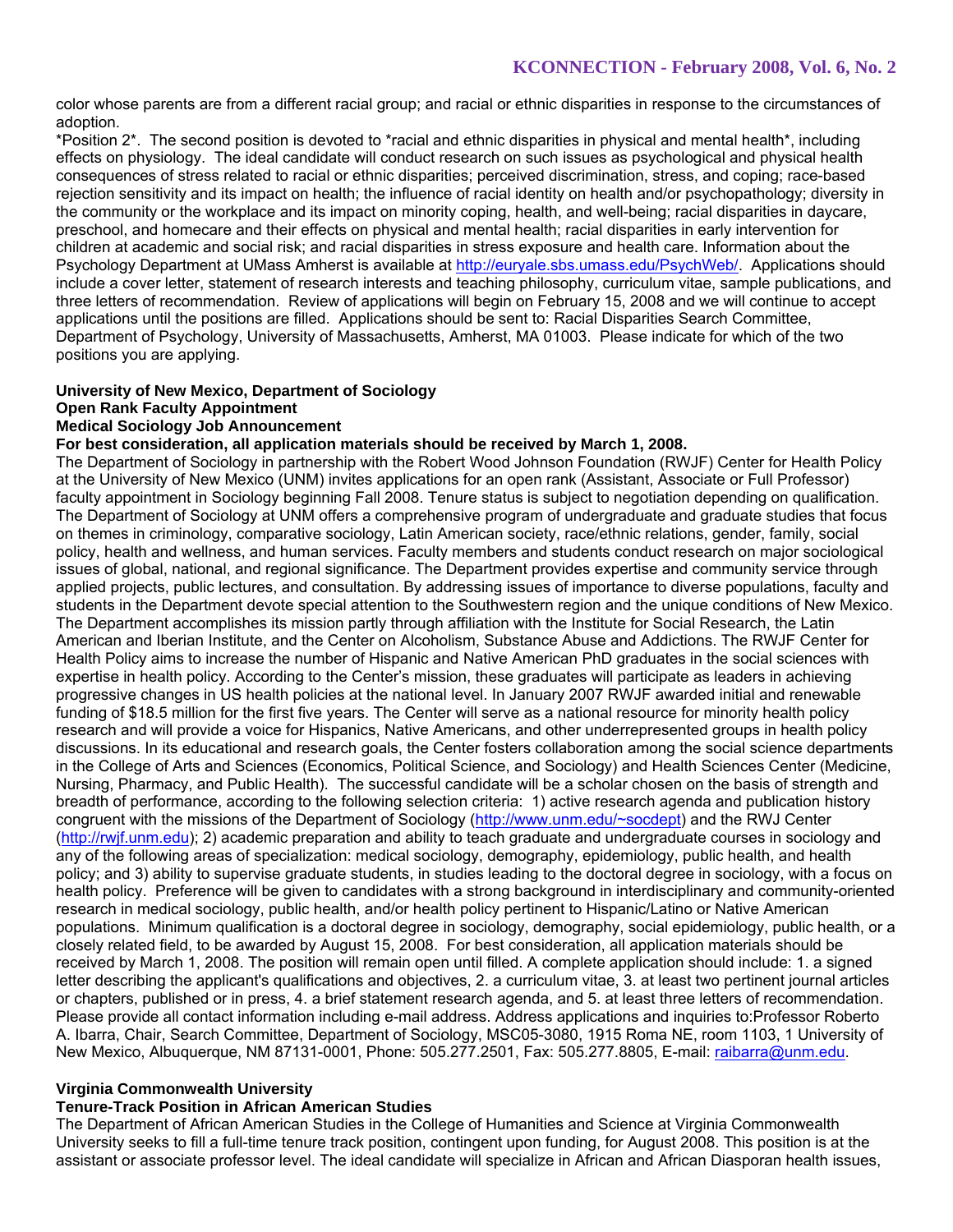especially as they relate to the integration of traditional African healing paradigms and practices with contemporary approaches to the health and well-being of Africans, African Americans and others persons of African descent living in the Americas and/or the Caribbean. Doctoral degree required in the social sciences (e.g., anthropology, sociology, psychology, political science) or a health related field (e.g., public health, nursing). A degree in the humanities will be considered if the candidate has a subspecialty in a medical- or health-related area (e.g., traditional African religions and healing practices, history of medicine etc). The successful candidate should demonstrate a track-record of peer-reviewed scholarship, the potential to secure external funding for research, and the ability to teach graduate level courses in health, culture, and/or religion. Essential functions of this position include: maintaining an ongoing research program, teaching courses in the Department of African American Studies, contributing to curriculum development, grant writing, serving on program, college, and university committees, recruiting students, and providing service to professional associations and the community. Application Process: Applicants should submit a statement of scholarly research interests, teaching philosophy and interests, a current curriculum vita, representative publications, and at least three letters of reference to Dollie Thomas, Department of African American Studies, Virginia Commonwealth University, PO Box 842509, Richmond, Virginia 23284. Additional information about the Department of African American Studies is available at http://www.has.vcu.edu/aas/. Application review is ongoing and will continue until the position is filled. Virginia Commonwealth University is an equal opportunity/affirmative action employer. Women, minorities and persons with disabilities are encouraged to apply. For Additional Information: Shawn O. Utsey, Chair, Department of African American Studies, Virginia Commonwealth University; Phone: (804) 828-1354, Fax:(804)828-1665, Web: http://www.has.vcu.edu/aas/.

# **‹ back to top ›**

# **CONFERENCES AND EVENTS**

### **Undoing the Silence: Six Tools for Social Change Writing**

**Busboys and Poets (Langston Room) 2021 14th Street NW Washington, DC February 19, 2008, 6:00-8:00 p.m.** 

**Undoing the Silence** by **Louise Dunlap** offers guidance to help both citizens and professionals influence democratic process through letters, articles, reports and public testimony. **Dunlap** began her career as an activist writing instructor during the Free Speech Movement of the 1960s. "Free speech is a first step, but real communication matches speech with listening and understanding. That is when thinking shifts and change happens." **Sponsored by Teaching for Change, Co-sponsored by the Poverty and Race Research Action Council & Gender at Work. Louise Dunlap** is currently Lecturer in Urban and Environmental Policy and Planning at Tufts University. She has taught writing to city workers, foundation staff, environmental professionals and adult education students. She offers workshops for citizen activists in the labor, women's, peace, racial justice and environmental movements around the United States and in South Africa. Undoing the Silence is available for sale at **Busboys and Poets Books**, which is operated by **Teaching for Change**, a grassroots, non-profit organization dedicated to social justice, starting in the classroom. Undoing the Silence is published by New Village Press.

### **Robert Wood Johnson Foundation**

**Launch of the National Commission to Address Why So Many Americans are Sicker and Die Younger than Others The Columbus Club, Union Station** 

# **Washington, DC**

**February 28, 2008** 

### Mark McClellan, Alice Rivlin to Lead the National Effort

Washington, D.C. event will feature new data on health disparities and new national survey results regarding Americans' views on what affects health. On Thursday, February 28, 2008, the Robert Wood Johnson Foundation will launch a nonpartisan Commission to identify and recommend practical solutions to eliminate health disparities and improve health for all Americans. The Foundation will detail the stark differences in health among Americans and how social factors such as education, income, race and ethnicity, and environment affect how long and how well people live. Mark McClellan, former director of the Centers for Medicare and Medicaid Services and current director of the Engelberg Center for Healthcare Reform at the Brookings Institution, and Alice Rivlin, current senior fellow and director of the Brookings Greater Washington Research Program, and director of the Office of Management and Budget during the first Clinton administration, will lead the Commission effort. The Robert Wood Johnson Foundation Commission to Build a Healthier America is the first national, consensus-seeking group to consider solutions outside the medical care system for improving Americans' health. On February 28, the Commission will consider these questions: Why do poor and middle class Americans experience poorer health compared to those above them on the economic ladder? Why can some people in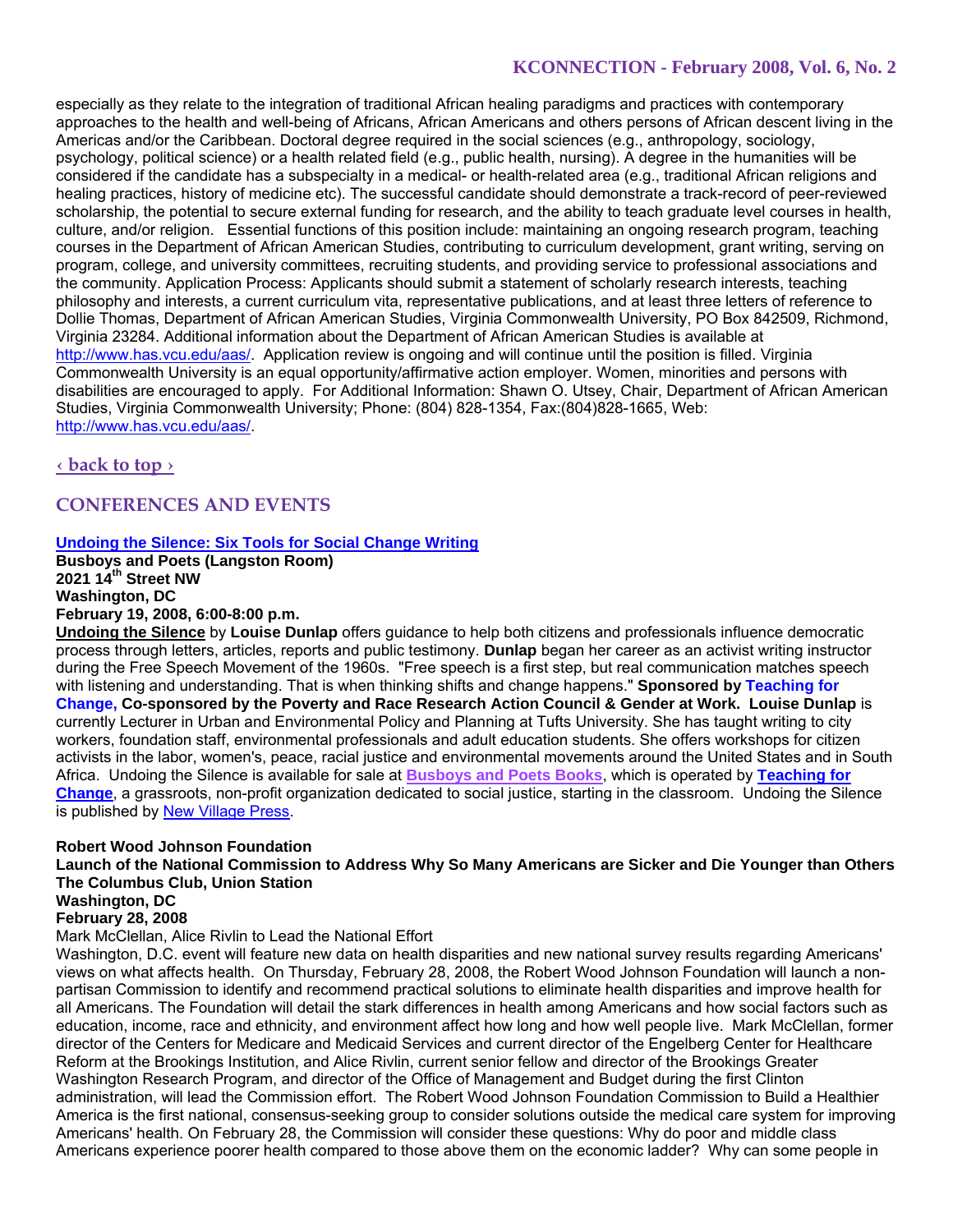America expect to die 20 years younger than others dependent upon where they live? How do health disparities affect the country's productivity and global competitiveness? Why is it that Americans have worse health outcomes than patients in other industrialized nations given how much we spend in health care? The Foundation will release a comprehensive report detailing differences in health, how social factors contribute to these differences, and how they impact America's economic strength. Leading pollsters Bill McInturff and Anna Greenberg will release a public opinion survey highlighting Americans' views regarding health disparities and what factors they think most affect their health. The Foundation will also announce the full slate of commissioners. WHO: Risa Lavizzo-Mourey, President and CEO, Robert Wood Johnson Foundation; Mark McClellan, Commission Co-Chair, Senior Fellow, Brookings Institution; Director, Engelberg Center for Health Care Reform; Alice M. Rivlin, Commission Co-Chair, Senior Fellow, Brookings Institution; David R. Williams, Executive Director of the Commission, Florence and Laura Norman Professor of Public Health, Professor of African and African American Studies and Sociology, Harvard University; Anna Greenberg, Senior Vice President, Greenberg Quinlan Rosner Research; Bill McInturff, Partner and Co-Founder, Public Opinion Strategies. To RSVP or for more information, contact Alex Field at (301) 652-1558 or Nick Seaver.

### **University of North Carolina School of Public Health**

### **"The science and epidemiology of racism and health in the United States: an ecosocial perspective", by Nancy Krieger, Ph.D., Harvard School of Public Health**

### **Broadcast Friday, February 29, 2008 at 2:00pm-3:30pm EST.**

The 10th Annual William T. Small, Jr. Keynote Lecture is the highlight of the 29th Annual UNC School of Public Health Minority Health Conference on "The Impact of Poverty, Culture, and Environment on Minority Health", presented by the School's Minority Student Caucus from 8:30am-4:30pm on that day. The Keynote broadcast will include a live call-in question-and-answer session with Dr. Krieger. For information about the Conference and the broadcast please visit www.minority.unc.edu/sph/minconf/2008/ (Note that only the Keynote Lecture will be broadcast.) - Online registration form to attend the entire conference (in person): https://oce.sph.unc.edu/forms/mhc/ (if you wish to attend in person, don't put off registering - the conference fills up early! - Satellite broadcast information:

www.minority.unc.edu/sph/minconf/2008/satellite/ - Webcast information:

www.minority.unc.edu/sph/minconf/2008/webcast/ - Read viewer comments from last year's broadcast: www.minority.unc.edu/sph/minconf/2007/webcast/WTSjrKeynoteComments2007.htm.

# **PolicyLink**

### **Regional Equity '08: The Third National Summit on Equitable Development, Social Justice, and Smart Growth. Sheraton Hotel**

# **New Orleans, Louisiana**

**March 5-7, 2008** 

- Wednesday, March 5 prior to the official start of the summit, we will host **free training workshops** beginning at 1:00pm at the hotel.
- Thursday, March 6 Friday, March 7 Official Summit Program
- Saturday, March 8 In an effort to encourage people to stay through the weekend to spend more time in New Orleans, we've planned a day of volunteer service with local nonprofits.
- Join more than 1,500 participants from a diverse mix of leaders and advocates with a shared focus on the growing regional equity movement
- *Regional Equity '08* will build on the momentum of the 2005 summit, which was held in Philadelphia and co-convened by PolicyLink and the Funders' Network for Smart Growth and Livable Communities.
- While at the summit, you will have the opportunity to take part in:
	- o issue-based sessions,
	- o forums for creating a regional equity movement,
	- o skills-building trainings, and
	- $\circ$  a local service day (to benefit the people and the state of Louisiana)
	- Choose from more than 45 workshops.

Registration: \$265

- Includes:
	- access and materials for workshop sessions, plenaries, and activities
	- breakfast and lunch for the two core days of the summit, and an evening reception.

If you have additional questions, please contact Amber Washington, Summit Coordinator at 510.663.4338 or amber@policylink.org.

**Developing Healthy People 2020: Regional Meetings Developing the Framework for Healthy People 2020**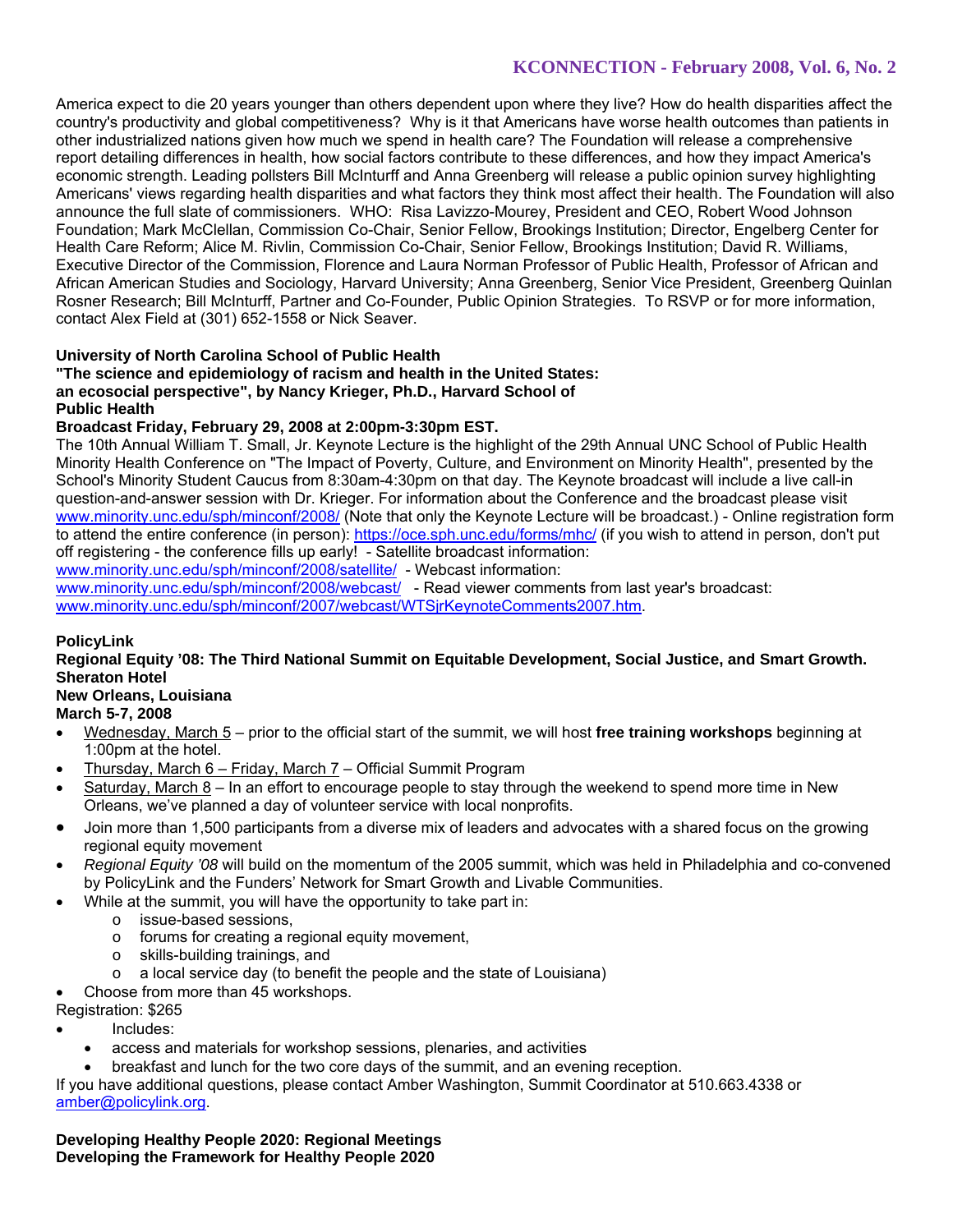#### **Public Comment Meeting March 17, 2008 - Atlanta, GA**

This will be the first in a series of public meetings http://www.healthypeople.gov/hp2020/regional/default.asp held across the country to obtain perspectives on the framework used to organize Healthy People 2020 objectives. Public comment on specific objectives will be sought in 2009.<sup>\*</sup> This meeting targets HHS region III and IV

<http://www.hhs.gov/about/regionmap.html <http://www.hhs.gov/about/regionmap.html> participants. Four more meetings http://www.healthypeople.gov/hp2020/regional/default.asp will be held in spring 2008 across the country and will target participants from the remaining eight HHS regions. A final meeting is planned in the Washington, DC area. REGISTRATION: There is no registration cost.\*\* Online registration is now open at

http://www.healthypeople.gov/hp2020/regional/default.asp. WHO SHOULD ATTEND? All are welcome. Individuals from diverse sectors, including: \* State and local government; \* Community-based organizations; \* Academia; \* Advocacy groups; \* Businesses; \* Faith-based organizations; \* Health care; \* Federal government; \* Non-profit and/or volunteer organizations; \* Those interested in improving disease prevention and health promotion efforts for the nation. MORE INFORMATION/QUESTIONS: For further details about the agenda, venue, and other regional meetings http://www.healthypeople.gov/hp2020/regional/default.asp, visit http://www.healthypeople.gov or e-mail 2020regional@air.org with any questions. \*The public will also have opportunities to provide comments for the development of Healthy People 2020 through the Internet at http://www.healthypeople.gov. \*\* Participants are responsible for their own travel and lodging expenses.

#### **Society for Behavioral Medicine 29th Annual Meeting & Scientific Session San Diego, CA March 26-29**

The Preliminary Program for the Society for Behavioral Medicine 29th Annual Meeting & Scientific Sessions, March 26-29, 2008 in San Diego is now available at http://www.sbm.org/meeting/2008/.. A pre-conference workshop on CBPR, with a particular focus on NIH funding for CBPR, will take place on Wednesday March 26, 2008 from 1-5 pm. Please see details below. Community-based approaches have become increasingly respected ways to conduct public health research programs, both for observational studies and for intervention studies. Involving a target population ("the community") in the design and conduct of programs helps ensure that research participants understand intervention content and that research questions are reliable and valid. Researchers also often find that sharing research findings with members of the target population further illuminates those findings and also improves participant recruitment and retention. At NIH, community-based research has undergone a recent resurgence. During this workshop, NIH health scientist administrators will discuss the field of community-based research, including the community-based participatory approach, NIH's past and present interests in community-based research projects, and the process of the NIH application process from writing and submitting an application, NIH's peer review process, and the role of each NIH Institute's Advisory Council in funding decisions. Three senior researchers prominent in the field of CBPR will discuss their methods and findings. The workshop will be co-chaired by Jared B. Jobe, Ph.D., National Heart, Lung, and Blood Institute, NIH, and William Elwood, Ph.D., Center for Scientific Review, NIH. The presenters: William Elwood, Ph.D., Center for Scientific Review, NIH, will provide background and introductory concepts of community based participatory research. Michael Hecht, Ph.D., Pennsylvania State University will talk about conducting community participatory research on the topic of substance abuse in youth and its prevention. Jared B. Jobe, Ph.D., National Heart, Lung, and Blood Institute, NIH, will talk about conducting participatory research in American Indian communities. Lillian Gelberg, Ph.D., University of California Los Angeles School of Medicine will talk about community based clinical studies, about CBPR in the homeless population, and about violence-related issues. Brenda Miller, Ph.D., Prevention Research Center, PIRE, will talk about CBPR using family-based interventions, and club-drug issues. Jared B. Jobe, Ph.D., National Heart, Lung, and Blood Institute, NIH, will talk about NIH grant funding mechanisms for CBPR and about grant writing issues. William Elwood, Ph.D., Center for Scientific Review, NIH, will discuss the receipt and review of CBPR grant applications.

### **Health is More Than Health Care: The Documentary Series**

### **A four-hour documentary series exploring**

**socio-economic and racial inequities in health** 

### **Airing four consecutive Thursdays, March 27 to April 17, 2008**

Produced by California Newsreel in association with Vital Pictures, Inc.

Presented by the National Minority Consortia of public television

Public Engagement Campaign in association with the Joint Center Health Policy Institute

UNNATURAL CAUSES TOOLKIT, http://www.unnaturalcauses.org/toolkit.html

Public policy change is critical to achieving health equity. But how can organizations use the

series to educate, organize and advocate for changes that will make a difference? The UNNATURAL CAUSES toolkit provides facilitation tips, background, sample agendas, and guidelines for planning an effective screening – one that not only deepens understanding of issues but serves as a step towards further involvement. Please note: The toolkit is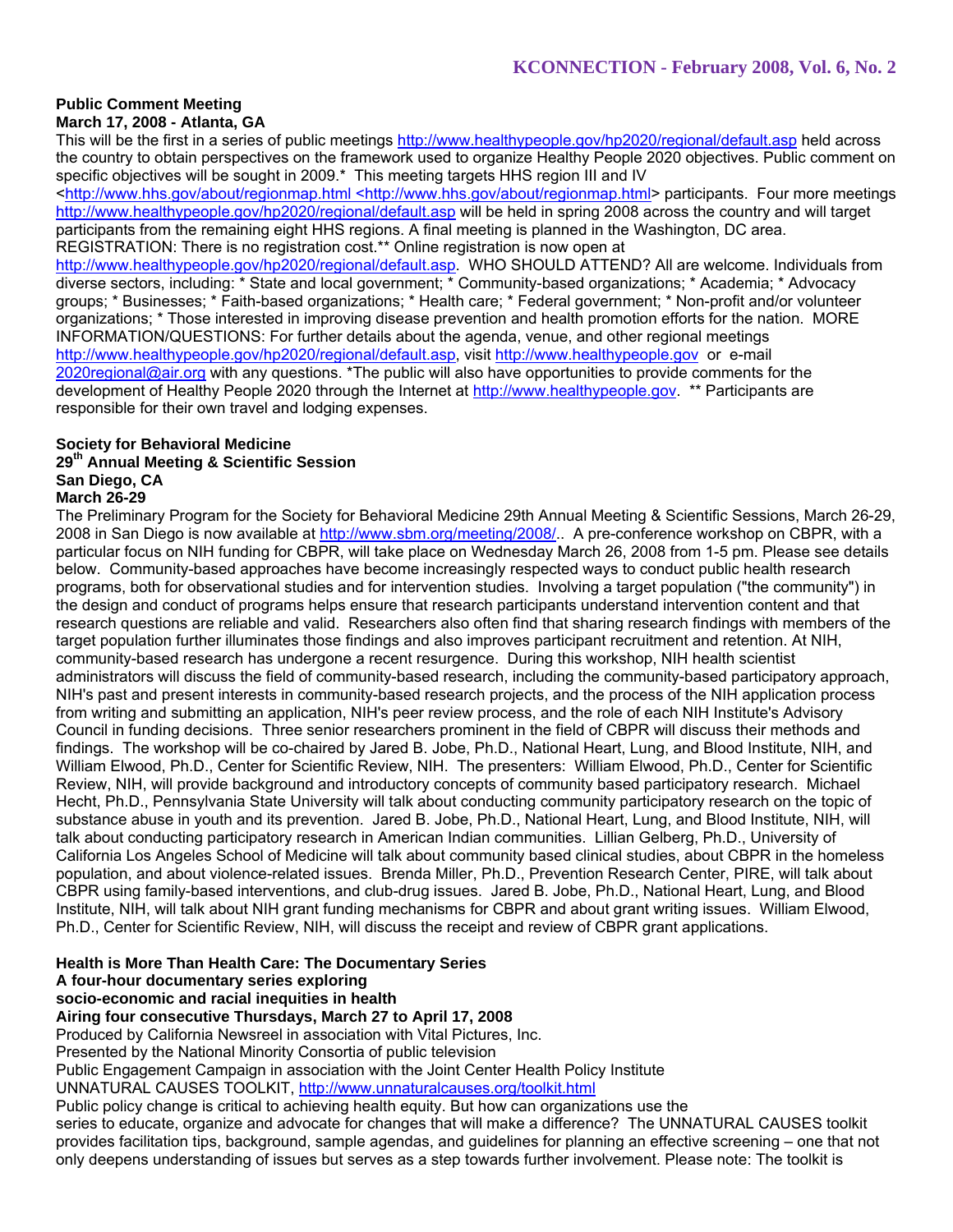currently available in DRAFT form only. Download entire toolkit (PDF - 406KB),

http://www.unnaturalcauses.org/images/toolkit-all.pdf; A Letter from the Executive Producer & Using the Series (PDF - 277KB), http://www.unnaturalcauses.org/images/Toolkit-1.pdf; Background (PDF - 41KB), The Series and Public Impact Campaign, What Is Health Equity? Ten Things to Know about Health, http://www.unnaturalcauses.org/images/toolkit-2.pdf; Before You Begin: Three Steps (PDF - 49KB), Step I: Build Internal Consensus and Capacity, Step II: Develop Clear Goals & Objectives, Step III: Define Your Audience and Opportunities for Action,

http://www.unnaturalcauses.org/images/toolkit-3.pdf; Planning Your Event (PDF - 51KB), Types of Screenings, Episode Descriptions, Messaging: A New Story Highlighting Promising Policies and Initiatives,

http://www.unnaturalcauses.org/images/toolkit-4.pdf; Practical Tools (PDF - 51KB), Tips for Ensuring a Productive Discussion, Logistics Checklist, Sample Agendas, Resources & Acknowledgements,

http://www.unnaturalcauses.org/images/toolkit-5.pdf. OTHER MATERIALS TO COME: UNNATURAL CAUSES Discussion Guide: suggested pre- and post-viewing activities, comprehension and discussion questions for each program, and practical follow-up actions § Policy Primer – Advocating for Better Policies: a detailed resource developed by the Praxis Project to help your organization plan and implement a strategy for policy change § Planning for Media Advocacy: also developed by the Praxis Project, in-depth advice on how to frame your message, tell your stories and get coverage; includes a media advocacy glossary.

# **‹ back to top ›**

# **RESOURCES**

### **Publications**

### **Partners Speak Out!**

Community-Campus Partnerships for Health (CCPH) is excited to release Achieving the Promise of Community-Higher Academic Partnerships: Community Partners Speak Out!, a new report about community partner perspectives on community-higher education partnerships. The report is one of many outcomes of the Community Partner Summit that brought together experienced community partners from across the U.S. at the Wingspread Conference Center in Racine, Wisconsin in April 2006. In addition to offering key ingredients and a framework for authentic community-higher education partnerships, the report details a vision for these partnerships articulated by the Summit's community partner participants, along with strategies and recommendations on how to achieve this vision. The report also describes the work that has been done by these community partners and CCPH since the Summit in the areas of peer mentoring, policy development and advocacy. The report is available as a PDF document on the Community Partner Summit webpage at http://depts.washington.edu/ccph/cps-summit.html#Products (while you're on the site, check out the other Summit publications and resources).

### **Geneticizing Disease: Implications for Racial Health Disparities**

### **By Jamie D. Brooks, Meredith L. King**

### **Center for American Progress, Washington, DC**

Today it is almost impossible to pick up a newspaper or open a Web browser without finding an article that links a specific gene to a certain medical condition. In fact, a simple Google search of "gene linked" in November last year pulled up hits with genes linked to depression risk, restless leg syndrome, autism, breast cancer, childhood asthma, and type 1 diabetes in children. This is only on the first page of results from a total of 30,600,000 hits. Increasingly, genes are being linked in the mainstream press, on the Web and also in prestigious medical journals not only to medical conditions but also to behavioral conditions such as narcissism, aggressiveness, and in some instances to voting behavior. Linking disease to specific genes is becoming progressively more common among the American public, too. The increasing perception is that an individual's genes are the main cause of disease. To view the report,

http://www.americanprogress.org/issues/2008/01/geneticizing\_disease.html.

#### **Indigenous Ways of Knowing: Implications for Participatory Research and Community Patricia A. L. Cochran, Catherine A. Marshall, Carmen Garcia-Downing, Elizabeth Kendall, Doris Cook, Laurie McCubbin, and Reva Mariah S. Gover, Am J Public Health, 1 January 2008;98 22-27 http://www.ajph.org/cgi/content/abstract/98/1/22?etoc**

Abstract: Researchers have a responsibility to cause no harm, but research has been a source of distress for indigenous people because of inappropriate methods and practices. The way researchers acquire knowledge in indigenous communities may be as critical for eliminating health disparities as the actual knowledge that is gained about a particular health problem. Researchers working with indigenous communities must continue to resolve conflict between the values of the academic setting and those of the community. It is important to consider the ways of knowing that exist in indigenous communities when developing research methods. Challenges to research partnerships include how to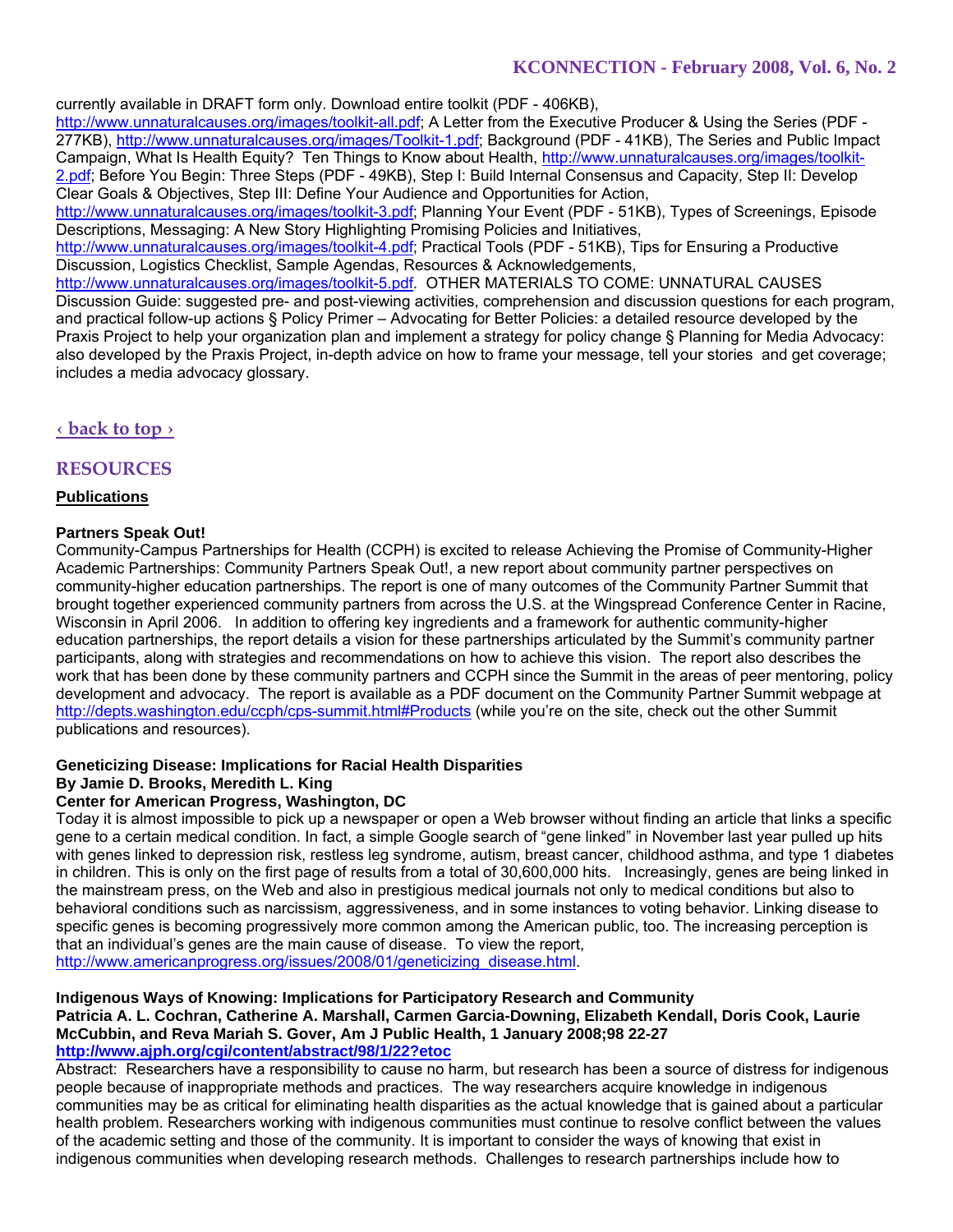distribute the benefits of the research findings when academic or external needs contrast with the need to protect indigenous knowledge.

### **A Participatory Action Research Pilot Study of Urban Health Disparities Using Rapid Assessment Response and Evaluation**

**David Richard Brown, Agueda Hernandez, Gilbert Saint-Jean, Sian Evans, Ida Tafari, Luther G. Brewster, Michel J. Celestin, Carlos Gomez-Estefan, Fernando Regalado, Siri Akal, Barry Nierenberg, Elaine D. Kauschinger, Robert Schwartz, and J. Bryan Page, Am J Public Health 2008;98 28-38** 

# **http://www.ajph.org/cgi/content/abstract/98/1/28?etoc**

Abstract: Healthy People 2010 made it a priority to eliminate health disparities. We used a rapid assessment response and evaluation (RARE) to launch a program of participatory action research focused on health disparities in an urban, disadvantaged Black community serviced by a major south Florida health center. We formed partnerships with community members, identified local health disparities, and guided interventions targeting health disparities. We describe the RARE structure used to triangulate data sources and guide intervention plans as well as findings and conclusions drawn from scientific literature and epidemiological, historic, planning, clinical, and ethnographic data. Disenfranchisement and socioeconomic deprivation emerged as the principal determinants of local health disparities and the most appropriate targets for intervention.

### **Journal of Health Care for the Poor and Underseved**

**Volume 19, Number 1, February 2008** 

The annual Black History Month issue of the Journal of Health Care for the Poor and Underserved will be released online on Feb 7th, 2008.

### **A Note from the Editor**

**Heroes and Great Ideas Column**

A Sterling Legacy

J. W. Jamerson III, DDS, FACD, FICD

#### **Association of Clinicians for the Underserved (ACU) Column**

Rural Health Issues in HIV/AIDS: Views from Two Different Windows *Pamela H. Foster, MD, MPH*

*Ellis Frazier, MD*

### **Commentaries**

The Need for Diversity in the Environmental Health Workforce *Bailus Walker, PhD, MPH Melvin Spann, PhD* Changing Corporate Practices to Reduce Cancer Disparities *Nicholas Freudenberg, DrPH, MPH Sandro Galea, MD, MPH, DrPH Marianne Fahs, PhD, MPH*

### **Part I: Racial/Ethnic Differences, Disparities, and Discrimination in Health Care**

#### **Original Papers**

Quality of Anticoagulation Control: Do Race and Language Matter? *Vijay Kumar Bhandari, MD Frances Wang Andrew B. Bindman, MD Dean Schillinger, MD* Perspectives of African American, Amish, Appalachian and Latina Women on Breast and Cervical Cancer Screening: Implications for Cultural Competence *Patricia Isabel Documét, MD, DrPH Heidi Hauser Green, MS, MLIS Janet Adams, PhD Lou Ann Weil, MPH Jami Stockdale, MA Yll Hyseni, MPH* Age and Race/Ethnicity-Gender Predictors of Denying Smoking, United States *Monica A. Fisher, PhD, DDS, MS, MPH George W. Taylor, DMD, DrPH Brent J. Shelton, PhD Sara Debanne, PhD* Ethnic Differences and Treatment Trajectories in Chronic Kidney Disease *Sara Johnson, MD*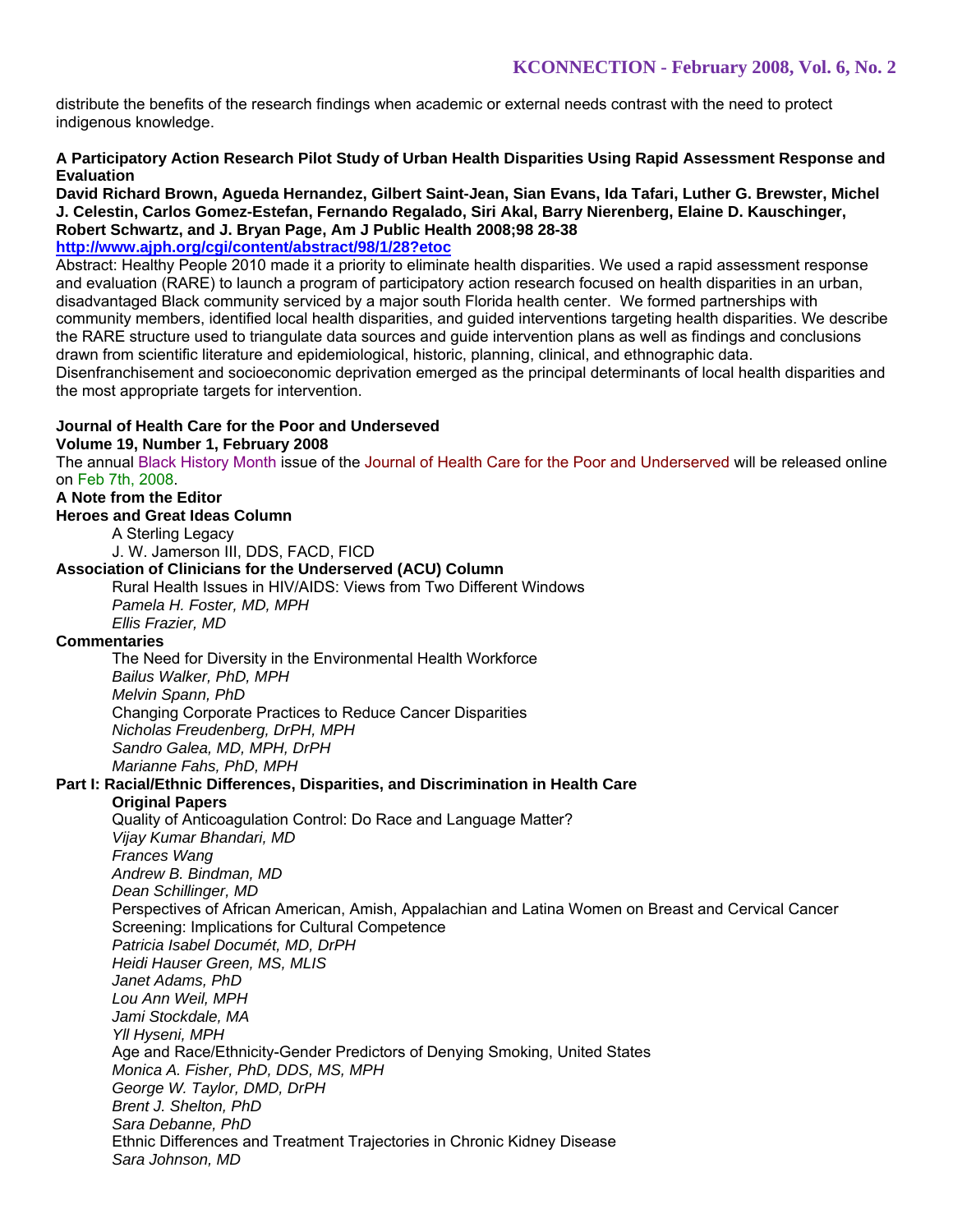*Dean E. Sidelinger, MD, MSEd Estela Blanco, BA Lawrence A. Palinkas, PhD Dina Macdonald, RN, CNN Vivian Reznik, MD, MPH* Black-White Disparities in Elderly Breast Cancer Mortality Before and After Implementation of Medicare Benefits for Screening Mammography *Robert S. Levine, MD Barbara E. Kilbourne, PhD Peter A. Baltrus, PhD Shanita Williams-Brown, PhD, MPH, APRN, BC Lee Caplan, MD, PhD Nathaniel C. Briggs, MD, MSc Kimyona Roberts MSPH Baqar A. Husaini, PhD George E. Rust, MD, MPH* Predictors of Cancer Screening Among Low-Income Primary Care Patients *Erica I. Lubetkin, MD, MPH Annabel Santana, MPH Alan Tso, MD Haomiao Jia, Jr., PhD* The Effects of Perceived Discrimination on Diabetes Management *Andrew M. Ryan, MA Gilbert Gee, PhD Derek Griffith, PhD, MA* **Part II: Community Contexts and Health Brief Communications** The Feasibility of Expectant Management with Inner-city Men with Newly Diagnosed Localized Prostate Cancer *Satoshi Anai, MD Kogenta Nakamura, MD, PhD Myron Chang, PhD John Pendleton, MS Saif Yacoub Charles J. Rosser, MD* Design and Reach of a Primary Care Weight Management Program *Daniel O. Clark, PhD Nicole Keith, PhD Lisa Chrysler Anthony J. Perkins Deanna Willis, MD, MBA* Project HEAL: Peer Education Leads to Weight Loss in Harlem *Judith Z. Goldfinger, MD Guedy Arniella, LCSW Judith Wylie-Rosett, EdD, RD Carol R. Horowitz, MD, MPH* Religion and Health Connection: A Study of African American, Protestant Christians *Melvin E. Gonnerman Jr., PhD Gene M. Lutz, PhD Michele Yehieli, DrPH Bruce K. Meisinger, MPP* **Original Papers** Longitudinal Quality of Life in Low-Income Men in a State-Funded Prostate Cancer Treatment Program *Mary Wassel Zavala, MA Sally L. Maliski, RN, PhD Lorna Kwan, MPH David C. Miller, MD, MPH Arlene Fink, PhD Mark S. Litwin, MD, MPH* Hair Salon Stylists as Breast Cancer Prevention Lay Health Advisors for African American and Afro-Caribbean Women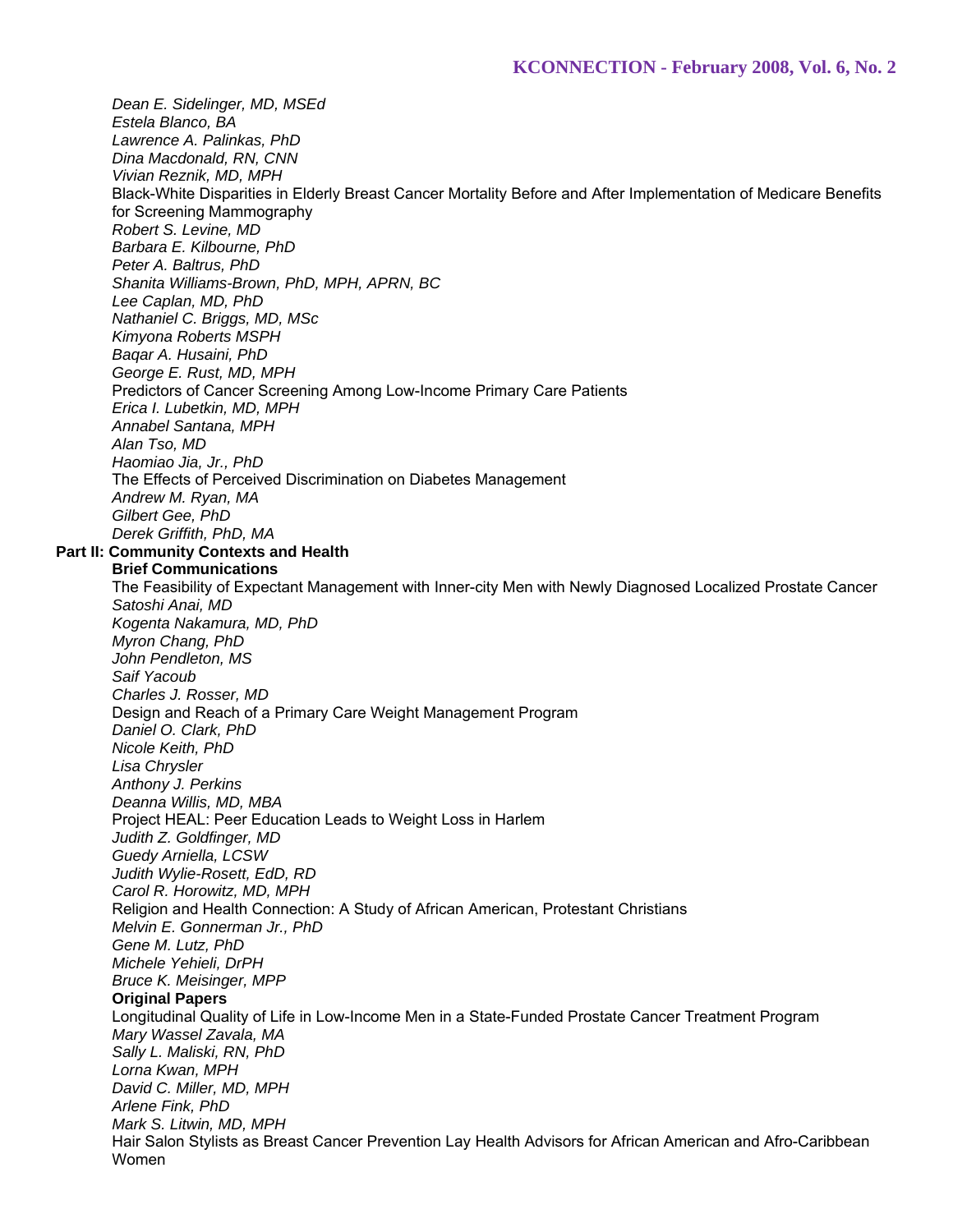*Tracey E. Wilson, PhD Marilyn Fraser-White, MD Joseph Feldman, DrPH Peter Homel, PhD Stacey Wright Gwendolyn King Beverly Coll Sonia Banks, PhD Donna Davis-King, PhD Marlene Price, MD Ruth Browne, ScD* **Part III: Infants, Children, and Young People Brief Communications** Coping with Asthma in the Central City: Parental Experiences with Children's Health Care *Sara Grineski, PhD* Children's Mental Health Care: Differences by Race/Ethnicity in Urban/Rural Areas *Embry Howell, PhD Joshua McFeeters, MPP* Multi-method Approach to Evaluate Inequities in Prenatal Care Access in Haiti *Leslie King-Schultz, MPH Rhonda Jones-Webb, PhD* **Original Papers** Systematic Prenatal Screening for Psychosocial Risks *Patricia A. Harrison, PhD Abbey C. Sidebottom, MPH* Assessing the Moderating Affects of Anxiety Sensitivity on Antisocial Behavior among Urban African American Youth *Von Eugene Nebbitt, PhD Margaret Lombe, PhD James Herbert Williams, PhD* **Part IV: Health Care Utilization and Access Original Papers** Health Care Utilization: The Experiences of Rural HIV-positive African American Women *Medha V. Vyavaharkar, MD, DNB, DGO, DFP, MPH Linda Moneyham, DNS, RN, FAAN Sara Corwin, MPH, PhD* State Medicaid Coverage and Access to Care for Low-income Adults *Joel S. Weissman, PhD Alan M. Zaslavsky, PhD Robert E. Wolf, MS John Z. Ayanian, MD, MPP* **Book Review** *Cities and the Health of the Public,* edited by Nicholas Freudenberg, Sandro Galea and David Vlahov *Paul Meissner, MPH* **Books for Review**

**Information for Authors Readers' Services Note from the Editor** *JHCPU* 19.1 February 2008

 **Carter G. Woodson**, whose work gave rise to Black History Month, wrote several invaluable histories of African Americans and, especially, the education of African Americans in the centuries before and the decades after Emancipation.<sup>14</sup> Woodson documented the lives of individuals who achieved great things, against overwhelming odds. Among them are a number of physicians, including **Dr. James Durham**, born into slavery in 1762, who went on to prominence as a practitioner in New Orleans, where he saved more yellow fever victims during an epidemic than any other physician (he lost only 11 of 64 patients treated). Others were **Dr. John V. DeGrasse**, of New York, and **Dr. Thomas J. White**, of Brooklyn, who completed their medical studies at Bowdoin, in Maine, in 1849; **Dr. William Taylor** and **Dr. John H. Fleet**, who completed their medical education in Washington, D.C. prior to Emancipation; and two other African American physicians, who graduated from Berkshire Medical School in 1858. We are also reminded of **Dr. James McCune Smith**, who graduated as a physician from the University of Glasgow in 1837; **Nurse Susie Baker** (later known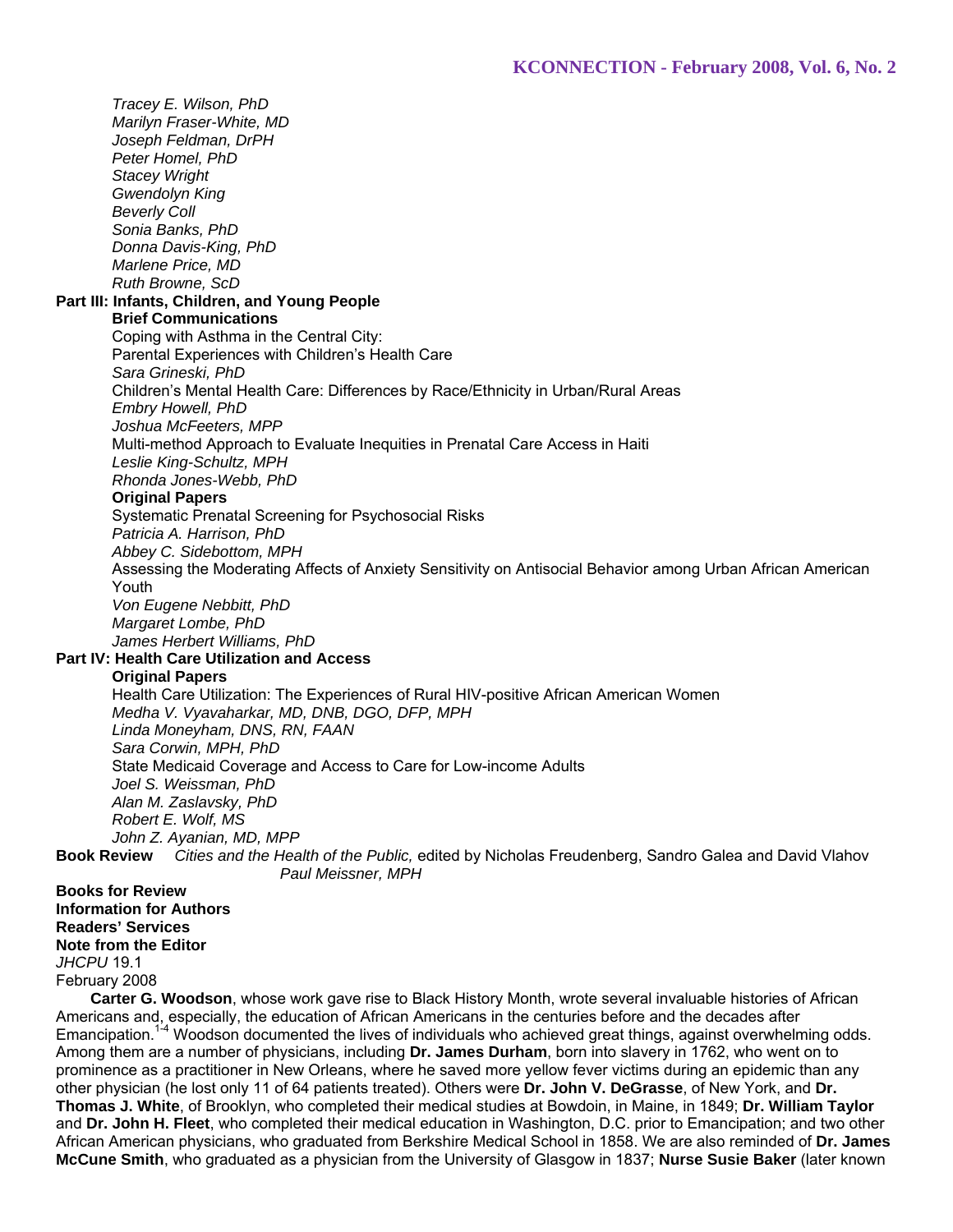as **Susie King Taylor**), born into slavery in 1848, who became the first African American U.S. Army nurse during the Civil War; and **Dr. Rebecca Lee Crumpler**, the first African American woman to earn a medical degree, who graduated from New England Female Medical College in Boston in 1864. Woodson's captivating accounts serve as a welcome reminder of the importance of knowing the history of those who went before, especially those who, having stared down inconceivable adversity, dedicated themselves to the underserved.

 Happily, we have the opportunity to do that in *JHCPU*'s Heroes and Great Ideas Column. This issue's column recounts the story of three generations of Black dentists, father, son, and grandson: **Drs. Alexander Adolphus Dummett (1874 - 1949)**, **Clifton O. Dummett Sr. (1917 - present)**, and **Clifton O. Dummett Jr. (1944 - 2006)**. **Dr. J. W. Jamerson**, of Savannah, Georgia, gives us a moving and detailed account of this extraordinary family's achievements.

 We also feature in this issue a commentary by **Bailus Walker** and **Melvin Spann** on the importance of having underrepresented minorities in the ranks of environmental health professionals, as well as on a long-term effort on the part of the National Library of Medicine to bring this about. Our second commentary also concerns environmental health. **Nicholas Freudenberg and colleagues** throw down the gauntlet for corporations to take at least some responsibility for reducing cancer health disparities by changing their practices in such areas as product design, marketing, retail distribution, and pricing.

 This rest of the issue continues by tracing a course through health matters in the lives of racial and ethnic minorities. This theme has two major tributaries.

The first tributary carries the problem, establishing the persistence of differences, disparities, and discrimination along racial and ethnic lines in large population studies in the North and Central American region of the world.

**Vijay Kumar Bhandari and colleagues** evaluate the quality of anticoagulation control (important for traumas such as stroke) among people of low socioeconomic status, diverse racial and ethnic backgrounds, and/or limited English proficiency. They find that the time in therapeutic range (TTR) is significantly lower for African Americans than for Whites and also lower for Spanish-speaking Hispanics than for English-speaking Hispanics.

**Robert Levine and colleagues** examine the relationship the implementation of Medicare coverage for mammograms in 1991 and racial disparities in breast cancer mortality. They find that, post-implementation, breast cancer mortality declined faster among White than among Black elderly (65 years and older) women. No excess deaths occurred among Black elderly compared with White elderly through 1990; over 2,459 have occurred since.

**Andrew Ryan and colleagues** investigate whether self-reported racial/ethnic and gender discrimination were associated with lower rates of diabetes management. They find that self-reported racial/ethnic discrimination is associated with a roughly 50% lower probability of receiving a hemoglobin A1c test, foot exam, and blood pressure exam, while accounting for physician-patient concordance (in gender and race/ethnicity) and other factors. Self-reported gender discrimination was associated with 22% lower marginal probability of receiving a hemoglobin A1c test. The results suggest that discrimination is an important barrier to diabetes management.

**Embry Howell and Joshua McFeeters** studied mental health diagnoses and services among children of different racial and ethnic groups. After finding no significant differences among Black, Hispanic, and White children in urban and rural areas in the prevalence of mental health problems, they do find significant differences in the use of services. Hispanic and Black children in urban areas receive less mental health care than their White counterparts. The disparity persists for Hispanic children in rural areas.

Also in the vein of understanding some of the problems facing the medically underserved, **Medha Vyavharkar and colleagues** qualitatively studied the health care experiences of rural HIV-positive African American women. Their work is complemented by this issue's **Association of Clinicians for the Underserved** Column by **Ellis Frazier** and **Pamela Foster** on their experiences delivering HIV care in such communities and the stifling effects of stigma in reaching out to rural people at risk for HIV.

Relevant here as well are the articles by **Patricia Documét and colleagues** on African American, Amish, Appalachian, and Latina women on breast and cervical cancer screening; **Monica Fisher, George Taylor, and colleagues** on differences by age and race/ethnicity in the tendency for smokers to deny smoking; **Sara Johnson and colleagues** on ethnic differences in the treatment of chronic kidney disease; **Erica Lubetkin and colleagues'** examination of cancer screening among low-income primary care patients; **Sara Grineski**'s discussions with Arizona parents of barriers to care for their children with asthma; and **Joel Weissman and colleagues**' demonstration that central primary prevention services are foregone by lower-income people at greater rates in states that have made Medicaid more restrictive. The second tributary feeding this issue's theme of racial and ethnic health concerns carries that much-needed commodity, *hope*. A series of papers present solutions devised in specific communities to some of the daunting problems facing racial and ethnic minority populations in this region of the world.

Two of these papers concern the treatment of prostate cancer among low-income men. **Satoshi Anai and colleagues** implemented expectant management techniques with inner city men diagnosed with prostate cancer. Expectant management involves actively monitoring the course of disease with the expectation of intervening if the cancer progresses or if symptoms become imminent. Criteria for expectant management include low-stage, low-grade disease (minimal disease on biopsy), severe medical condition with a life expectancy of less than 10 years, and patient's desire. It appears from their work that the use of expectant management with inner city men is both feasible and worthwhile. **Mary Wassel Zavala, Mark Litwin, and colleagues** evaluated longitudinal changes in disease-specific health-related quality of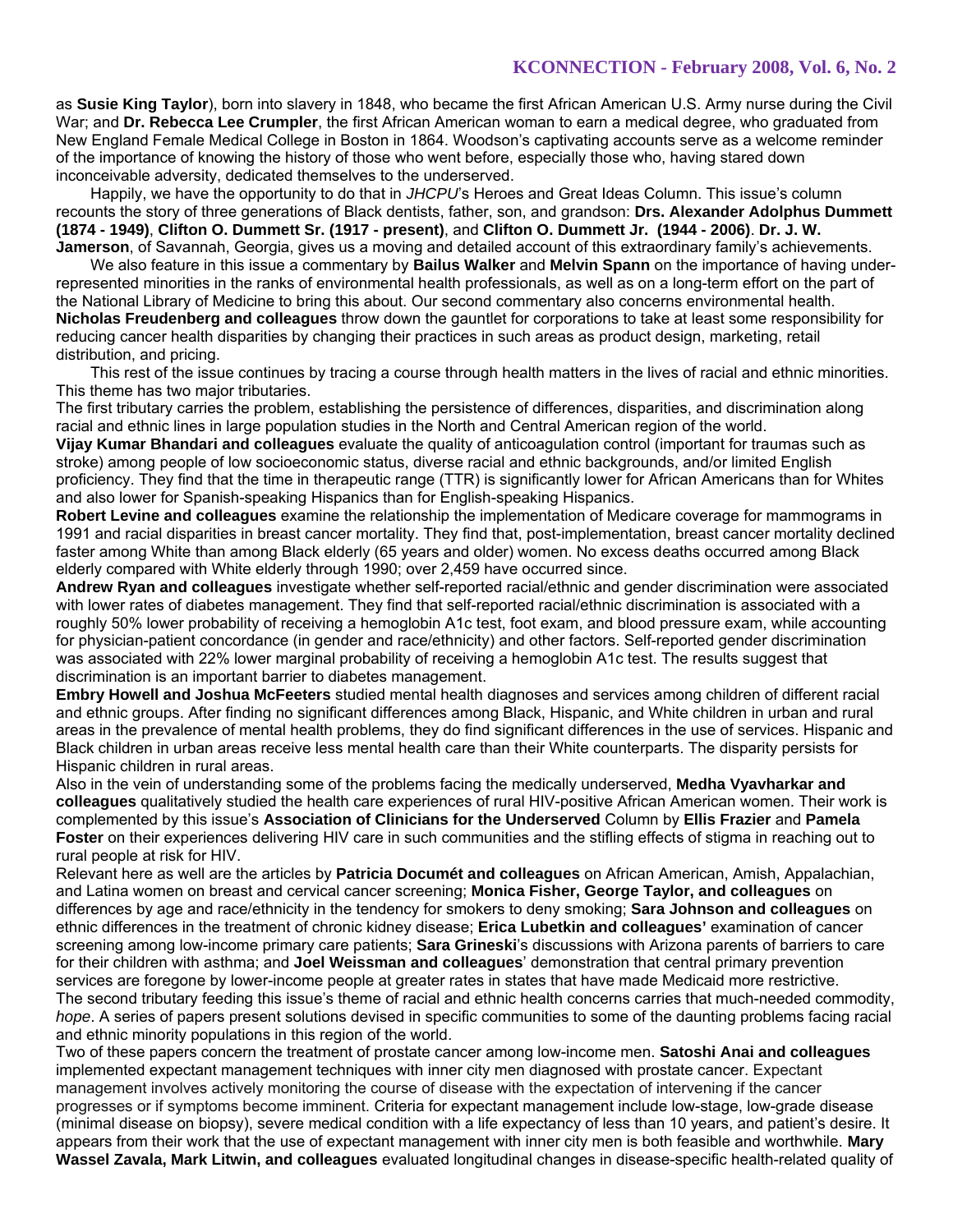life (HRQOL) among a cohort of low-income men treated for prostate cancer. They were especially interested in the efficacy of a California-funded program providing free prostate cancer treatment to uninsured, low-income men. They found that men exposed longer to the program's supportive and educational interventions reported less severe declines in post-operative urinary and bowel HRQOL than others.

Two other papers in the solution-stream concern weight management interventions. **Daniel Clark and colleagues** report on Take Charge Lite, a quality improvement project designed to implement obesity screening and treatment guidelines in primary care sites serving an inner-city, low literacy population. They found that the total reach of Take Charge Lite was highest among female, middle-aged, and Black patients. **Judith Goldfinger, Carol Horowitz, and colleagues** report on a peer-led weight loss course, Project HEAL: Healthy Eating, Active Lifestyles, implemented in the predominantly minority Harlem community, where obesity and diabetes are epidemic. Developed by a coalition of community and academic leaders, through extensive collaboration with community members and experts in nutrition, exercise, and peer education, Project HEAL was piloted in a local church. The authors assessed its impact through pre and post course weights, selfreported behaviors, and quality of life, and conclude that **a** peer-led, community-based course can lead to weight loss and behavior change. The minority communities most affected by obesity and diabetes may benefit from this low-cost, culturally appropriate intervention.

Another widely recognized pillar of the African American community is the church. **Melvin Gonnerman and colleagues** studied religion and health in a non-random community sample of 105 adult African American, Protestant Christians in a small city in a rural state in the Midwest. Health promotion, church attendance, or both were related to decreased prevalence of loneliness, depression, trouble sleeping, and family problems. More than 80% of those interviewed ascribed healing power to God and prayer.

**Tracey Wilson and colleagues** implemented a large community intervention in Brooklyn in which hair salon stylists functioned as breast cancer prevention lay health advisors among African American and Afro-Caribbean women; 40 salons in the area were randomly assigned to provide messages to clients or to serve as controls. Approximately 1,200 salon clients completed pre-intervention surveys; assessments of 1,210 clients were conducted. Among women completing surveys at control salons, 10% reported exposure to breast health messages, as opposed to 37% at experimental salons. Self-reported exposure to stylist-delivered messages was associated with improved breast selfexamination rates and with greater intentions to have a clinical breast examination.

 Other papers in this issue also feed into the theme of hope. **Leslie King-Schultz and Rhonda Jones Webb** studied the effect of walking time to the clinic on whether or not women in rural Haiti get regular prenatal care, and they make recommendations for improvements to care delivery on the basis of their findings. **Patricia Harrison and Abbey Sidebottom** provide results from four community health centers on the development and implementation of The Prenatal Risk Overview, a new screening tool that clinicians can use with women to determine psychosocial risks to pregnancy. Finally, **Von Nebbitt and colleagues** report on work that can be used to guide interventions with urban African American adolescents at risk for antisocial behavior: the researchers determined that youth who were prone to *anxiety* were more likely than non-anxiety-prone peers to develop antisocial behavior, suggesting that enhanced mental health services and sensitivity among those working with youth might help reduce antisocial behavior among them. (This ties in well with the Howell-McFeeters paper on disparities in the use of mental health services among children, discussed above.)

 We hope that our 2008 Black History Month issue, with one tributary concerning wide-scale problems facing racial and ethnic minority populations and the other conveying hope for solutions to such problems will bring to mind the adage encouraging people to*Think Globally, Act Locally*. We hope, and believe, that Dr. Woodson would approve of the efforts of all the scholars represented here.

 Before closing it is our sad duty to say that this is the last issue in which the *JHCPU* office has had the benefit of the work of **Kimyona Roberts, MSPH**, Senior Editorial Assistant. Kimyona is off to a career in medicine, and we wish her Godspeed. We will miss her intelligence and high spirits here!

 --Virginia M. Brennan, PhD, MA Editor, *JHCPU* Meharry Medical College

1. Woodson CG. The Education Of The Negro Prior To 1861: A History of the Education of the Colored People of the United States from the Beginning of Slavery to the Civil War. First published in April 1915. Available currently in a July 2004 edition published by Kessinger Publishing Company. Available online as a Project Gutenberg e-book at <http://www.gutenberg.org/>.

2. Woodson CG. The Mis-Education of the Negro. The Associated Publishers: Washington D.C., 1933.

3. Woodson CG. A Century of Negro Migration. First published in 1918. Available currently in a January 2006 edition published by The Echo Press. Also available online as a Project Gutenberg e-book at <http://www.gutenberg.org/>.

4. Woodson CG. The History of the Negro Church. The Associated Publishers: Washington D.C., 1921.